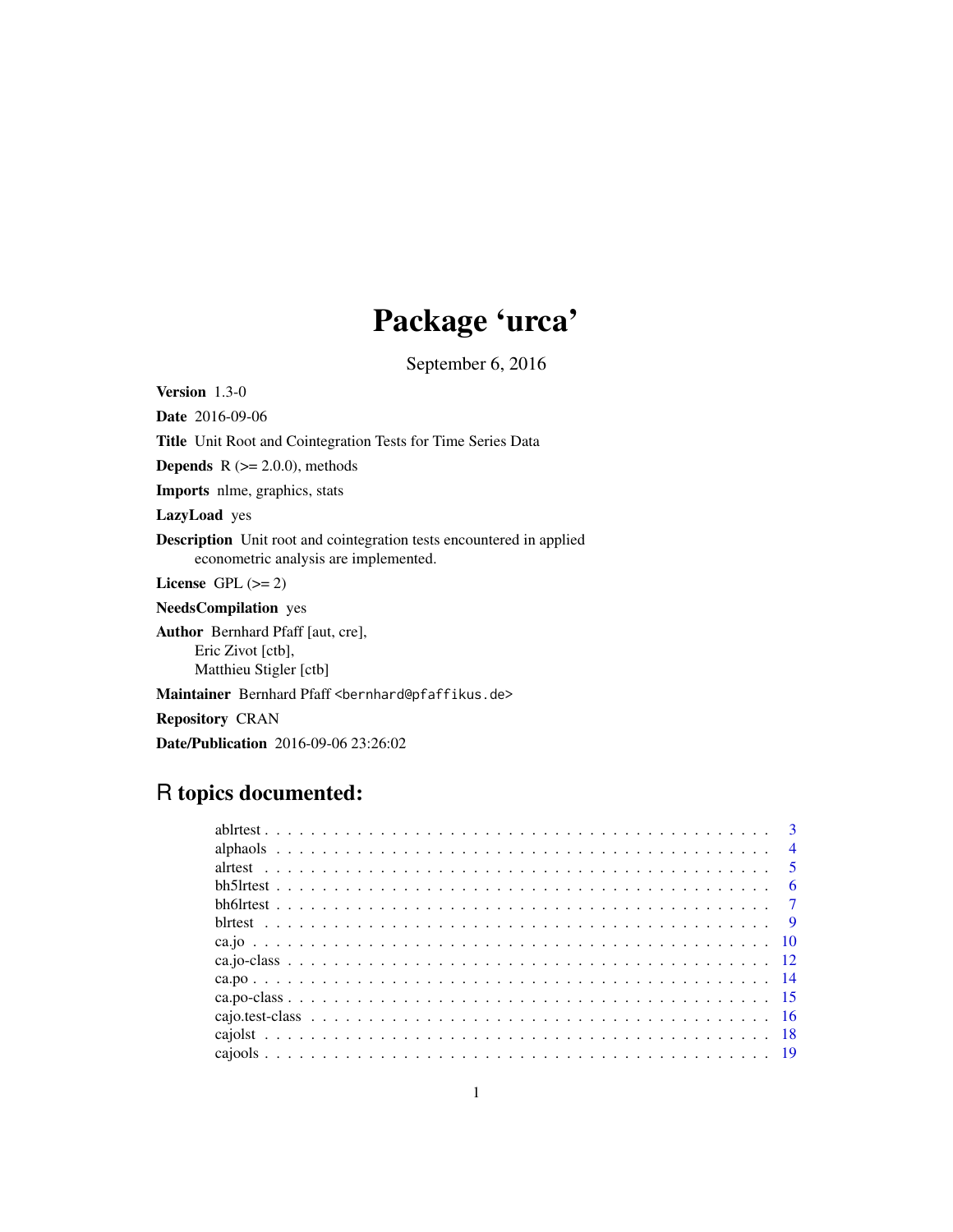| <b>20</b>     |
|---------------|
| 22            |
| 22            |
| 23            |
| 24            |
| 25            |
| 27<br>npext   |
| 28            |
| 30            |
| 31            |
| 32            |
| 32            |
| 33            |
| 34            |
| 35            |
| 35<br>Raotbl6 |
| 36            |
| 37            |
| 38            |
| 39            |
| 40            |
| 41            |
| 42            |
| 43            |
| 43            |
| 45            |
| 46            |
| 47            |
| 48            |
| 49            |
| 50            |
|               |
| 53            |
| 54            |
| 55            |
| 56            |
| 57            |
| 58            |

**Index**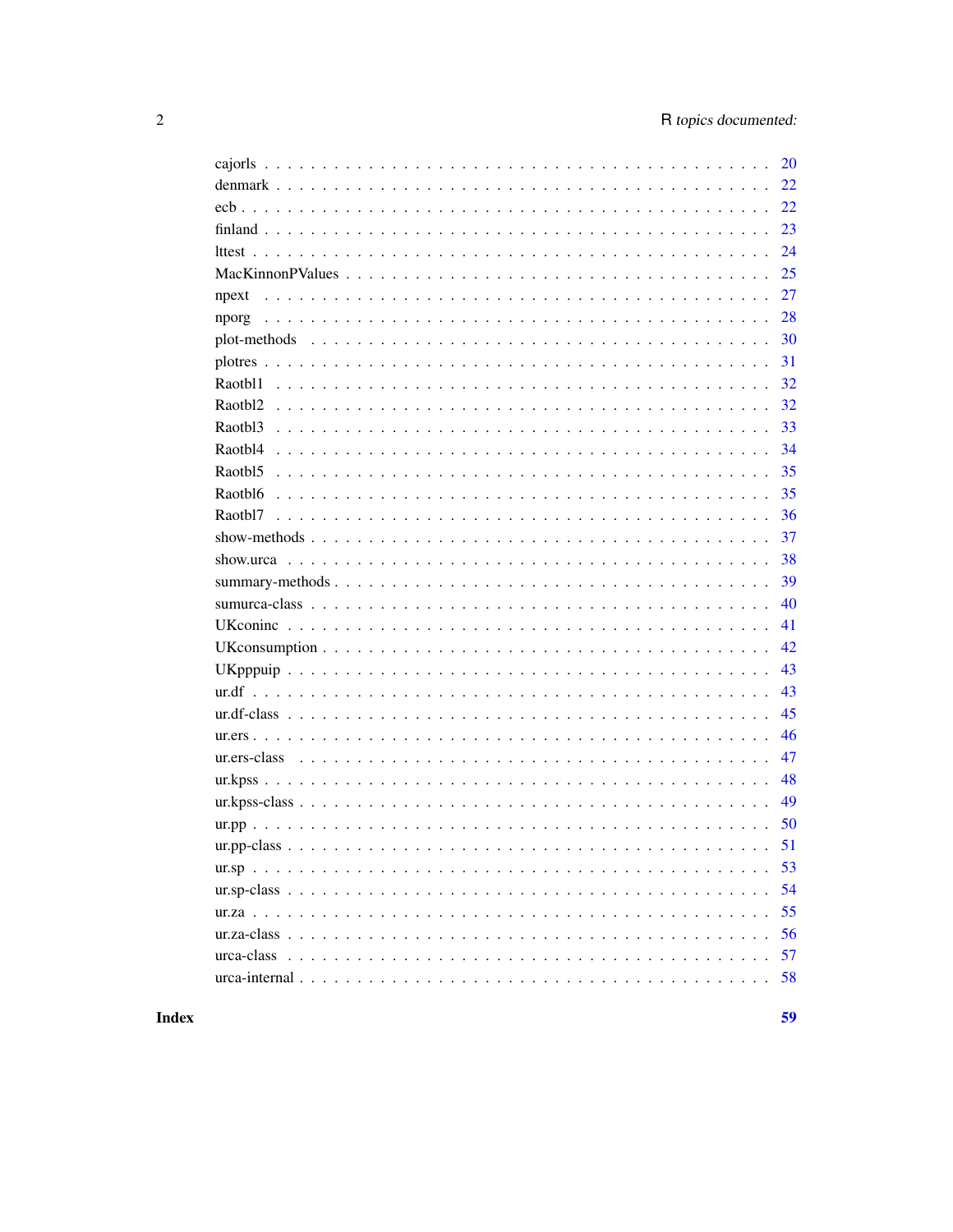<span id="page-2-1"></span><span id="page-2-0"></span>

# Description

This function estimates a restricted VAR, where the restrictions are based upon  $\alpha$ , *i.e.* the loading vectors and  $\beta$ , *i.e* the matrix of cointegration vectors. The test statistic is distributed as  $\chi^2$  with  $(p - m)r + (p - s)r$  degrees of freedom, with m equal to the columns of the restricting matrix A, s equal to the columns of the restricting matrix  $H$  and  $p$  the order of the VAR.

#### Usage

ablrtest(z, H, A, r)

#### Arguments

|   | An object of class ca. jo.                                                        |
|---|-----------------------------------------------------------------------------------|
| Н | The $(p \times s)$ matrix containing the restrictions on $\beta$ .                |
| A | The $(p \times m)$ matrix containing the restrictions on $\alpha$ .               |
|   | The count of cointegrating relationships;<br>inferred from summary(ca.jo-object). |

#### Details

The restricted  $\alpha$  matrix, as well as  $\beta$  is normalised with respect to the first variable.

#### Value

An object of class cajo.test.

#### Author(s)

Bernhard Pfaff

## References

Johansen, S. and Juselius, K. (1990), Maximum Likelihood Estimation and Inference on Cointegration – with Applications to the Demand for Money, *Oxford Bulletin of Economics and Statistics*, 52, 2, 169–210.

Johansen, S. (1991), Estimation and Hypothesis Testing of Cointegration Vectors in Gaussian Vector Autoregressive Models, *Econometrica*, Vol. 59, No. 6, 1551–1580.

#### See Also

[ca.jo](#page-9-1), [alrtest](#page-4-1), [blrtest](#page-8-1), [cajo.test-class](#page-15-1), [ca.jo-class](#page-11-1) and [urca-class](#page-56-1).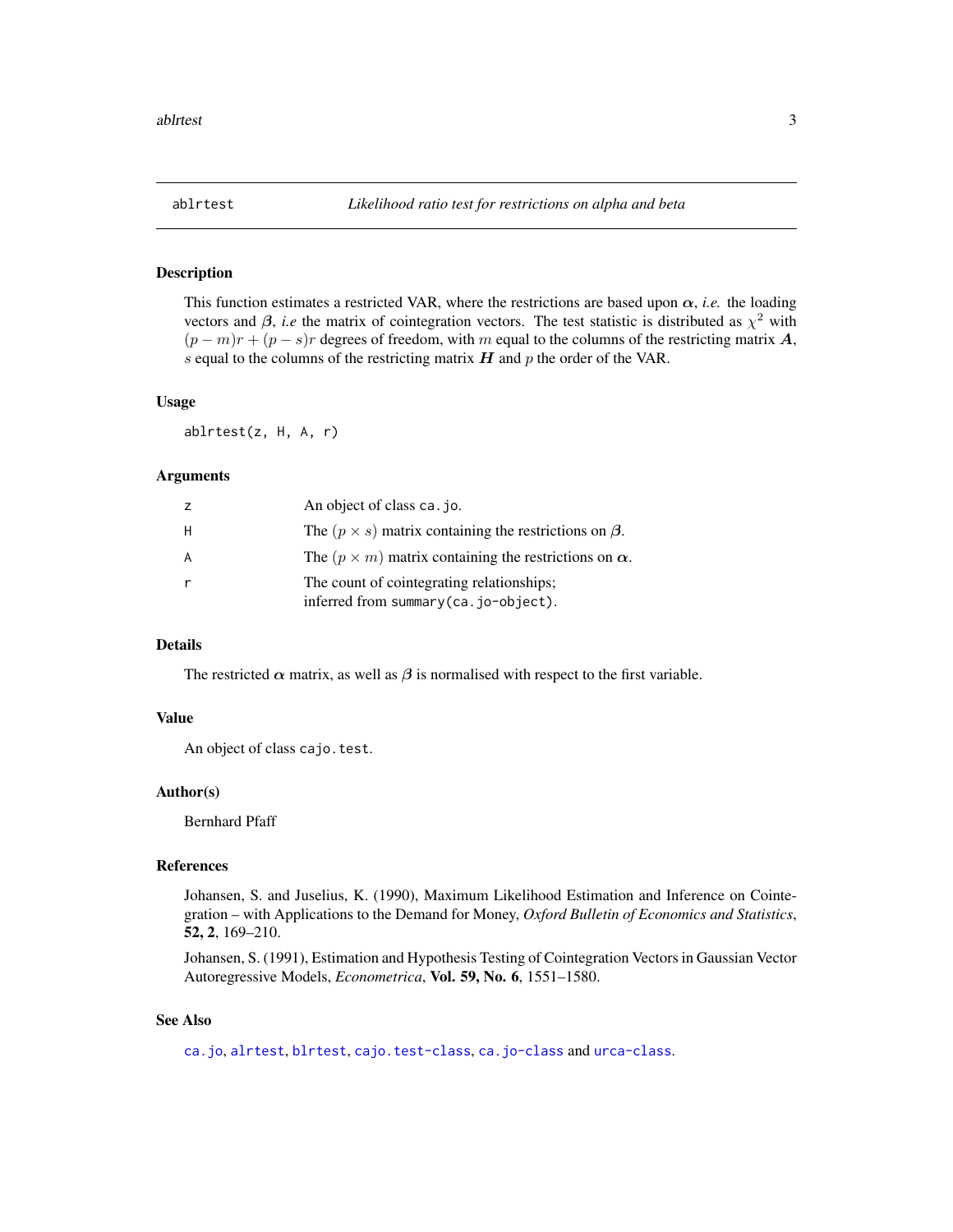#### Examples

```
data(denmark)
sjd <- denmark[, c("LRM", "LRY", "IBO", "IDE")]
sjd.vecm <- ca.jo(sjd, ecdet = "const", type="eigen", K=2, spec="longrun",
season=4)
HD1 <- matrix(c(1, -1, 0, 0, 0, 0, 0, 1, -1, 0, 0, 0, 0, 0, 1), c(5,3))
DA \leftarrow matrix(c(1, 0, 0, 0, 0, 1, 0, 0, 0, 0, 0, 1), c(4, 3))summary(ablrtest(sjd.vecm, H=HD1, A=DA, r=1))
```
alphaols *OLS regression of VECM weighting matrix*

# Description

This functions estimates the  $\alpha$  matrix of a VECM. The following OLS regression of the R-form of the VECM is hereby utilised:

$$
\boldsymbol{R}_{0t} = \alpha \boldsymbol{\beta} \boldsymbol{\beta} \boldsymbol{R}_{kt} + \boldsymbol{\varepsilon}_t \qquad t = 1, \ldots, T
$$

#### Usage

alphaols(z, reg.number = NULL)

#### Arguments

|            | An object of class ca. jo.                                                     |
|------------|--------------------------------------------------------------------------------|
| reg.number | The number of the equation in the R-form that should be estimated or if set to |
|            | NULL (the default), all equations within the R-form are estimated.             |

# Details

The cointegrating relations, *i.e.*  $R_{kt}/\beta$  are calculated by using z@RK and z@V.

# Value

Returns an object of class lm.

# Author(s)

Bernhard Pfaff

<span id="page-3-0"></span>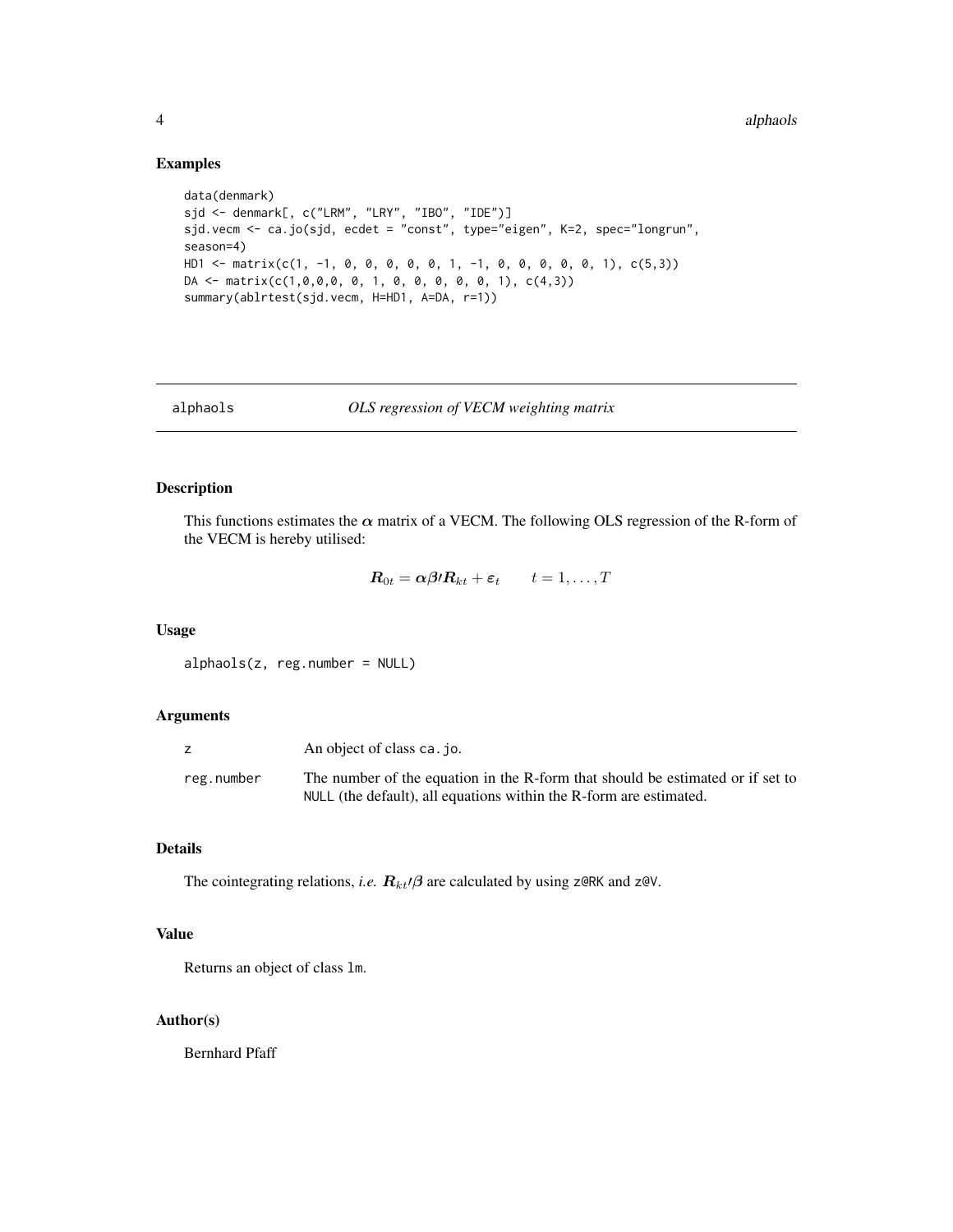#### <span id="page-4-0"></span>alrtest 5

#### References

Johansen, S. (1988), Statistical Analysis of Cointegration Vectors, *Journal of Economic Dynamics and Control*, 12, 231–254.

Johansen, S. and Juselius, K. (1990), Maximum Likelihood Estimation and Inference on Cointegration – with Applications to the Demand for Money, *Oxford Bulletin of Economics and Statistics*, 52, 2, 169–210.

Johansen, S. (1991), Estimation and Hypothesis Testing of Cointegration Vectors in Gaussian Vector Autoregressive Models, *Econometrica*, Vol. 59, No. 6, 1551–1580.

# See Also

[ca.jo](#page-9-1), [lm](#page-0-0), [ca.jo-class](#page-11-1) and [urca-class](#page-56-1).

#### Examples

```
data(denmark)
sjd <- denmark[, c("LRM", "LRY", "IBO", "IDE")]
sjd.vecm1 <- ca.jo(sjd, ecdet = "const", type="eigen", K=2, spec="longrun",
season=4)
summary(alphaols(sjd.vecm1))
summary(alphaols(sjd.vecm1, reg.number=1))
```
<span id="page-4-1"></span>

alrtest *Likelihood ratio test for restrictions on alpha*

#### **Description**

This function estimates a restricted VAR, where the restrictions are base upon  $\alpha$ , *i.e.* the loading vectors. The test statistic is distributed as  $\chi^2$  with  $r(p - m)$  degrees of freedom, with m equal to the columns of the restricting matrix  $\boldsymbol{A}$ .

#### Usage

alrtest(z, A, r)

# Arguments

| z | An object of class ca. jo.                                          |
|---|---------------------------------------------------------------------|
| A | The $(p \times m)$ matrix containing the restrictions on $\alpha$ . |
|   | The count of cointegration relationships;                           |
|   | inferred from summary (ca.jo-object).                               |

# Details

The orthogonal matrix to A can be accessed as object@B. The restricted  $\alpha$  matrix is normalised with respect to the first variable.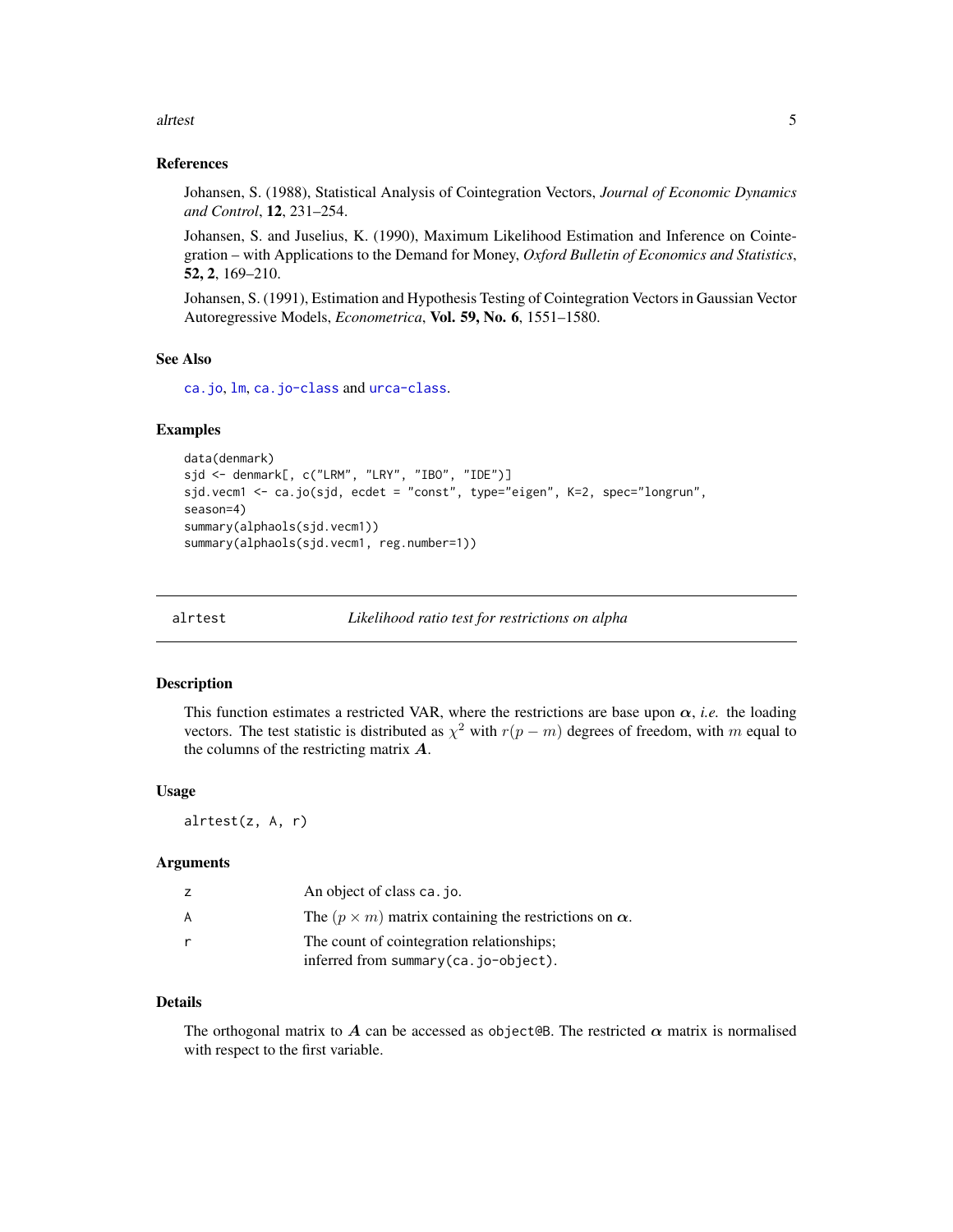# Value

An object of class cajo.test.

#### Author(s)

Bernhard Pfaff

#### References

Johansen, S. and Juselius, K. (1990), Maximum Likelihood Estimation and Inference on Cointegration – with Applications to the Demand for Money, *Oxford Bulletin of Economics and Statistics*, 52, 2, 169–210.

Johansen, S. (1991), Estimation and Hypothesis Testing of Cointegration Vectors in Gaussian Vector Autoregressive Models, *Econometrica*, Vol. 59, No. 6, 1551–1580.

# See Also

[ca.jo](#page-9-1), [blrtest](#page-8-1), [ablrtest](#page-2-1), [cajo.test-class](#page-15-1), [ca.jo-class](#page-11-1) and [urca-class](#page-56-1).

# Examples

```
data(denmark)
sjd <- denmark[, c("LRM", "LRY", "IBO", "IDE")]
sjd.vecm <- ca.jo(sjd, ecdet = "const", type="eigen", K=2, spec="longrun",
season=4)
DA <- matrix(c(1,0,0,0), c(4,1))
summary(alrtest(sjd.vecm, A=DA, r=1))
```
<span id="page-5-1"></span>bh5lrtest *Likelihood ratio test for restrictions under partly known beta*

# Description

This function estimates a restricted VAR, where some of the cointegration vectors are known. The known cointegration relationships have to be provided in an  $pxr1$  matrix  $H$ . The test statistic is distributed as  $\chi^2$  with  $(p - r)r1$  degrees of freedom, with r equal to total number of cointegration relations.

#### Usage

bh5lrtest(z, H, r)

#### Arguments

| z  | An object of class ca. jo.                                               |
|----|--------------------------------------------------------------------------|
| H. | The $(p \times r1)$ matrix containing the known cointegration relations. |
| r  | The count of cointegrating relationships;                                |
|    | inferred from summary (ca. jo-object).                                   |

<span id="page-5-0"></span>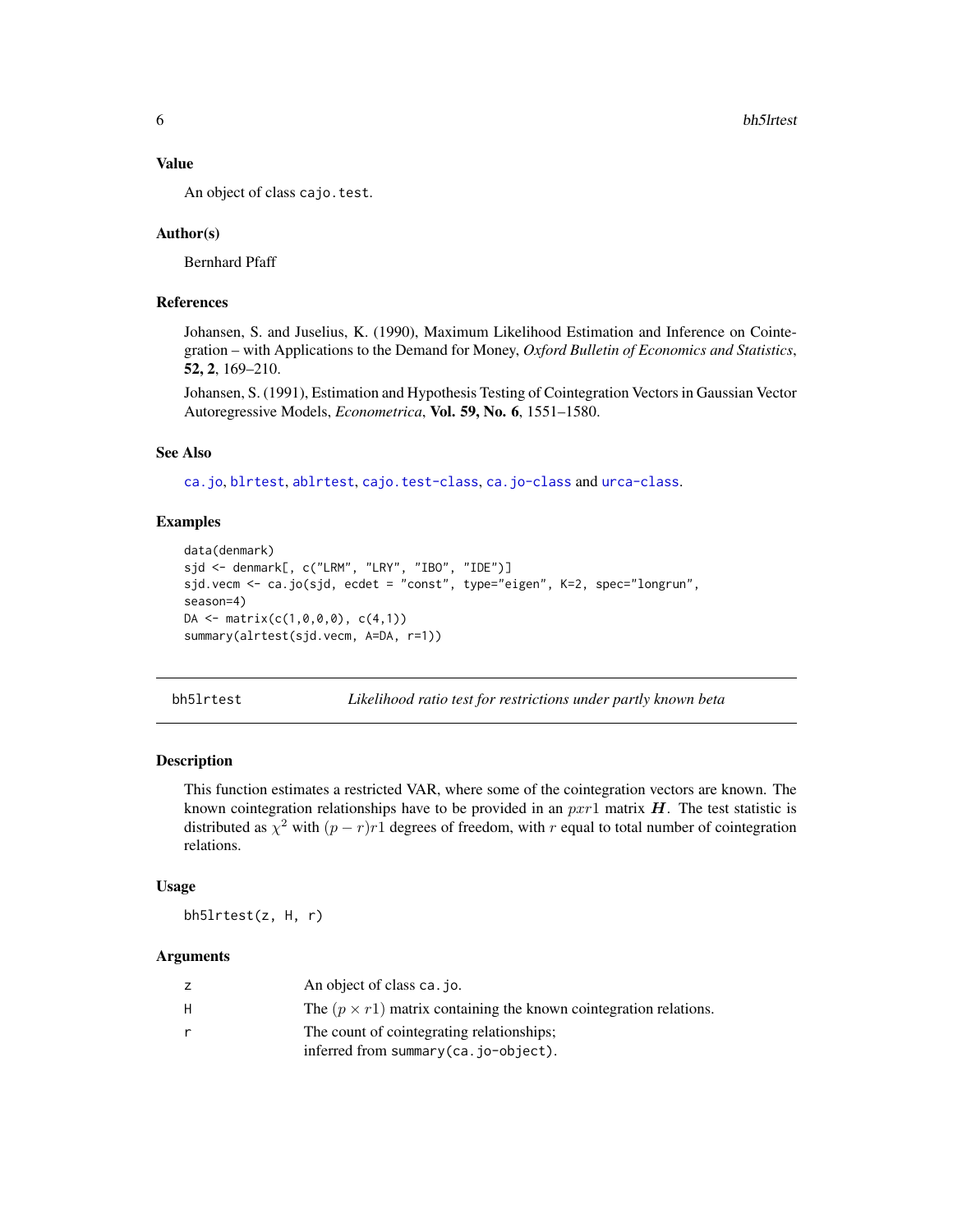#### <span id="page-6-0"></span>bh6lrtest 7

# Details

Please note, that the number of columns of  $H$  must be smaller than the count of cointegration relations r.

# Value

An object of class cajo.test.

#### Author(s)

Bernhard Pfaff

# References

Johansen, S. (1995), *Likelihood-Based Inference in Cointegrated Vector Autoregressive Models*, Oxford University Press, Oxford.

Johansen, S. and Juselius, K. (1992), Testing structural hypotheses in a multivariate cointegration analysis of the PPP and the UIP for UK, *Journal of Econometrics*, 53, 211–244.

# See Also

[ca.jo](#page-9-1), [alrtest](#page-4-1), [ablrtest](#page-2-1), [blrtest](#page-8-1), [bh6lrtest](#page-6-1), [cajo.test-class](#page-15-1), [ca.jo-class](#page-11-1) and [urca-class](#page-56-1).

#### Examples

```
data(UKpppuip)
attach(UKpppuip)
dat1 <- cbind(p1, p2, e12, i1, i2)
dat2 <- cbind(doilp0, doilp1)
H1 <- ca.jo(dat1, type='trace', K=2, season=4, dumvar=dat2)
H51 \leftarrow c(1, -1, -1, 0, 0)H52 \leq -c(0, 0, 0, 1, -1)summary(bh5lrtest(H1, H=H51, r=2))
summary(bh5lrtest(H1, H=H52, r=2))
```
<span id="page-6-1"></span>bh6lrtest *Likelihood ratio test for restrictions under partly known beta in a subspace*

#### Description

This function estimates a restricted VAR, where some restrictions are placed on  $r1$  cointegrating relations which are chosen in the space of the matrix H. The test statistic is distributed as  $\chi^2$  with  $(p - s - r^2)r^1$  degrees of freedom, with s equal to the number of columns of H, r 1 the number of cointegrating relations in the first partition and  $r2$  the number of cointegrating relations in the second partition which will be estimated without any restrictions.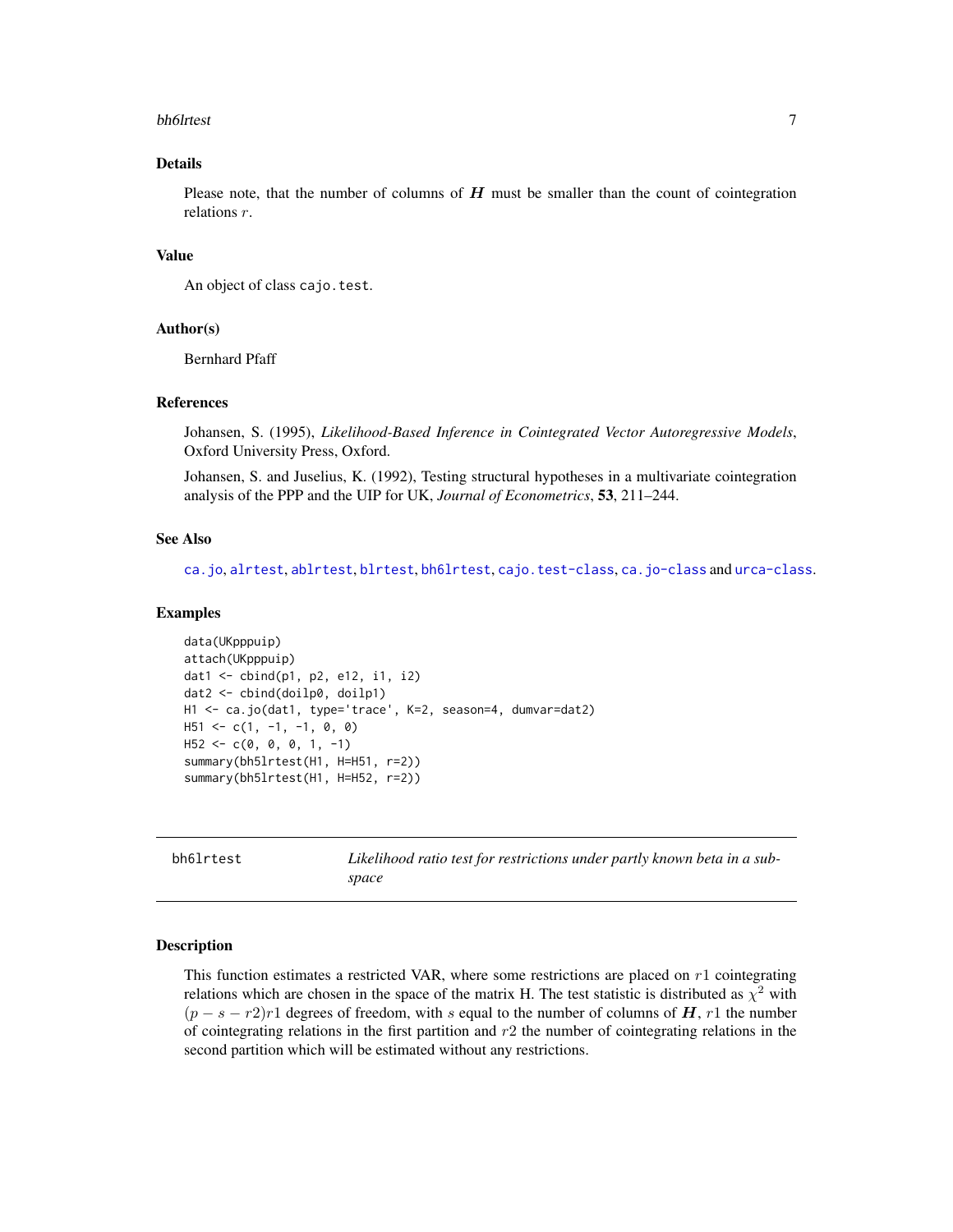#### <span id="page-7-0"></span>Usage

bh6lrtest(z, H, r, r1, conv.val =  $0.0001$ , max.iter = 50)

# Arguments

| z        | An object of class ca. jo.                                                                     |
|----------|------------------------------------------------------------------------------------------------|
| H        | The $(p \times s)$ matrix containing the known cointegration relations.                        |
| r        | The count of cointegrating relationships;<br>inferred from summary $(ca. io-object)$ .         |
| r1       | The count of cointegrating relationships in the first partition of the cointegration<br>space; |
| conv.val | The convergence value of the algorithm. (see details);                                         |
| max.iter | The maximal number of iterations.                                                              |

# Details

Please note, that the following ordering of the dimensions should be obeyed:  $r1 \leq s \leq p-r2$ . A two-step algorithm is used to determine the eigen values of the restricted model. Convergence is achieved if the quadratic norm of the eigen values is smaller than conv.val.

# Value

An object of class cajo.test.

# Author(s)

Bernhard Pfaff

# References

Johansen, S. (1995), *Likelihood-Based Inference in Cointegrated Vector Autoregressive Models*, Oxford University Press, Oxford.

Johansen, S. and Juselius, K. (1992), Testing structural hypotheses in a multivariate cointegration analysis of the PPP and the UIP for UK, *Journal of Econometrics*, 53, 211–244.

# See Also

[ca.jo](#page-9-1), [alrtest](#page-4-1), [ablrtest](#page-2-1), [blrtest](#page-8-1), [bh5lrtest](#page-5-1), [cajo.test-class](#page-15-1), [ca.jo-class](#page-11-1) and [urca-class](#page-56-1).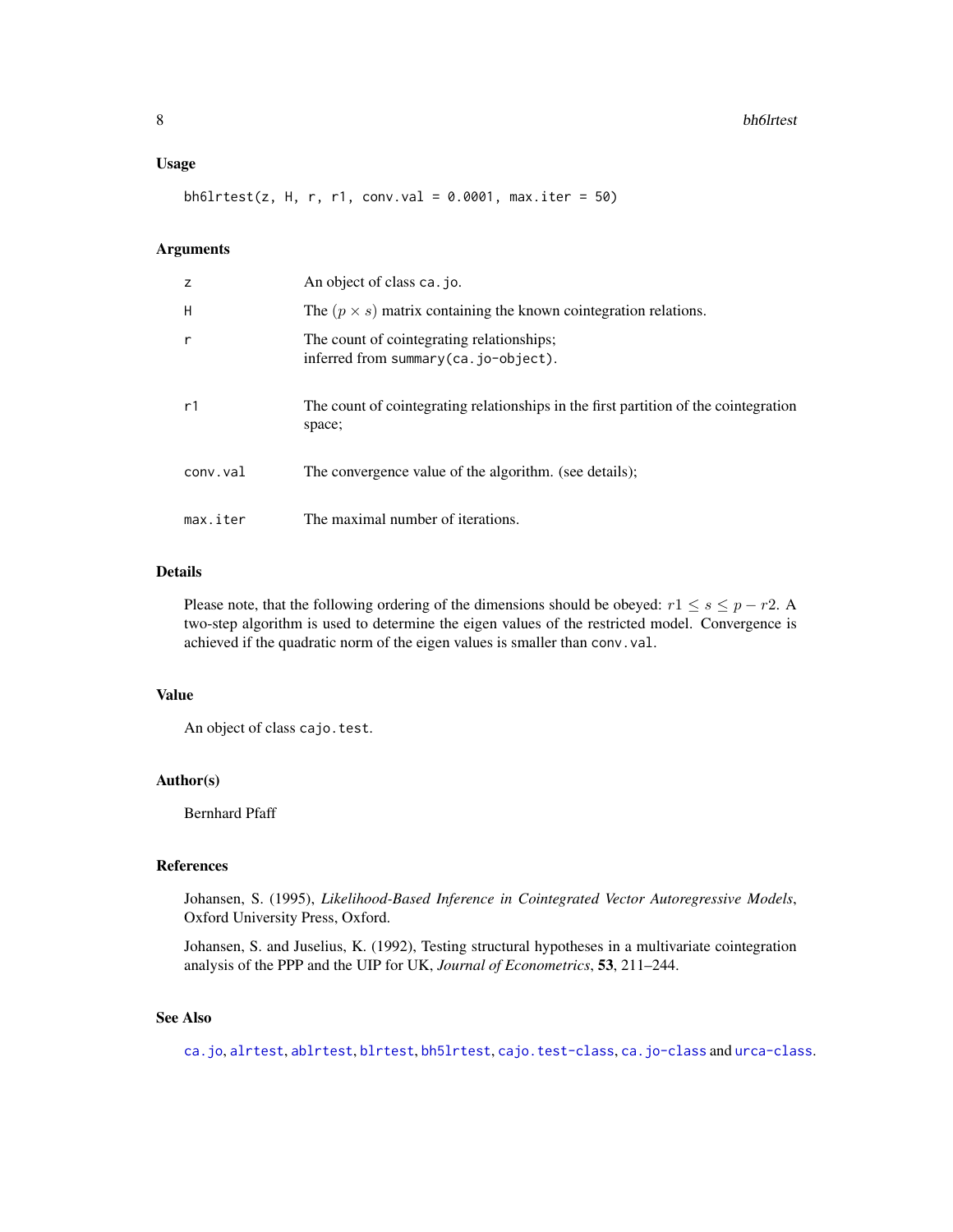#### <span id="page-8-0"></span>blrtest 9

#### Examples

```
data(UKpppuip)
attach(UKpppuip)
dat1 <- cbind(p1, p2, e12, i1, i2)
dat2 <- cbind(doilp0, doilp1)
H1 <- ca.jo(dat1, type='trace', K=2, season=4, dumvar=dat2)
H6 <- matrix(c(1,0,0,0,0, 0,1,0,0,0, 0,0,1,0,0), c(5,3))
bh6lrtest(z=H1, H=H6, r=2, r1=1, conv.val=0.0001, max.iter=50)
```
<span id="page-8-1"></span>

blrtest *Likelihood ratio test for restrictions on beta*

#### Description

This function estimates a restricted VAR, where the restrictions are base upon  $\beta$ , *i.e.* the cointegration vectors. The test statistic is distributed as  $\chi^2$  with  $r(p - s)$  degrees of freedom, with s equal to the columns of the restricting matrix  $H$ .

#### Usage

blrtest(z, H, r)

#### Arguments

| z | An object of class ca. jo.                                                          |
|---|-------------------------------------------------------------------------------------|
| H | The $(p \times s)$ matrix containing the restrictions on $\beta$ .                  |
| r | The count of cointegrating relationships;<br>inferred from summary (ca. jo-object). |
|   |                                                                                     |

# Details

Please note, that in the case of nested hypothesis, the reported p-value should be adjusted to  $r(s1$ s2) (see Johansen, S. and K. Juselius (1990)).

#### Value

An object of class cajo.test.

# Author(s)

Bernhard Pfaff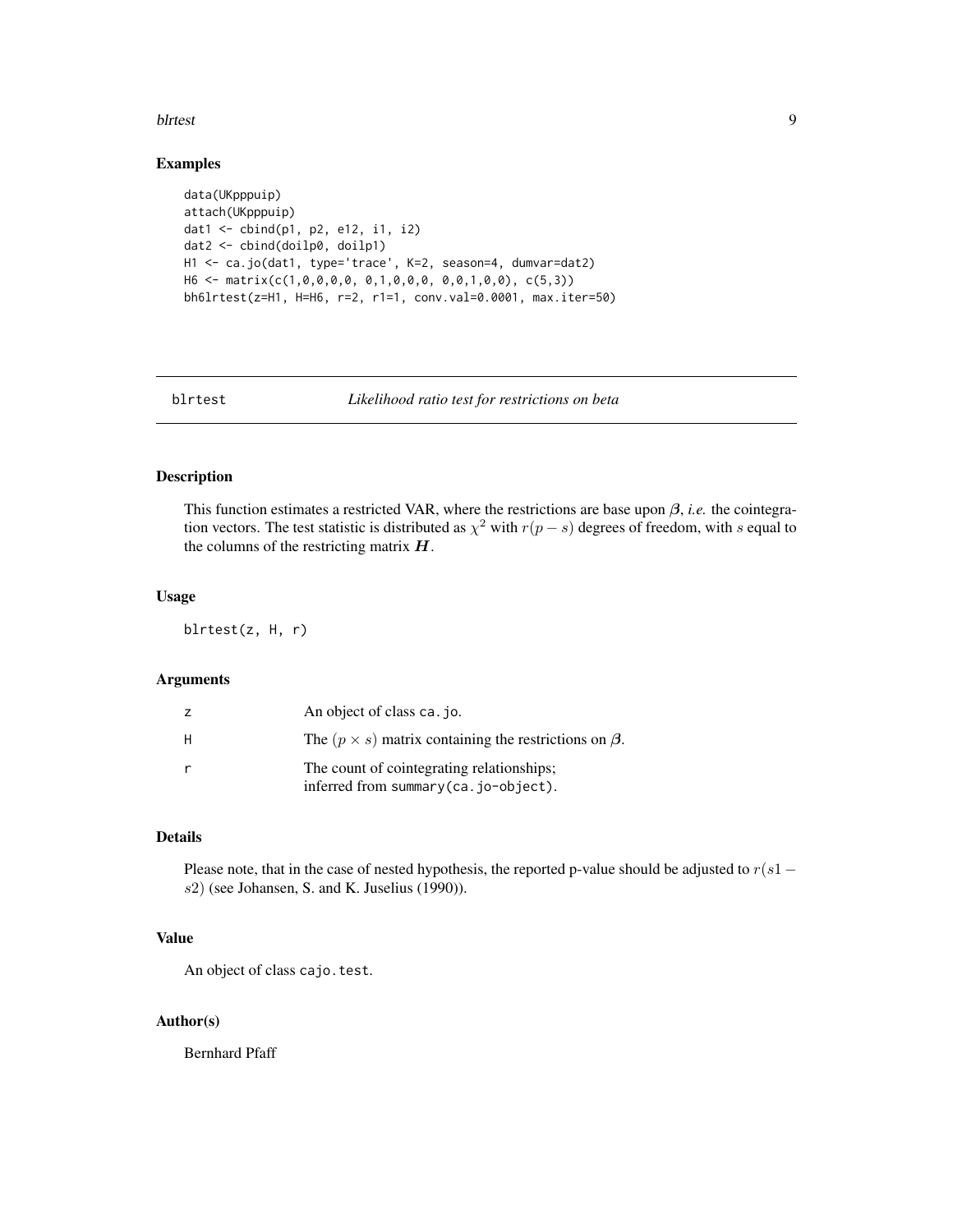<span id="page-9-0"></span>Johansen, S. (1988), Statistical Analysis of Cointegration Vectors, *Journal of Economic Dynamics and Control*, 12, 231–254.

Johansen, S. and Juselius, K. (1990), Maximum Likelihood Estimation and Inference on Cointegration – with Applications to the Demand for Money, *Oxford Bulletin of Economics and Statistics*, 52, 2, 169–210.

Johansen, S. (1991), Estimation and Hypothesis Testing of Cointegration Vectors in Gaussian Vector Autoregressive Models, *Econometrica*, Vol. 59, No. 6, 1551–1580.

#### See Also

[ca.jo](#page-9-1), [alrtest](#page-4-1), [ablrtest](#page-2-1), [bh5lrtest](#page-5-1), [bh6lrtest](#page-6-1), [cajo.test-class](#page-15-1), [ca.jo-class](#page-11-1) and [urca-class](#page-56-1).

#### Examples

```
data(denmark)
sjd <- denmark[, c("LRM", "LRY", "IBO", "IDE")]
sjd.vecm <- ca.jo(sjd, ecdet="const", type="eigen", K=2, spec="longrun",
season=4)
HD0 <- matrix(c(-1, 1, 0, 0, 0, 0, 0, 1, 0, 0, 0, 0, 0, 1, 0, 0, 0, 0, 0, 1), c(5,4))
summary(blrtest(sjd.vecm, H=HD0, r=1))
```
<span id="page-9-1"></span>ca.jo *Johansen Procedure for VAR*

# Description

Conducts the Johansen procedure on a given data set. The "trace" or "eigen" statistics are reported and the matrix of eigenvectors as well as the loading matrix.

#### Usage

```
ca.jo(x, type = c("eigen", "trace"), ecdet = c("none", "const", "trend"), K = 2,
spec=c("longrun", "transitory"), season = NULL, dumvar = NULL)
```
# Arguments

| $\mathsf{x}$ | Data matrix to be investigated for cointegration.                                                                                                   |
|--------------|-----------------------------------------------------------------------------------------------------------------------------------------------------|
| type         | The test to be conducted, either 'eigen' or 'trace'.                                                                                                |
| ecdet        | Character, 'none' for no intercept in cointegration, 'const' for constant term in<br>cointegration and 'trend' for trend variable in cointegration. |
| K            | The lag order of the series (levels) in the VAR.                                                                                                    |
| spec         | Determines the specification of the VECM, see details below.                                                                                        |
| season       | If seasonal dummies should be included, the data frequency must be set accord-<br>ingly, <i>i.e</i> '4' for quarterly data.                         |
| dumvar       | If dummy variables should be included, a matrix with row dimension equal to x<br>can be provided.                                                   |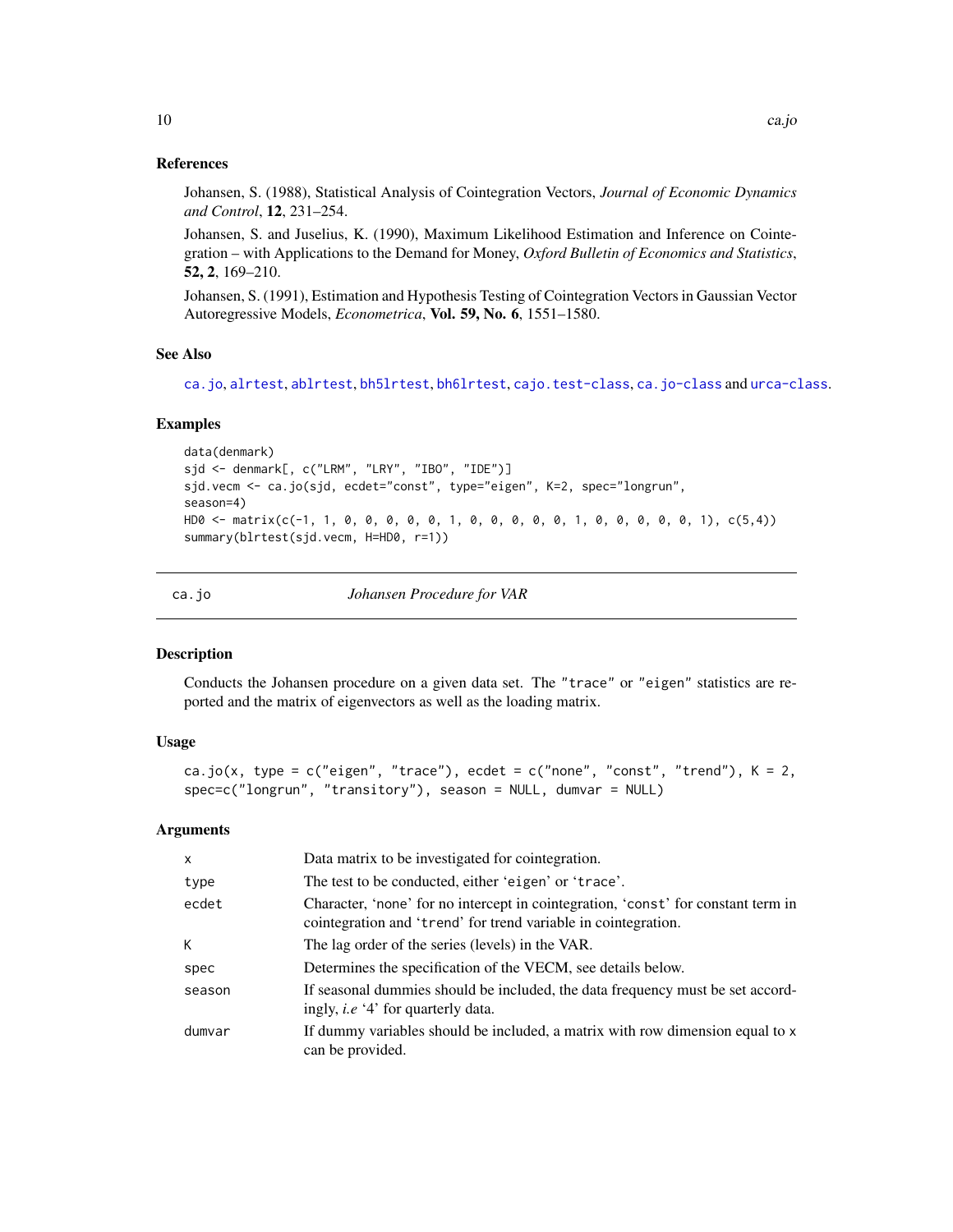# Details

Given a general VAR of the form:

$$
\mathbf{X}_t = \mathbf{\Pi}_1 \mathbf{X}_{t-1} + \ldots + \mathbf{\Pi}_k \mathbf{X}_{t-k} + \boldsymbol{\mu} + \boldsymbol{\Phi} \mathbf{D}_t + \boldsymbol{\varepsilon}_t, \quad (t = 1, \ldots, T),
$$

the following two specifications of a VECM exist:

$$
\Delta \bm{X}_{t}=\bm{\Gamma}_{1}\Delta\bm{X}_{t-1}+\ldots+\bm{\Gamma}_{k-1}\Delta\bm{X}_{t-k+1}+\bm{\Pi}\bm{X}_{t-k}+\bm{\mu}+\bm{\Phi}\bm{D}_{t}+\bm{\varepsilon}_{t}
$$

where

$$
\Gamma_i = -(\mathbf{I} - \mathbf{\Pi}_1 - \ldots - \mathbf{\Pi}_i), \quad (i = 1, \ldots, k-1),
$$

and

$$
\bm{\Pi} = -(\bm{I} - \bm{\Pi}_1 - \ldots - \bm{\Pi}_k)
$$

The  $\Gamma_i$  matrices contain the cumulative long-run impacts, hence if spec="longrun" is choosen, the above VECM is estimated.

The other VECM specification is of the form:

$$
\Delta \bm{X}_{t}=\bm{\Gamma}_{1}\Delta\bm{X}_{t-1}+\ldots+\bm{\Gamma}_{k-1}\Delta\bm{X}_{t-k+1}+\bm{\Pi}\bm{X}_{t-1}+\bm{\mu}+\bm{\Phi}\bm{D}_{t}+\bm{\varepsilon}_{t}
$$

where

$$
\Gamma_i = -(\Pi_{i+1} + \ldots + \Pi_k), \quad (i = 1, \ldots, k-1),
$$

and

$$
\mathbf{\Pi} = -(\boldsymbol{I} - \mathbf{\Pi}_1 - \ldots - \mathbf{\Pi}_k).
$$

The  $\Pi$  matrix is the same as in the first specification. However, the  $\Gamma_i$  matrices now differ, in the sense that they measure transitory effects, hence by setting spec="transitory" the second VECM form is estimated. Please note that inferences drawn on  $\Pi$  will be the same, regardless which specification is choosen and that the explanatory power is the same, too.

If "season" is not NULL, centered seasonal dummy variables are included.

If "dumvar" is not NULL, a matrix of dummy variables is included in the VECM. Please note, that the number of rows of the matrix containing the dummy variables must be equal to the row number of x.

Critical values are only reported for systems with less than 11 variables and are taken from Osterwald-Lenum.

# Value

An object of class ca.jo.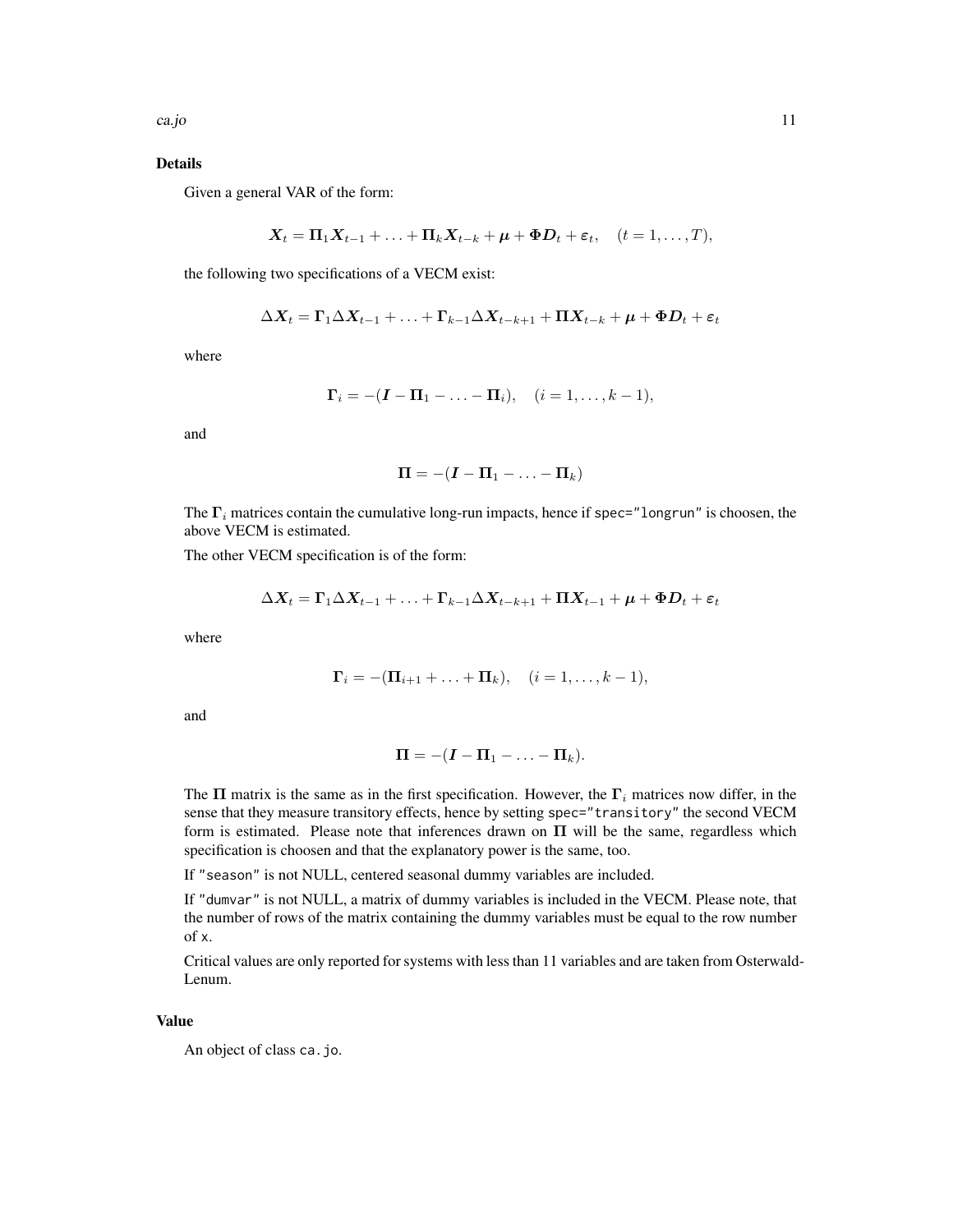#### <span id="page-11-0"></span>Author(s)

Bernhard Pfaff

# References

Johansen, S. (1988), Statistical Analysis of Cointegration Vectors, *Journal of Economic Dynamics and Control*, 12, 231–254.

Johansen, S. and Juselius, K. (1990), Maximum Likelihood Estimation and Inference on Cointegration – with Applications to the Demand for Money, *Oxford Bulletin of Economics and Statistics*, 52, 2, 169–210.

Johansen, S. (1991), Estimation and Hypothesis Testing of Cointegration Vectors in Gaussian Vector Autoregressive Models, *Econometrica*, Vol. 59, No. 6, 1551–1580.

Osterwald-Lenum, M. (1992), A Note with Quantiles of the Asymptotic Distribution of the Maximum Likelihood Cointegration Rank Test Statistics, *Oxford Bulletin of Economics and Statistics*, 55, 3, 461–472.

#### See Also

[plotres](#page-30-1), [alrtest](#page-4-1), [ablrtest](#page-2-1), [blrtest](#page-8-1), [cajolst](#page-17-1), [cajools](#page-18-1), [lttest](#page-23-1), [ca.jo-class](#page-11-1) and [urca-class](#page-56-1).

#### Examples

```
data(denmark)
sjd <- denmark[, c("LRM", "LRY", "IBO", "IDE")]
sjd.vecm <- ca.jo(sjd, ecdet = "const", type="eigen", K=2, spec="longrun",
season=4)
summary(sjd.vecm)
#
data(finland)
sjf <- finland
sjf.vecm <- ca.jo(sjf, ecdet = "none", type="eigen", K=2,
spec="longrun", season=4)
summary(sjf.vecm)
```
<span id="page-11-1"></span>ca.jo-class *Representation of class ca.jo*

#### Description

This class contains the relevant information by applying the Johansen procedure to a matrix of time series data.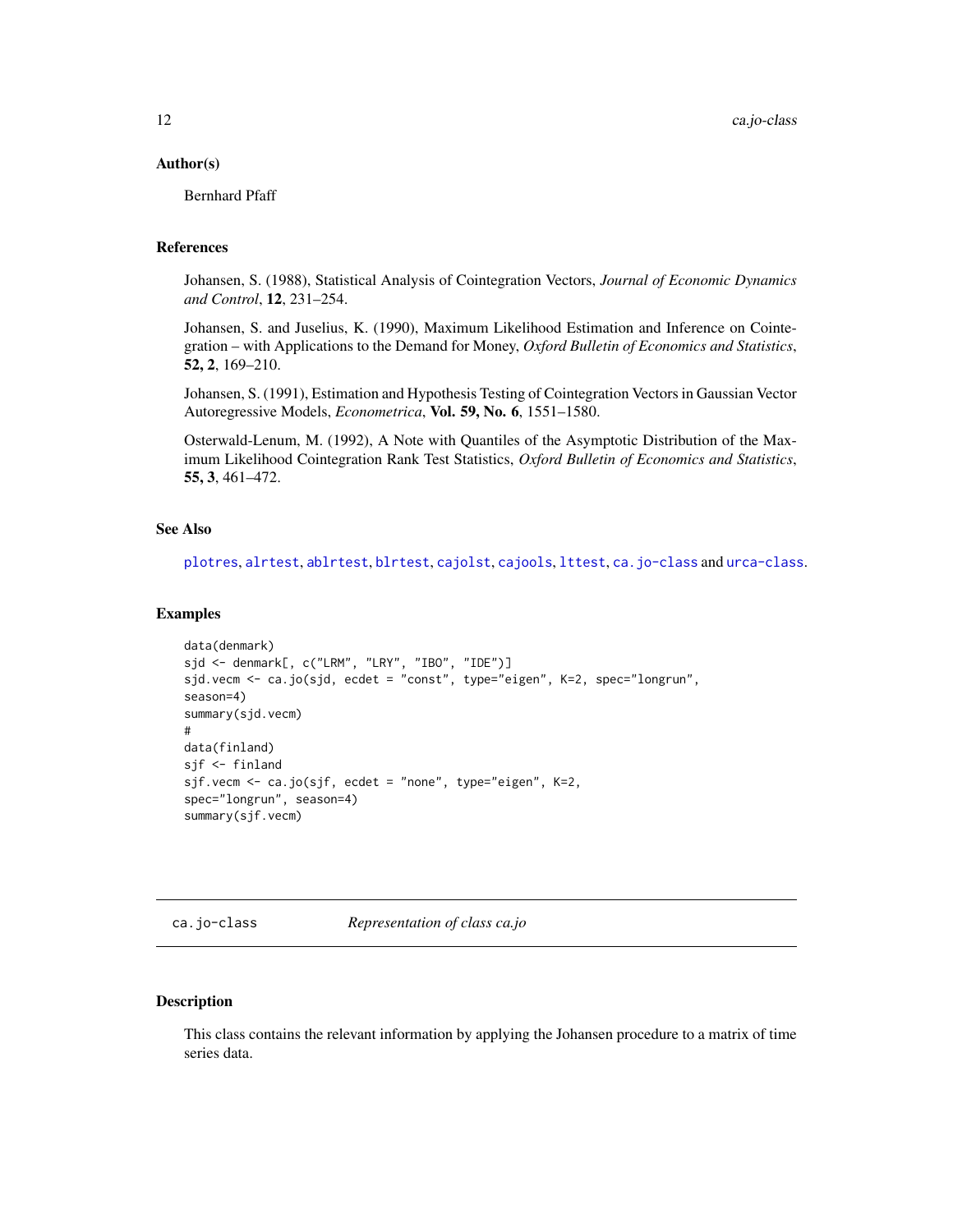#### ca.jo-class 13

#### **Slots**

- x: Object of class "ANY": A data matrix, or an object that can be coerced to it.
- Z0: Object of class "matrix": The matrix of the differenced series.
- Z1: Object of class "matrix": The regressor matrix, except for the lagged variables in levels.
- ZK: Object of class "matrix": The matrix of the lagged variables in levels.
- type: Object of class "character": The type of the test, either "trace" or "eigen".
- model: Object of class "character": The model description in prose, with respect to the inclusion of a linear trend.
- ecdet: Object of class "character": Specifies the deterministic term to be included in the cointegration relation. This can be either "none", "const", or "trend".
- lag: Object of class "integer": The lag order for the variables in levels.
- P: Object of class "integer": The count of variables.
- season: Object of class "ANY": The frequency of the data, if seasonal dummies should be included, otherwise NULL.
- dumvar: Object of class "ANY": A matrix containing dummy variables. The row dimension must be equal to x, otherwise NULL.
- cval: Object of class "ANY": The critical values of the test at the  $1\%, 5\%$  and  $10\%$  level of significance.
- teststat: Object of class "ANY": The values of the test statistics.
- lambda: Object of class "vector": The eigenvalues.
- Vorg: Object of class "matrix": The matrix of eigenvectors, such that  $\hat{V}' S_{kk} \hat{V} = I$ .
- V: Object of class "matrix": The matrix of eigenvectors, normalised with respect to the first variable.
- W: Object of class "matrix": The matrix of loading weights.
- PI: Object of class "matrix": The coeffcient matrix of the lagged variables in levels.
- DELTA: Object of class "matrix": The variance/covarinace matrix of V.
- GAMMA: Object of class "matrix": The coeffecient matrix of Z1.
- R0: Object of class "matrix": The matrix of residuals from the regressions in differences.
- RK: Object of class "matrix": The matrix of residuals from the regression in lagged levels.
- bp: Object of class "ANY": Potential break point, only set if function cajolst is called, otherwise NA.
- test.name: Object of class "character": The name of the test, *i.e.* 'Johansen-Procedure'.
- spec: Object of class "character": The specification of the VECM.
- call: Object of class "call": The call of function ca.jo.

# Extends

Class urca, directly.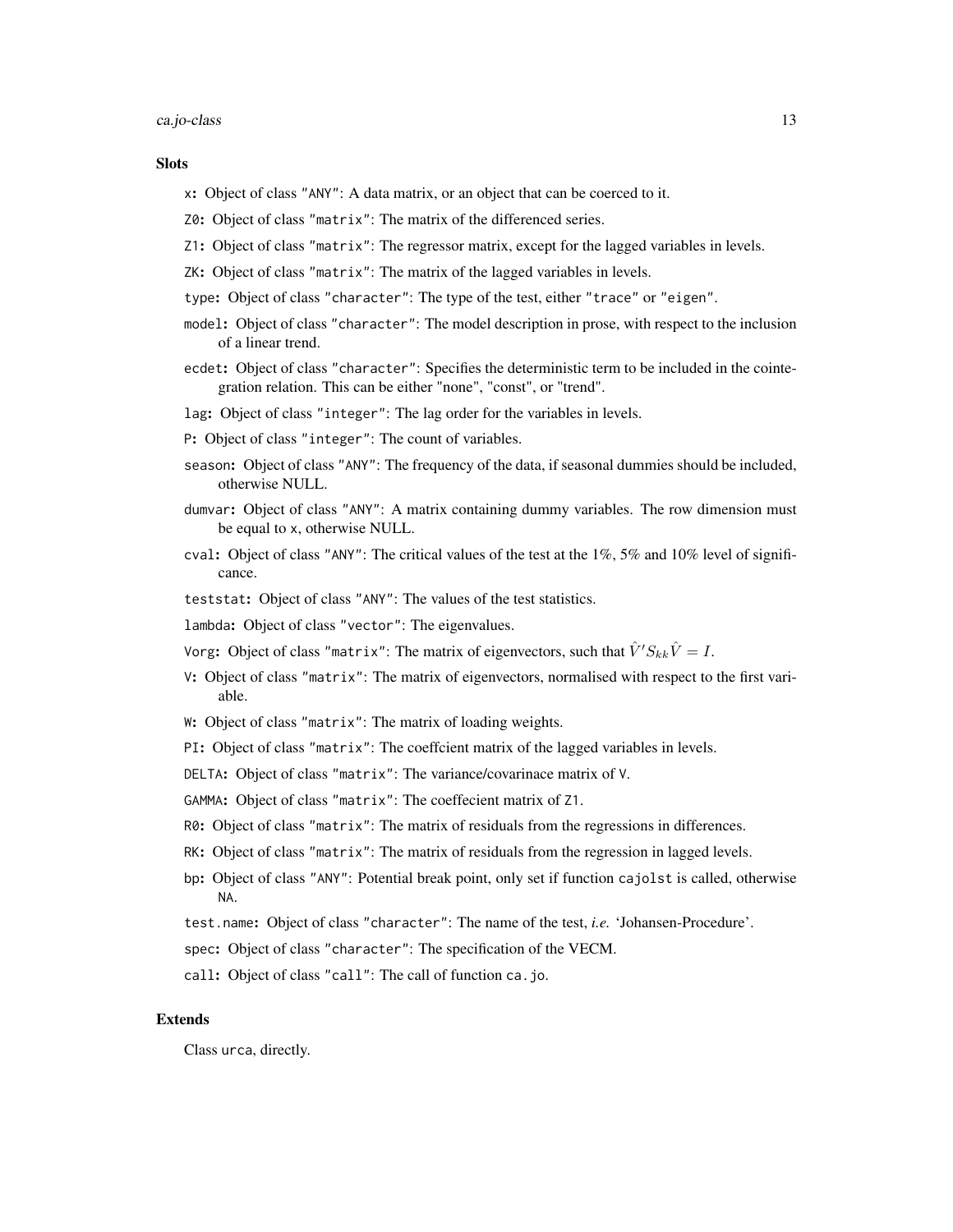# Methods

Type showMethods(classes="ca.jo") at the R prompt for a complete list of methods which are available for this class.

Useful methods include

show: test statistic.

summary: like show, but critical values, eigenvectors and loading matrix added.

plot: The series of the VAR and their potential cointegration relations.

# Author(s)

Bernhard Pfaff

#### References

Johansen, S. (1988), Statistical Analysis of Cointegration Vectors, *Journal of Economic Dynamics and Control*, 12, 231–254.

Johansen, S. and Juselius, K. (1990), Maximum Likelihood Estimation and Inference on Cointegration – with Applications to the Demand for Money, *Oxford Bulletin of Economics and Statistics*, 52, 2, 169–210.

Johansen, S. (1991), Estimation and Hypothesis Testing of Cointegration Vectors in Gaussian Vector Autoregressive Models, *Econometrica*, Vol. 59, No. 6, 1551–1580.

# See Also

[ca.jo](#page-9-1), [plotres](#page-30-1) and [urca-class](#page-56-1).

<span id="page-13-1"></span>ca.po *Phillips \& Ouliaris Cointegration Test*

# Description

Performs the Phillips \& Ouliaris "Pu" and "Pz" cointegration test.

# Usage

```
ca.po(z, demean = c("none", "constant", "trend"),lag = c("short", "long"), type = c("Pu", "Pz"), tol = NULL)
```
#### Arguments

| z      | Data matrix to be investigated for cointegration.                           |
|--------|-----------------------------------------------------------------------------|
| demean | The method for detrending the series, either "none", "constant" or "trend". |
| lag    | Either a short or long lag number used for variance/covariance correction.  |
| type   | The test type, either "Pu" or "Pz".                                         |
| tol    | Numeric, this argument is passed to solve() in ca. $po($ ).                 |

<span id="page-13-0"></span>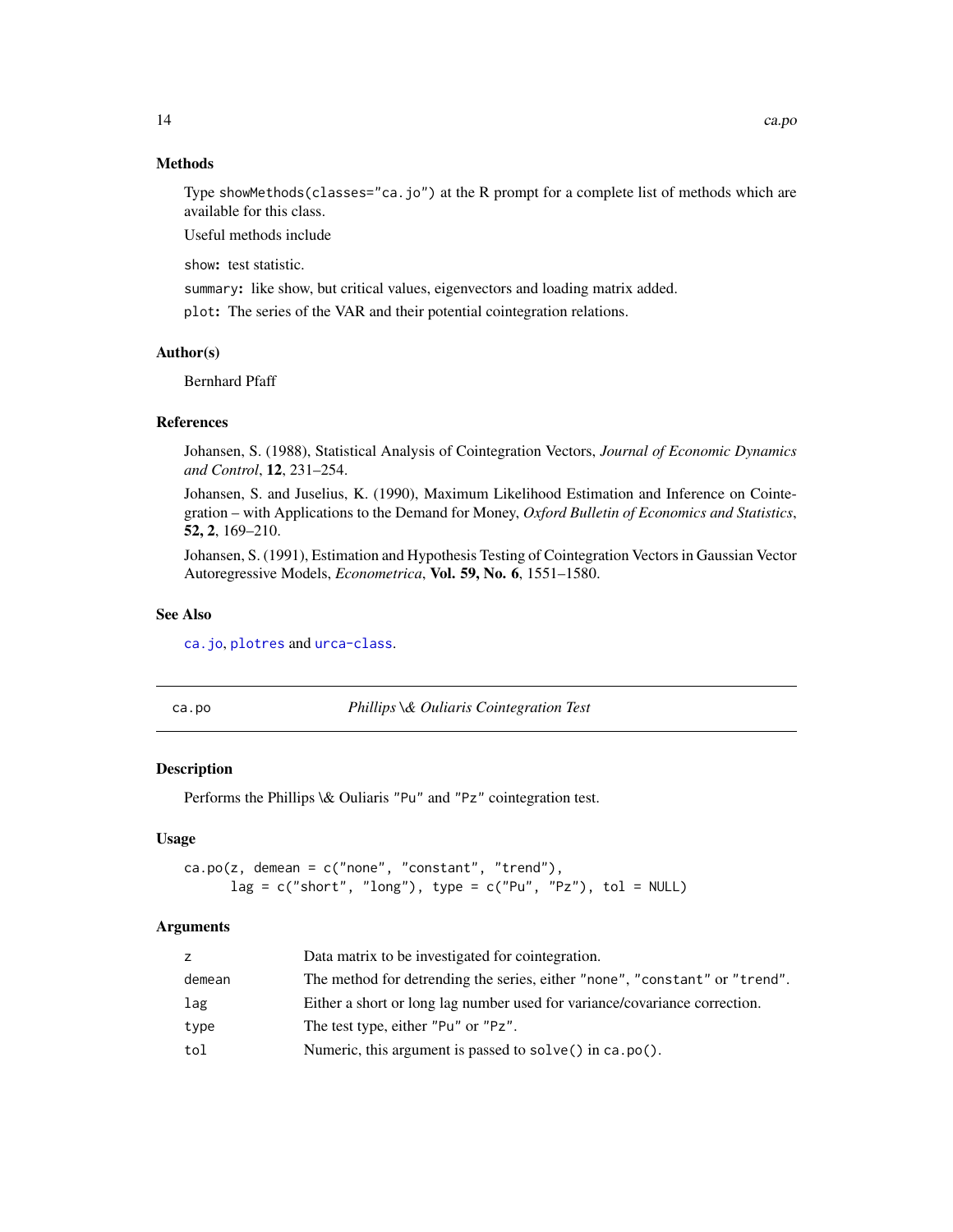# <span id="page-14-0"></span>ca.po-class 15

# Details

The test "Pz", compared to the test "Pu", has the advantage that it is invariant to the normalization of the cointegration vector, *i.e.* it does not matter which variable is on the left hand side of the equation. In case convergence problems are encountered by matrix inversion, one can pass a higher tolerance level *via* "tol=..." to the solve()-function.

# Value

An object of class ca.po.

#### Author(s)

Bernhard Pfaff

# **References**

Phillips, P.C.B. and Ouliaris, S. (1990), Asymptotic Properties of Residual Based Tests for Cointegration, *Econometrica*, Vol. 58, No. 1, 165–193.

# See Also

[ca.po-class](#page-14-1)

#### Examples

```
data(ecb)
m3.real <- ecb[,"m3"]/ecb[,"gdp.defl"]
gdp.real <- ecb[,"gdp.nom"]/ecb[,"gdp.defl"]
rl <- ecb[,"rl"]
ecb.data <- cbind(m3.real, gdp.real, rl)
m3d.po <- ca.po(ecb.data, type="Pz")
summary(m3d.po)
```
<span id="page-14-1"></span>

ca.po-class *Representation of class ca.po*

# Description

This class contains the relevant information by applying the Phillips \& Ouliaris cointegration test to a data matrix.

# **Slots**

z: Object of class "ANY": A data matrix, or an object that can be coerced to it.

type: Object of class "character": The type of the test, either the "Pu"-test or the normalisation invariant "Pz"-test.

model: Object of class "character": Determines how the series should be detrended.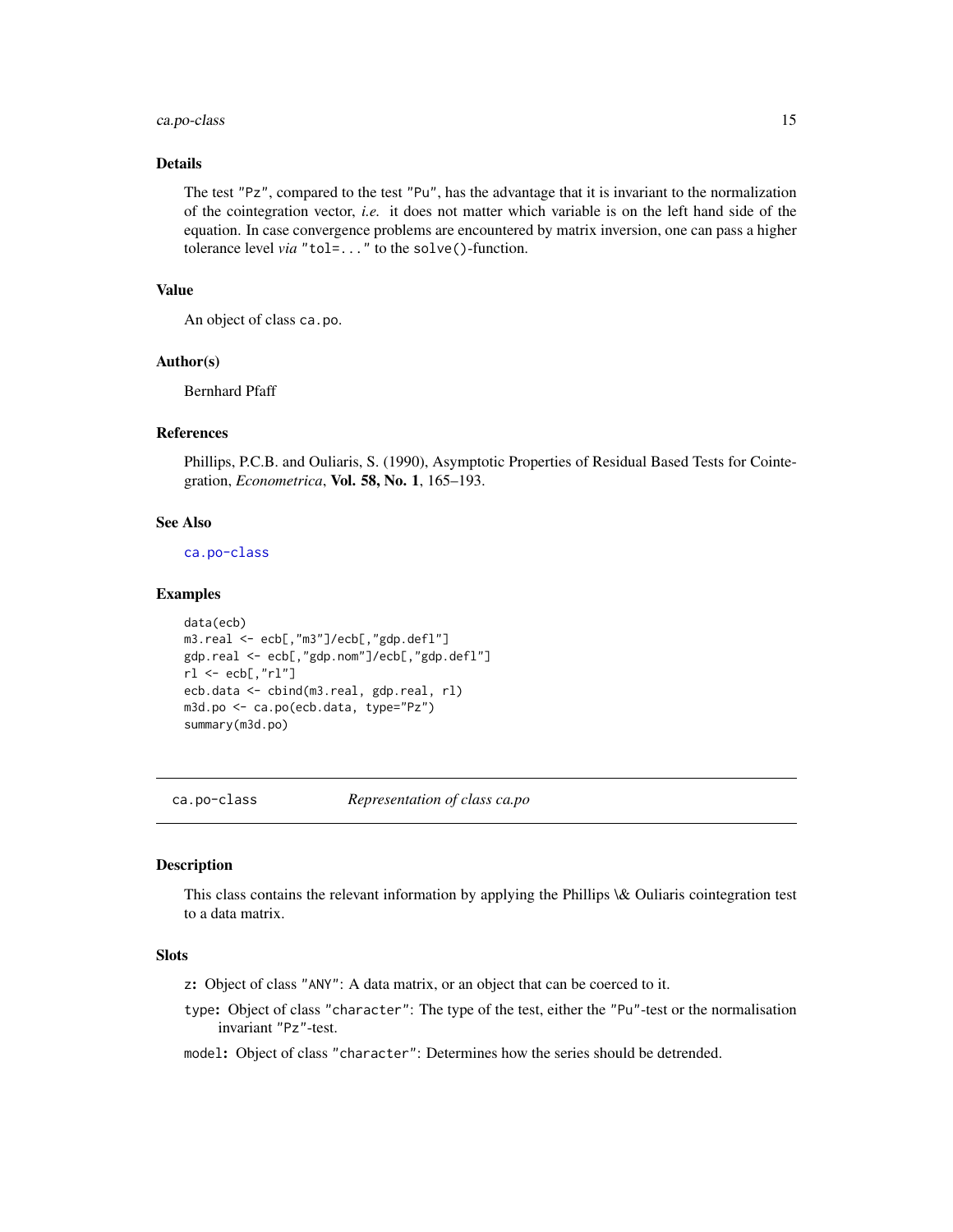<span id="page-15-0"></span>lag: Object of class "integer": The lags used for variance/covariance correction.

- cval: Object of class "matrix": The critical values of the test at the 1%, 5% and 10% level of significance.
- res: Object of class "matrix": The residuals of the the cointegration regression(s).

teststat: Object of class "numeric": The value of the test statistic.

testreg: Object of class "ANY": The summary output of the cointegration regression(s).

test.name: Object of class "character": The name of the test, *i.e.* 'Phillips \& Ouliaris'.

# Extends

Class urca, directly.

# Methods

Type showMethods(classes="ca.po") at the R prompt for a complete list of methods which are available for this class.

Useful methods include

show: test statistic.

summary: like show, but critical value and summary of test regression(s) added.

plot: Residual plot(s) and their acfs' and pacfs'.

# Author(s)

Bernhard Pfaff

# References

Phillips, P.C.B. and Ouliaris, S. (1990), Asymptotic Properties of Residual Based Tests for Cointegration, *Econometrica*, Vol. 58, No. 1, 165–193.

#### See Also

[ca.po](#page-13-1) and [urca-class](#page-56-1).

<span id="page-15-1"></span>cajo.test-class *Representation of class cajo.test*

#### Description

This class contains the relevant information by estimating and testing a VAR under linear restrictions on  $\alpha$  and  $\beta$ .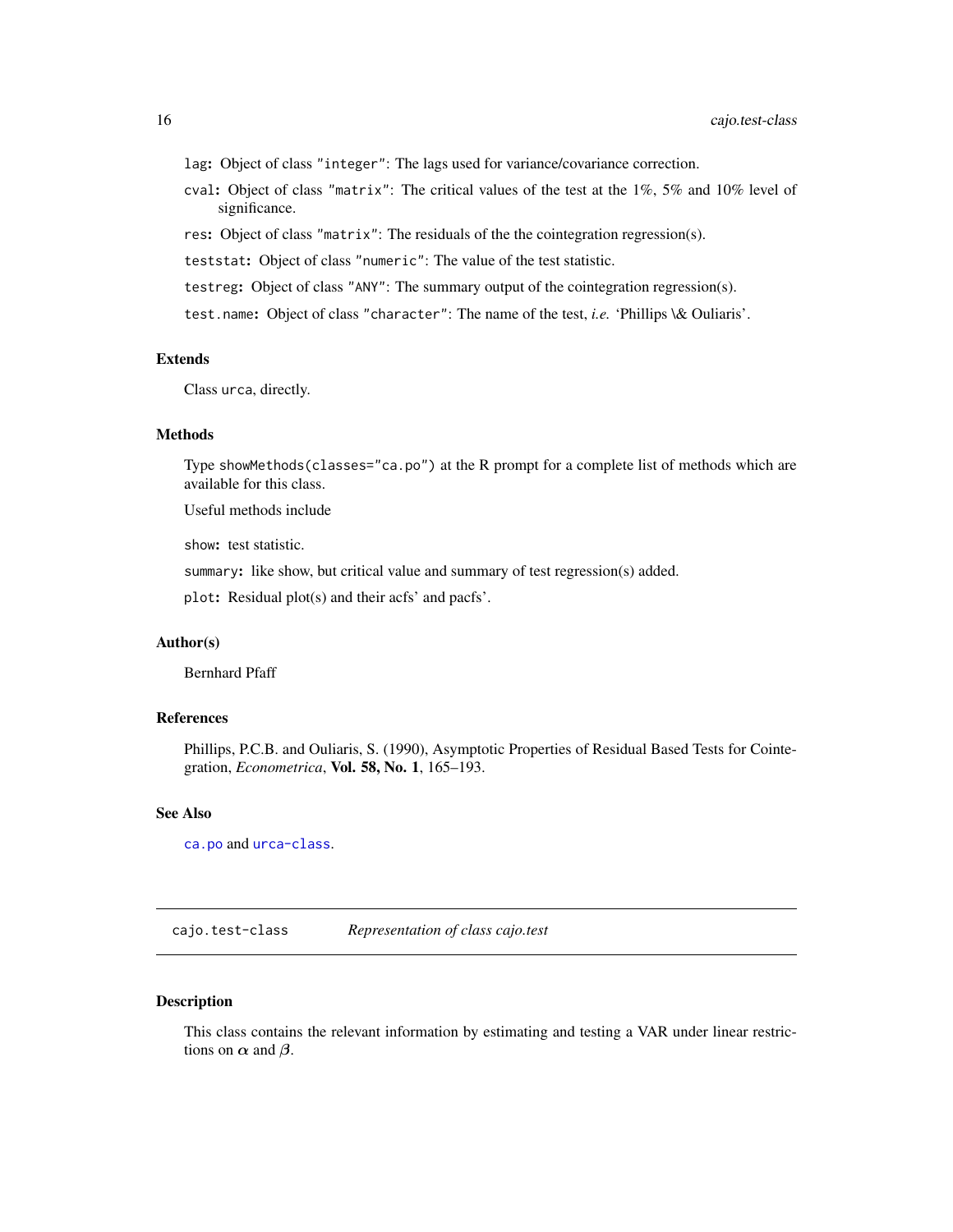# Slots

- Z0: Object of class "matrix": The matrix of the differenced series.
- Z1: Object of class "matrix": The regressor matrix, except for the lagged variables in levels.
- ZK: Object of class "matrix": The matrix of the lagged variables in levels.
- ecdet: Object of class "character": Specifies the deterministic term to be included in the cointegration relation. This can be either "none", "const", or "trend".
- H: Object of class "ANY": The matrix containing the restrictions placed upon  $\beta$ .
- A: Object of class "ANY": The matrix containing the restrictions placed upon  $\alpha$ .
- B: Object of class "ANY": The matrix orthogonal to matrix  $A$ .
- type: Object of class "character": The test type.
- teststat: Object of class "numeric": The value of the test statistic.
- pval: Object of class "vector": The p-value and the degrees of freedom.
- lambda: Object of class "vector": The eigenvalues of the restricted model.
- Vorg: Object of class "matrix": The matrix of eigenvectors, such that  $\hat{V}^{\prime}_{...}(H^{\prime}S_{...}H)\hat{V}_{...}=I.$
- V: Object of class "matrix": The matrix of the restricted eigenvectors, normalised with respect to the first variable.
- W: Object of class "matrix": The matrix of the corresponding loading weights.
- PI: Object of class "matrix": The coefficient matrix of the lagged variables in levels.
- DELTA: Object of class "ANY": The variance/covarinace matrix of  $V$ .
- DELTA.bb: Object of class "ANY": The variance/covarinace matrix of the marginal factor  $B'R_{0t}$ .
- DELTA.ab: Object of class "ANY": The variance/covarinace matrix of the conditional distribution of  $A'R_{0t}$  and  $R_{kt}$ .
- DELTA.aa.b: Object of class "ANY": The variance/covarinace matrix of the restricted loading matrix.

GAMMA: Object of class "matrix": The coefficient matrix of  $Z1$ .

test.name: Object of class "character": The name of the test, *i.e.* 'Johansen-Procedure'.

#### Extends

Class urca, directly.

#### Methods

Type showMethods(classes="cajo.test") at the R prompt for a complete list of methods which are available for this class.

Useful methods include

show: test-statistic.

summary: like show, but p-value of test statistic, restricted eigenvectors, loading matrix and restriction matrices  $H$  and  $A$ , where applicable, added.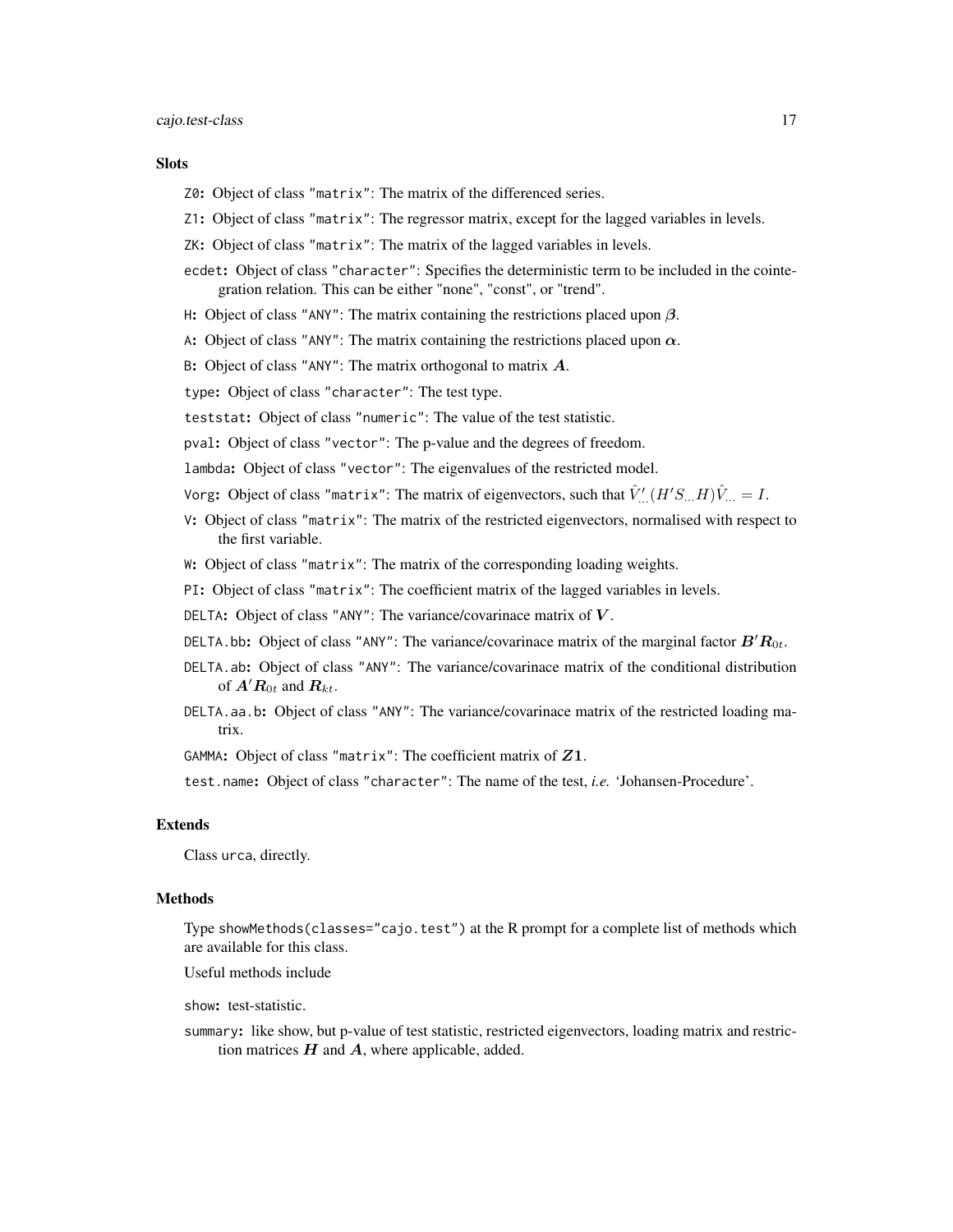#### <span id="page-17-0"></span>Author(s)

Bernhard Pfaff

#### References

Johansen, S. (1988), Statistical Analysis of Cointegration Vectors, *Journal of Economic Dynamics and Control*, 12, 231–254.

Johansen, S. and Juselius, K. (1990), Maximum Likelihood Estimation and Inference on Cointegration – with Applications to the Demand for Money, *Oxford Bulletin of Economics and Statistics*, 52, 2, 169–210.

Johansen, S. (1991), Estimation and Hypothesis Testing of Cointegration Vectors in Gaussian Vector Autoregressive Models, *Econometrica*, Vol. 59, No. 6, 1551–1580.

#### See Also

[ablrtest](#page-2-1), [alrtest](#page-4-1), [blrtest](#page-8-1), [ca.jo](#page-9-1), [ca.jo-class](#page-11-1) and [urca-class](#page-56-1).

<span id="page-17-1"></span>cajolst *Testing Cointegrating Rank with Level Shift at Unknown time*

#### **Description**

The function cajolst implements the procedure by Luetkepohl *et al.* to test for the cointegration rank of a VAR process with a level shift at an unknown time.

#### Usage

 $cajolst(x, trend = TRUE, K = 2, season = NULL)$ 

#### Arguments

| X      | Data matrix to be investigated for cointegration.                                                                           |
|--------|-----------------------------------------------------------------------------------------------------------------------------|
| trend  | A linear trend is included in the auxiliary regressions for data adjustment (de-<br>fault is TRUE).                         |
| K      | The lag order of the series (levels) in the VAR, must be at least equal to $K = 2$ .                                        |
| season | If seasonal dummies should be included, the data frequency must be set accord-<br>ingly, <i>i.e</i> '4' for quarterly data. |

#### Details

Note, that the slot "x" of the returned object contains the adjusted data series, that is, a matrix adjusted for the temptative break point, and if applicable, a linear trend and/or seasonal effects. The VECM is then estimated and tested for cointegration rank subject to the adjusted matrix. The break point is contained in the slot "bp". Please note, that the *transitory* VECM specification is estimated and that only the trace test is available. The critical values are taken from Trenkler, Carsten (2003).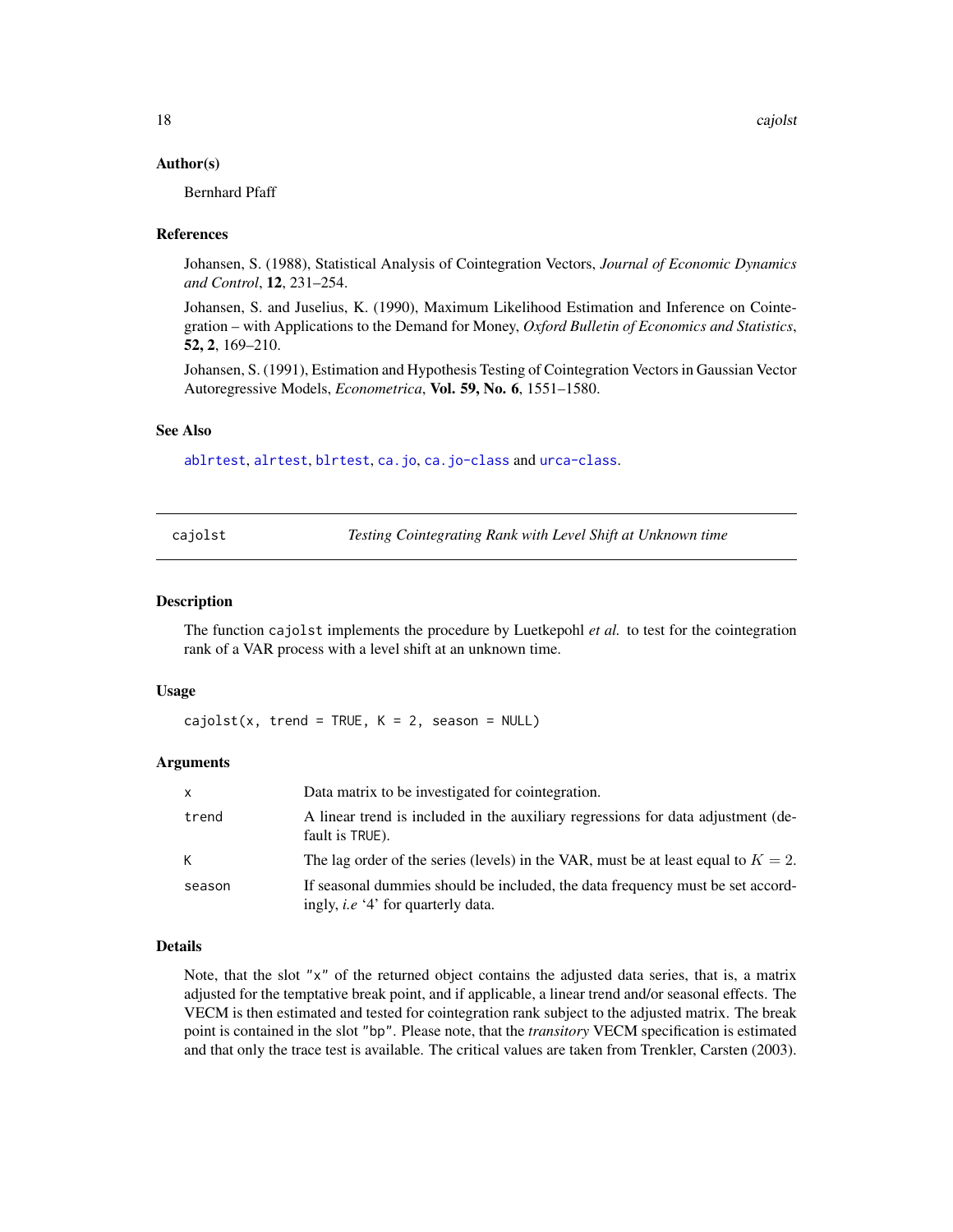<span id="page-18-0"></span>cajools 19

# Value

Returns an object of class ca.jo.

#### Author(s)

Bernhard Pfaff

# References

L\"utkepohl, H., Saikkonen, P. and Trenkler, C. (2004), Testing for the Cointegrating Rank of a VAR Process with Level Shift at Unknown Time, *Econometrica*, Vol. 72, No. 2, 647–662.

Trenkler, Carsten (2003), A new set of critical values for systems cointegration tests with a prior adjustment for deterministic terms, *Economics Bulletin*, Vol. 3, No. 11, 1–9.

# See Also

[plotres](#page-30-1), [alrtest](#page-4-1), [ablrtest](#page-2-1), [blrtest](#page-8-1), [ca.jo](#page-9-1), [cajools](#page-18-1), [lttest](#page-23-1), [ca.jo-class](#page-11-1) and [urca-class](#page-56-1).

# Examples

```
data(denmark)
sjd <- denmark[, c("LRM", "LRY", "IBO", "IDE")]
sjd.lst <- cajolst(sjd, trend=TRUE, K=2, season=4)
summary(sjd.lst)
```
<span id="page-18-1"></span>cajools *OLS regression of VECM*

#### Description

This function returns the OLS regressions of an unrestricted VECM, *i.e.* it returns an object of class lm. The user can provide a certain number of which equation in the VECM should be estimated and reported, or if "reg.number=NULL" each equation in the VECM will be estimated and its results are reported.

#### Usage

 $cajools(z, reg_number = NULL)$ 

#### Arguments

|            | An object of class ca. jo or cajo. test.                                     |
|------------|------------------------------------------------------------------------------|
| reg.number | The number of the equation in the VECM that should be estimated or if set to |
|            | NULL (the default), all equations within the VECM are estimated.             |

# Value

Returns an object of class lm.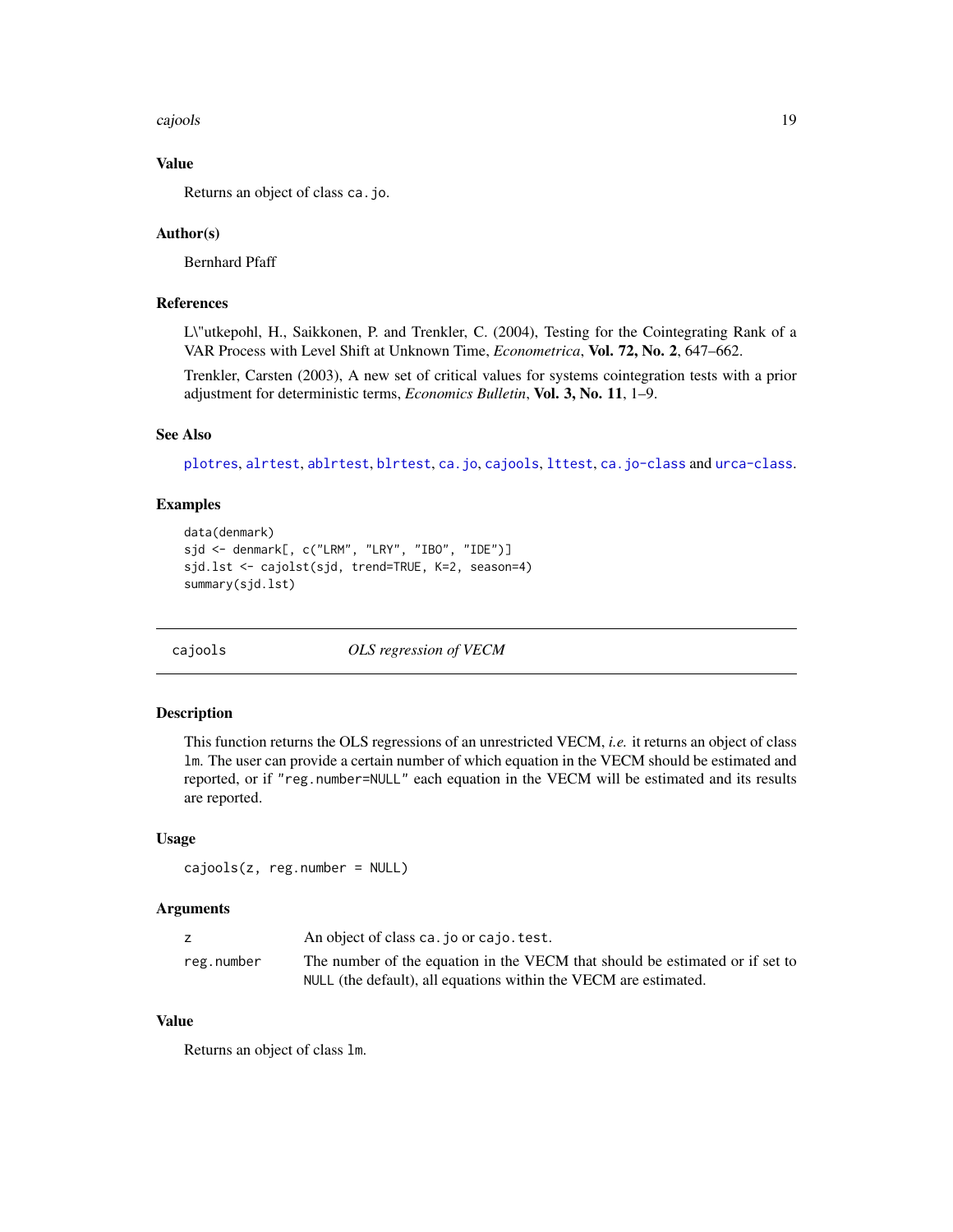#### <span id="page-19-0"></span>Author(s)

Bernhard Pfaff

# References

Johansen, S. (1988), Statistical Analysis of Cointegration Vectors, *Journal of Economic Dynamics and Control*, 12, 231–254.

Johansen, S. and Juselius, K. (1990), Maximum Likelihood Estimation and Inference on Cointegration – with Applications to the Demand for Money, *Oxford Bulletin of Economics and Statistics*, 52, 2, 169–210.

Johansen, S. (1991), Estimation and Hypothesis Testing of Cointegration Vectors in Gaussian Vector Autoregressive Models, *Econometrica*, Vol. 59, No. 6, 1551–1580.

# See Also

[ca.jo](#page-9-1), [cajorls](#page-19-1), [lm](#page-0-0), [ca.jo-class](#page-11-1) and [urca-class](#page-56-1).

#### Examples

```
data(denmark)
sjd <- denmark[, c("LRM", "LRY", "IBO", "IDE")]
sjd.vecm1 <- ca.jo(sjd, ecdet = "const", type="eigen", K=2, spec="longrun",
season=4)
sjd.vecm2 <- ca.jo(sjd, ecdet = "const", type="eigen", K=2, spec="transitory",
season=4)
sjd.vecm.ols1 <- cajools(sjd.vecm1)
sjd.vecm.ols2 <- cajools(sjd.vecm2)
summary(sjd.vecm.ols1)
summary(sjd.vecm.ols2)
```
<span id="page-19-1"></span>cajorls *OLS regression of VECM*

#### Description

This function returns the OLS regressions of a restricted VECM, *i.e.* it returns a list object with elements of class 'lm' containing the restricted VECM and a matrix object with the normalised cointegrating relationships. The user can provide a certain number of which equation in the VECM should be estimated and reported, or if "reg.number = NULL" each equation in the VECM will be estimated and its results are reported. Furthermore, the cointegratioon rank has to be supplied too.

#### Usage

cajorls(z,  $r = 1$ , reg.number = NULL)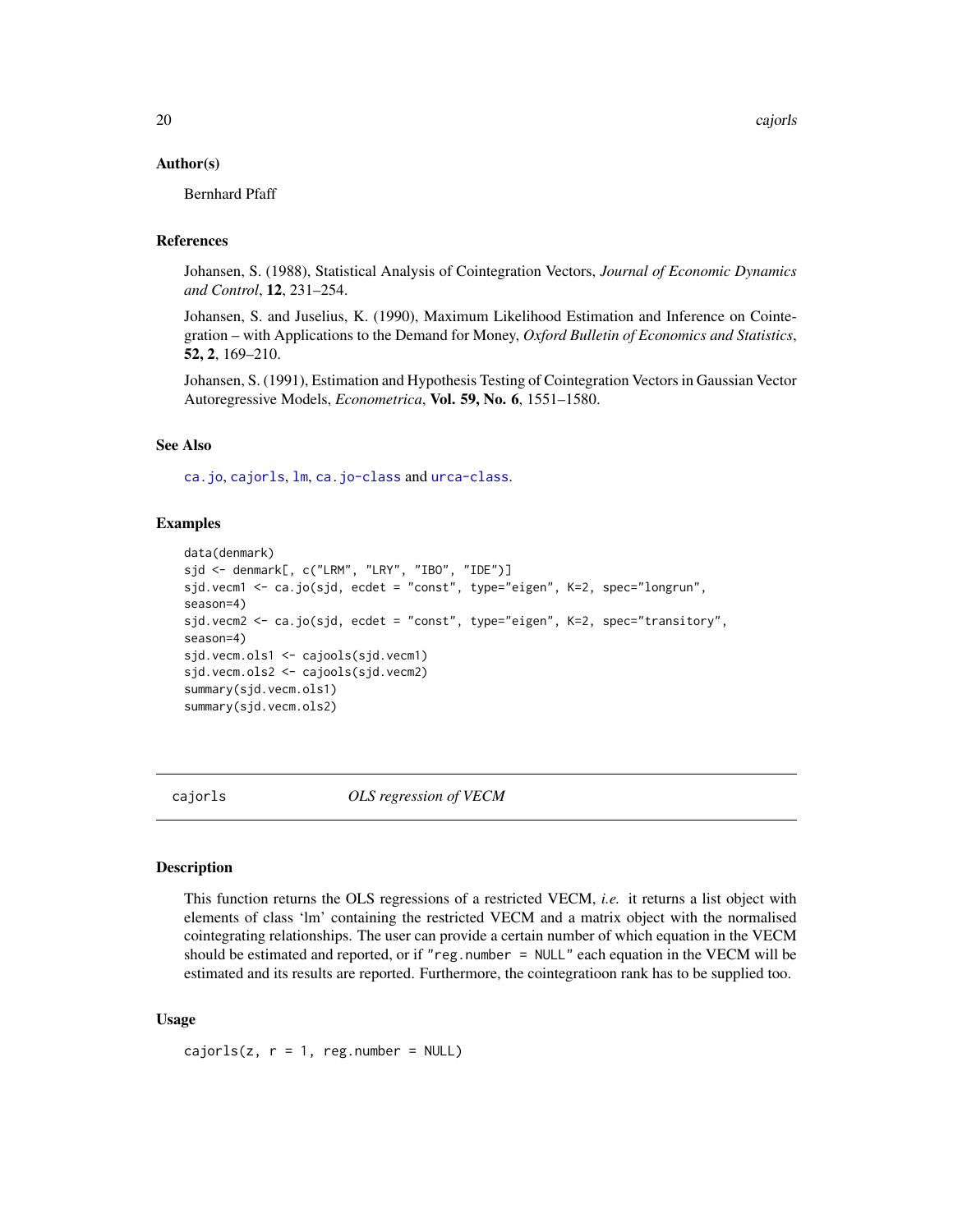#### <span id="page-20-0"></span>cajorls 21

# Arguments

|            | An object of class ca. jo or cajo. test.                                                                                                         |
|------------|--------------------------------------------------------------------------------------------------------------------------------------------------|
|            | An integer, signifiving the cointegration rank.                                                                                                  |
| reg.number | The number of the equation in the VECM that should be estimated or if set to<br>NULL (the default), all equations within the VECM are estimated. |

# Details

The cointegration space is normalised as  $\beta_c = \beta (S' \beta)^{-1}$ , with  $S' = (I_r, 0)$ .

#### Value

Returns a list object with elements of class lm for the restricted VECM and a matrix object with the normalised cointegrating vectors.

# Author(s)

Bernhard Pfaff

# References

Johansen, S. (1995), *Likelihood-Based Inference in Cointegrated Vector Autoregressive Models*, Oxford University Press, Oxford.

Lütkepohl, H. (2006), *New Introduction to Multiple Time Series Analysis*, Springer, New York.

# See Also

[ca.jo](#page-9-1), [cajools](#page-18-1), [lm](#page-0-0), [ca.jo-class](#page-11-1) and [urca-class](#page-56-1).

#### Examples

```
data(finland)
sjf <- finland
sjf.vecm <- ca.jo(sjf, ecdet = "none", type = "eigen", K = 2,
spec = "longrun", season = 4)
sjf.vecm.rls <- cajorls(sjf.vecm, r = 2)
summary(sjf.vecm.rls$rlm)
sjf.vecm.rls$beta
```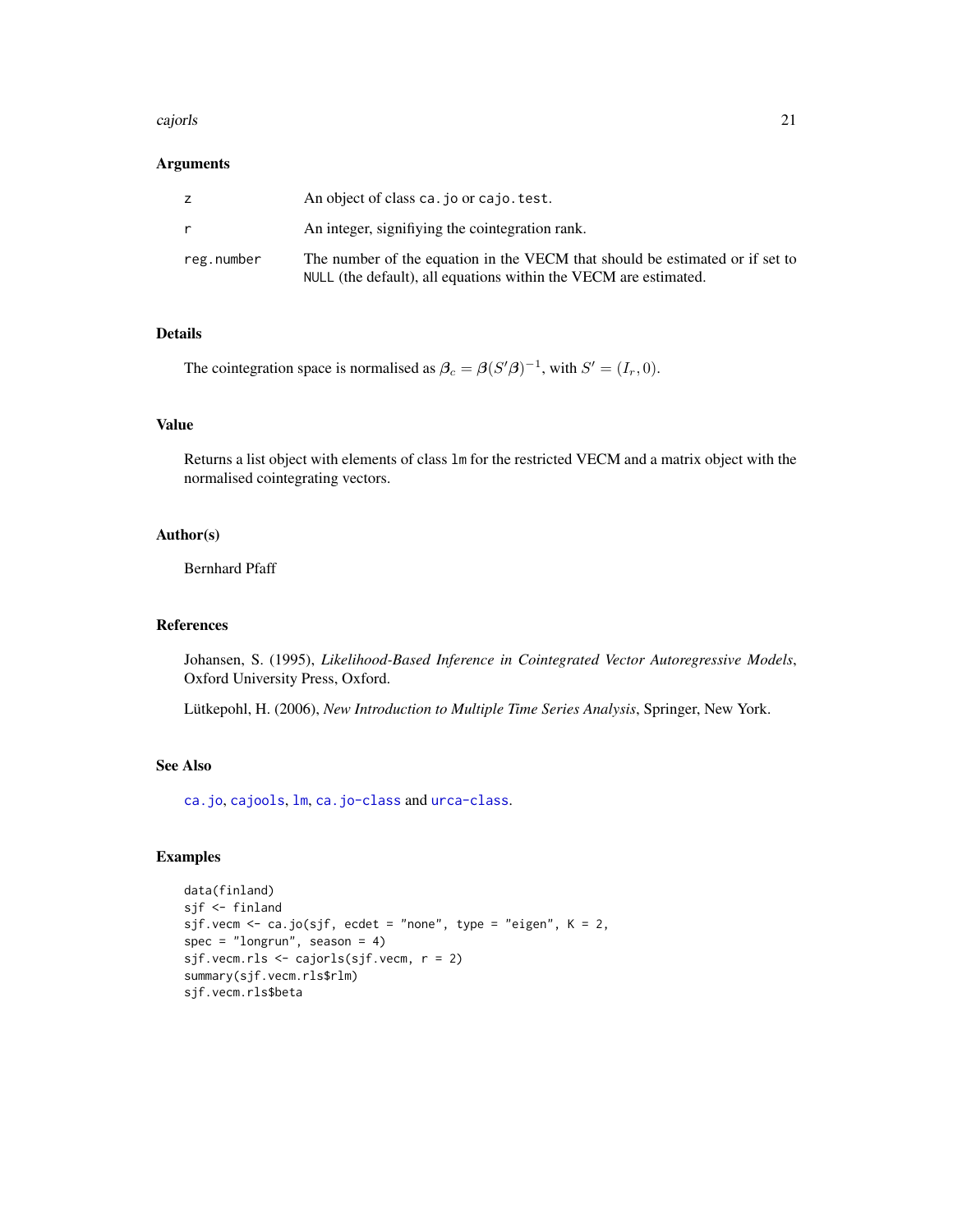#### <span id="page-21-0"></span>Description

This data set contains the series used by S. Johansen and K. Juselius for estimating a money demand function of Denmark.

#### Usage

data(denmark)

# Format

A data frame with 55 observations on the following 6 variables.

- period Time index from 1974:Q1 until 1987:Q3.
	- LRM Logarithm of real money, M2.
	- LRY Logarithm of real income.
	- LPY Logarithm of price deflator.
	- IBO Bond rate.
	- IDE Bank deposit rate.

#### Author(s)

Bernhard Pfaff

# Source

Johansen, S. and Juselius, K. (1990), Maximum Likelihood Estimation and Inference on Cointegration – with Applications to the Demand for Money, *Oxford Bulletin of Economics and Statistics*, 52, 2, 169–210.

#### References

<http://www.math.ku.dk/~sjo/>

ecb *Macroeconomic data of the Euro Zone*

# Description

This data set contains some macroeconomic figures of the Euro Zone in order to estimate an exemplary money demand function.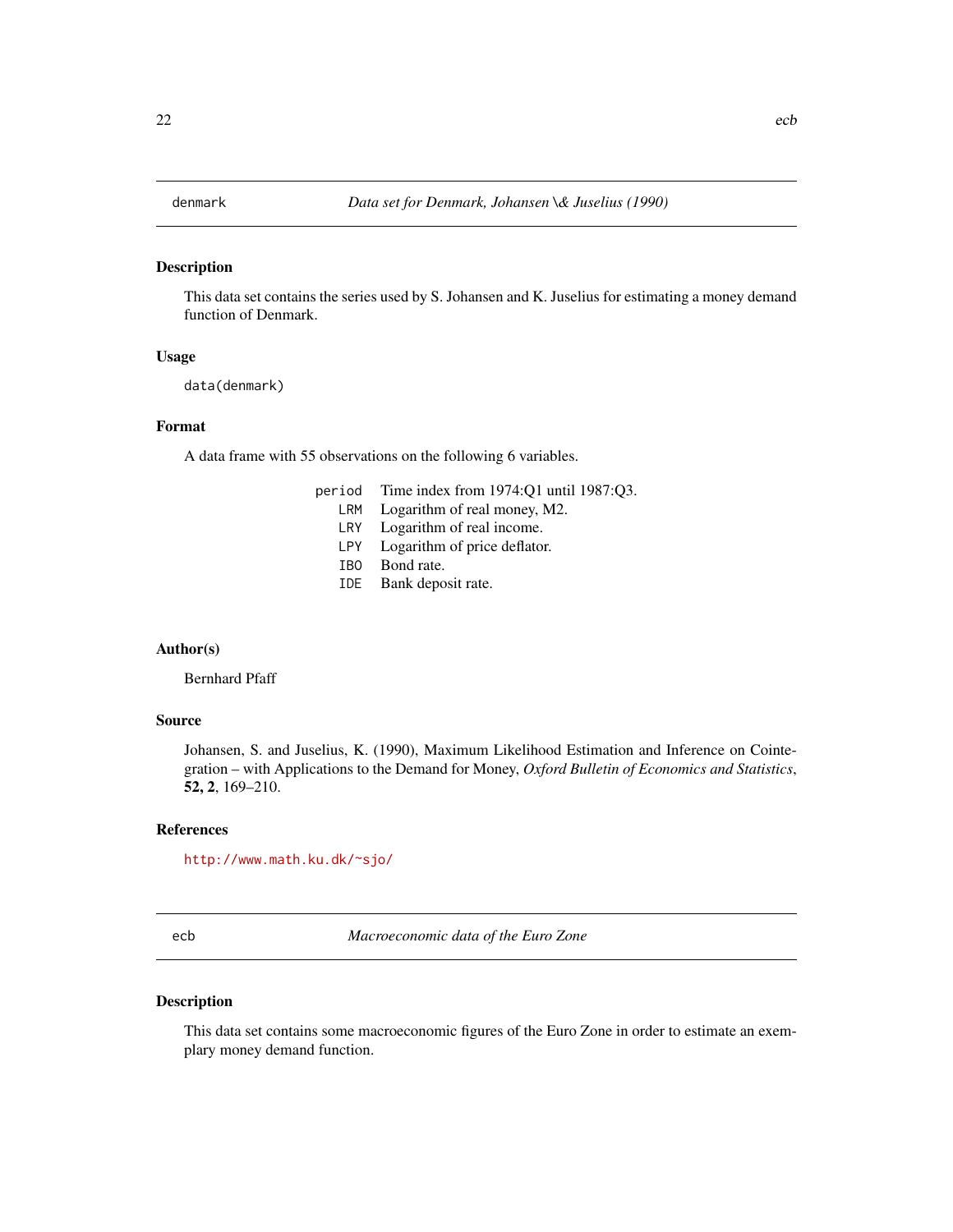#### <span id="page-22-0"></span>finland 23

# Usage

data(ecb)

# Format

A data frame containing five series.

| period         | Time index from Q31997 until Q42003.                                      |
|----------------|---------------------------------------------------------------------------|
| gdp.defl       | Gross Domestic Product Deflator,                                          |
|                | [Index 2000=100, seasonally adjusted]                                     |
| gdp.nom        | Nominal Gross Domestic Product,                                           |
|                | [Current prices, EUR billions, seasonally adjusted]                       |
| m <sub>3</sub> | Monetary Aggregate M3,                                                    |
|                | [outstanding amount at end of quarter, EUR billions, seasonally adjusted] |
| rl             | Benchmark Government Bond yield with a maturity of 10 years,              |
|                | [percentages per annum, average of last quarter's month].                 |

# Author(s)

Bernhard Pfaff

#### Source

European Central Bank, Monthly Bulletins, Frankfurt am Main, Germany.

# References

<http://www.ecb.int>

finland *Data set for Finland, Johansen \& Juseliues (1990)*

# Description

This data set contains the series used by S. Johansen and K. Juselius for estimating a money demand function of Finland.

# Usage

data(finland)

# Format

A data frame with 106 observations on the following 4 variables, ranging from 1958:Q2 until 1984:Q3.

lrm1 Logarithm of real money, M1.

lny Logarithm of real income.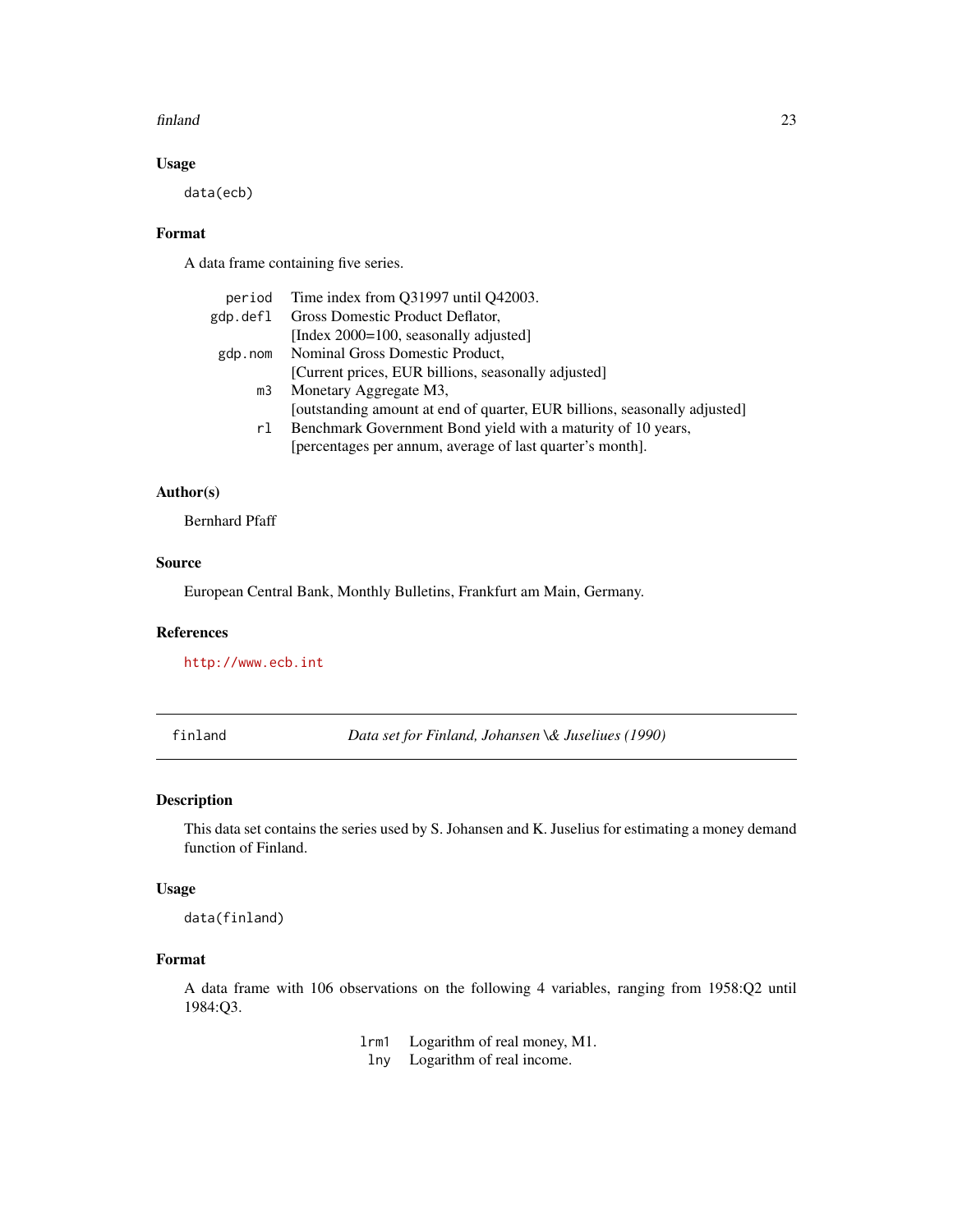lnmr Marginal rate of interest. difp Inflation rate.

# <span id="page-23-0"></span>Author(s)

Bernhard Pfaff

# Source

Johansen, S. and Juselius, K. (1990), Maximum Likelihood Estimation and Inference on Cointegration – with Applications to the Demand for Money, *Oxford Bulletin of Economics and Statistics*, 52, 2, 169–210.

#### References

<http://www.math.ku.dk/~sjo/>

<span id="page-23-1"></span>lttest *Likelihood ratio test for no linear trend in VAR*

# Description

Conducts a likelihood ratio test for no inclusion of a linear trend in a VAR. That is, the Null hypothesis is for not including a linear trend and is assigned as ' $H2*(r)$ '. The test statistic is distributed as  $\chi^2$  square with  $(p - r)$  degrees of freedom.

#### Usage

lttest(z, r)

# Arguments

| An object of class 'ca.jo'.               |
|-------------------------------------------|
| The count of cointegrating relationships. |

# Details

The count of cointegrating relations should be given as integer and should be in the interval  $1 \leq$  $r < P$ .

# Value

lttest Matrix containing the value of the test statistic and its p-value.

#### Author(s)

Bernhard Pfaff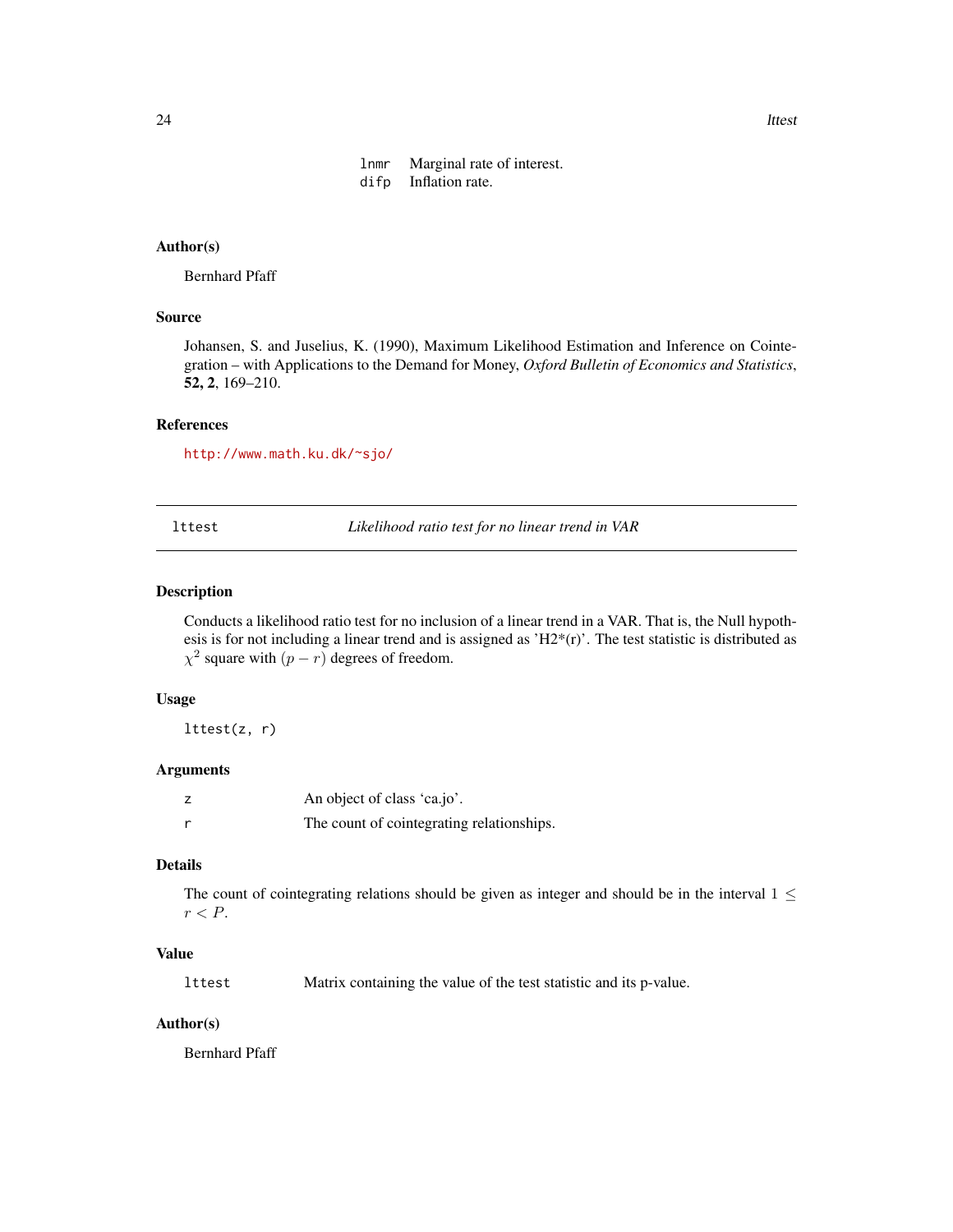# <span id="page-24-0"></span>MacKinnonPValues 25

#### References

Johansen, S. and Juselius, K. (1990), Maximum Likelihood Estimation and Inference on Cointegration – with Applications to the Demand for Money, *Oxford Bulletin of Economics and Statistics*, 52, 2, 169–210.

Johansen, S. (1991), Estimation and Hypothesis Testing of Cointegration Vectors in Gaussian Vector Autoregressive Models, *Econometrica*, Vol. 59, No. 6, 1551–1580.

#### See Also

[ca.jo](#page-9-1) and [ca.jo-class](#page-11-1).

#### Examples

```
data(denmark)
sjd <- as.matrix(denmark[, c("LRM", "LRY", "IBO", "IDE")])
sjd.vecm <- ca.jo(sjd, ecdet = "const", type="eigen", K=2, spec="longrun",
season=4)
lttest(sjd.vecm, r=1)
#
data(finland)
sjf <- as.matrix(finland)
sjf.vecm <- ca.jo(sjf, ecdet = "none", type="eigen", K=2,
spec="longrun", season=4)
lttest(sjf.vecm, r=3)
```
MacKinnonPValues *MacKinnon's Unit Root p Values*

#### Description

A collection and description of functions to compute the distribution and and quantile function for MacKinnon's unit root test statistics.

The functions are:

| punitroot     | the returns cumulative probability,                     |
|---------------|---------------------------------------------------------|
| aunitroot     | the returns quantiles of the unit root test statistics. |
| unitrootTable | tables p values from MacKinnon's response surface.      |

#### Usage

```
punitroot(q, N = Inf, trend = c("c", "nc", "ct", "ctt"),
    statistic = c("t", "n"), na.rm = FALSE)qunitroot(p, N = Inf, trend = c("c", "nc", "ct", "ctt"),
    statistic = c("t", "n"), na.rm = FALSE)
```
unitrootTable(trend =  $c("c", "nc", "ct", "ct"),$  statistic =  $c("t", "n"))$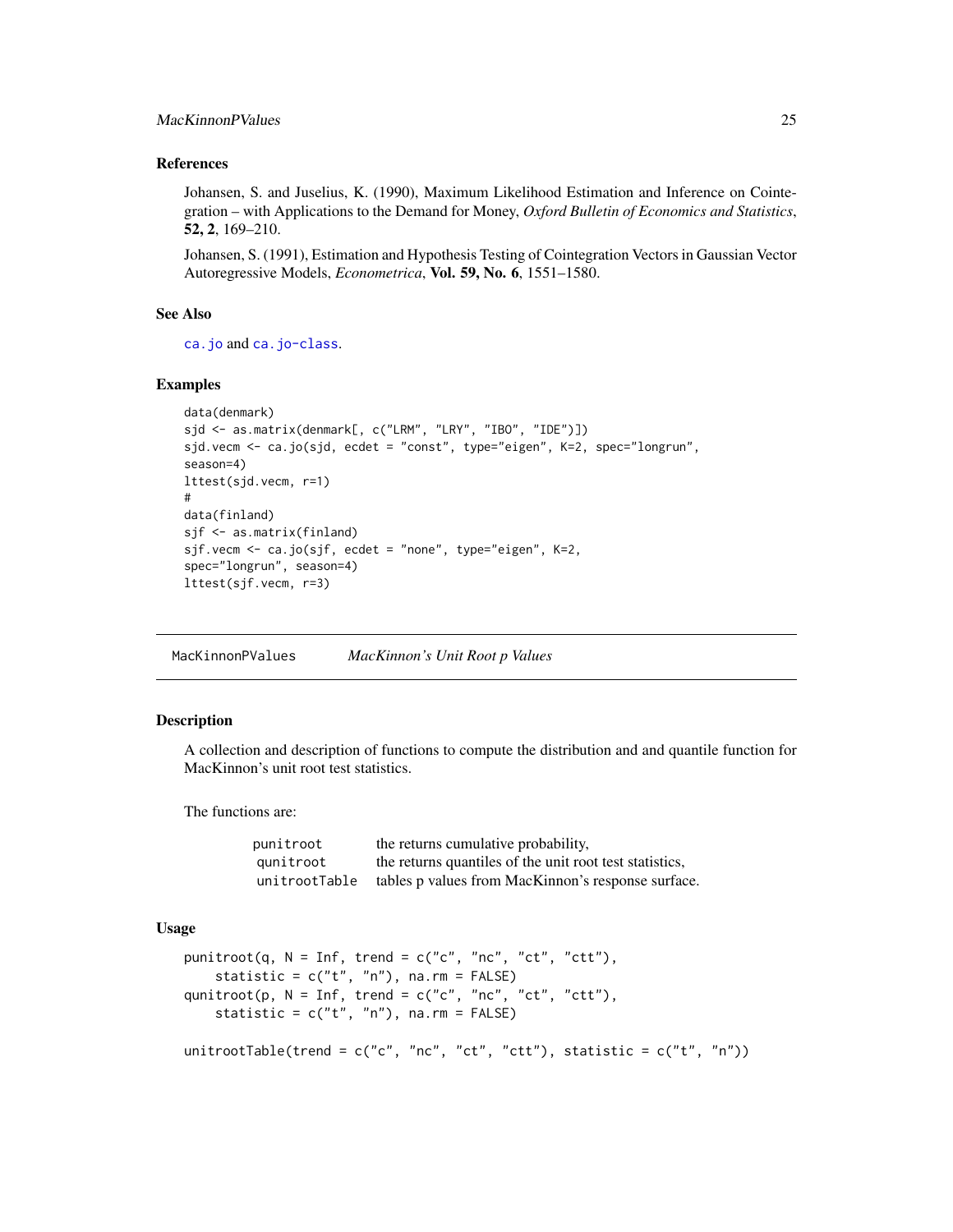#### Arguments

| N         | the number of observations in the sample from which the quantiles are to be<br>computed.                                                                                                                                                                                                                                                                      |
|-----------|---------------------------------------------------------------------------------------------------------------------------------------------------------------------------------------------------------------------------------------------------------------------------------------------------------------------------------------------------------------|
| na.rm     | a logical value. If set to TRUE, missing values will be removed otherwise not, the<br>default is FALSE.                                                                                                                                                                                                                                                       |
| p         | a numeric vector of probabilities. Missing values are allowed.                                                                                                                                                                                                                                                                                                |
| q         | vector of quantiles or test statistics. Missing values are allowed.                                                                                                                                                                                                                                                                                           |
| statistic | a character string describing the type of test statistic. Valid choices are "t" for<br>t-statistic, and "n" for normalized statistic, sometimes referred to as the rho-<br>statistic. The default is "t".                                                                                                                                                     |
| trend     | a character string describing the regression from which the quantiles are to be<br>computed. Valid choices are: "nc" for a regression with no intercept (constant)<br>nor time trend, and "c" for a regression with an intercept (constant) but no time<br>trend, "ct" for a regression with an intercept (constant) and a time trend. The<br>default is "c". |

# Value

The function punitroot returns the cumulative probability of the asymptotic or finite sample distribution of the unit root test statistics.

The function qunitroot returns the quantiles of the asymptotic or finite sample distribution of the unit root test statistics, given the probabilities.

#### Note

The function punitroot and qunitroot use Fortran routines and the response surface approach from J.G. MacKinnon (1988). Many thanks to J.G. MacKinnon putting his code and tables under the GPL license, which made this implementation possible.

#### Author(s)

J.G. MacKinnon for the underlying Fortran routine and the tables, Diethelm Wuertz for the formerly Rmetrics R-port and Bernhard Pfaff for the porting to urca.

#### References

Dickey, D.A., Fuller, W.A. (1979); *Distribution of the estimators for autoregressive time series with a unit root*, Journal of the American Statistical Association 74, 427–431.

MacKinnon, J.G. (1996); *Numerical distribution functions for unit root and cointegration tests*, Journal of Applied Econometrics 11, 601–618.

Phillips, P.C.B., Perron, P. (1988); *Testing for a unit root in time series regression*, Biometrika 75, 335–346.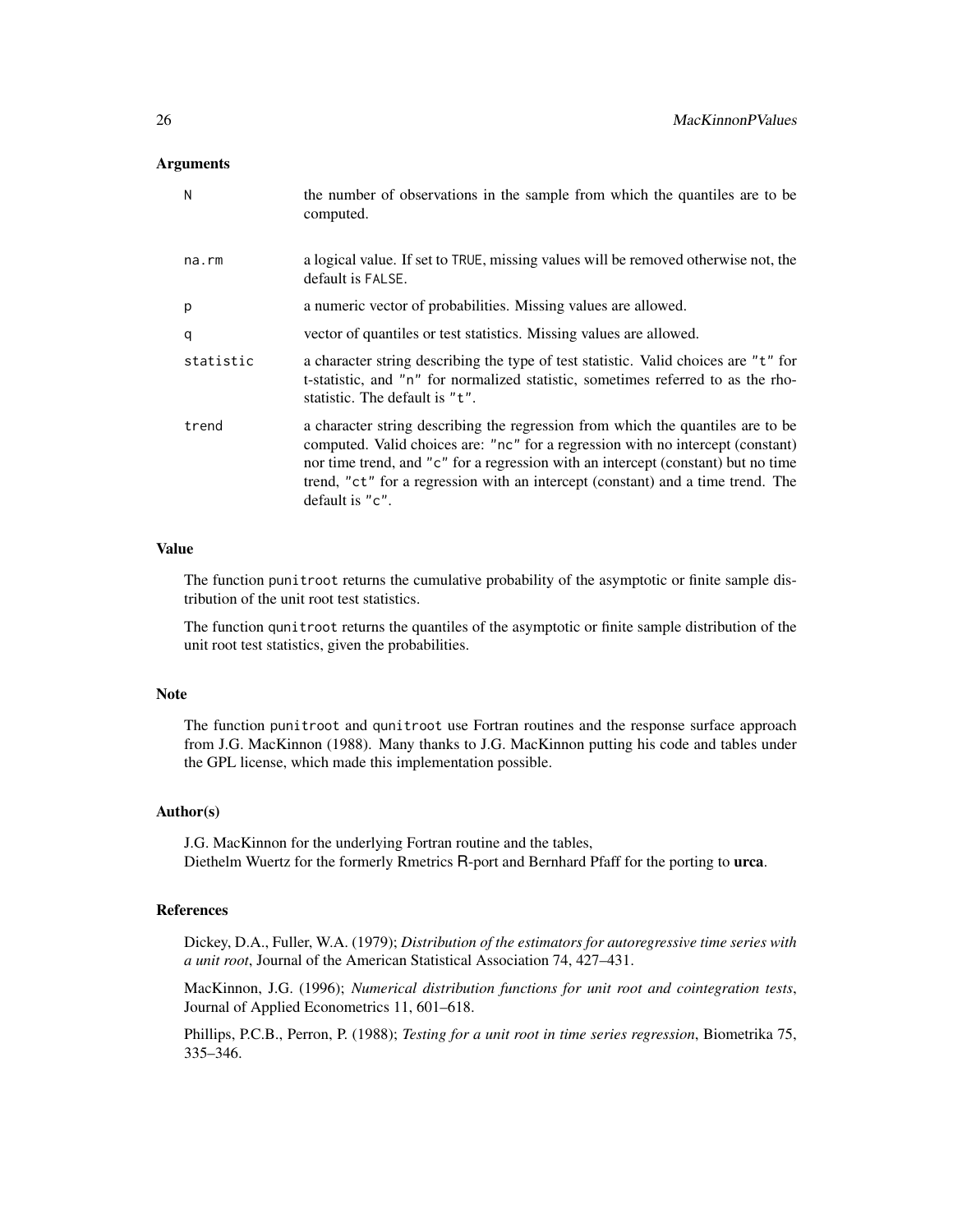#### <span id="page-26-0"></span>npext 27

# Examples

```
## qunitroot -
  # Asymptotic quantile of t-statistic
  qunitroot(0.95, trend = "nc", statistic = "t")
## qunitroot -
  # Finite sample quantile of n-statistic
  qunitroot(0.95, N = 100, trend = "nc", statistic = "n")
## punitroot -
  # Asymptotic cumulative probability of t-statistic
  punitroot(1.2836, trend = "nc", statistic = "t")
## punitroot -
  # Finite sample cumulative probability of n-statistic
  punitroot(1.2836, N = 100, trend = "nc", statistic = "n")
## Mac Kinnon's unitrootTable -
  unitrootTable(trend = "nc")
```
npext *Nelson \& Plosser extended data set*

# Description

This data set contains the fourteen U.S. economic time series used by Schotman \& Dijk. All series are transformed by taking logarithms except for the bond yield. The sample period ends in 1988.

#### Usage

data(npext)

# Format

A data frame containing fourteen series.

| year     | Time index from 1860 until 1988.             |
|----------|----------------------------------------------|
| realgnp  | Real GNP, [Billions of 1958 Dollars],        |
|          | $[1909 - 1988]$                              |
| nomgnp   | Nominal GNP.                                 |
|          | [Millions of Current Dollars], [1909 – 1988] |
| gnpperca | Real Per Capita GNP,                         |
|          | [1958 Dollars], $[1909 - 1988]$              |
| indprod  | Industrial Production Index,                 |
|          | $[1967 = 100]$ , $[1860 - 1988]$             |
| employmt | Total Employment,                            |
|          | [Thousands], [1890 – 1988]                   |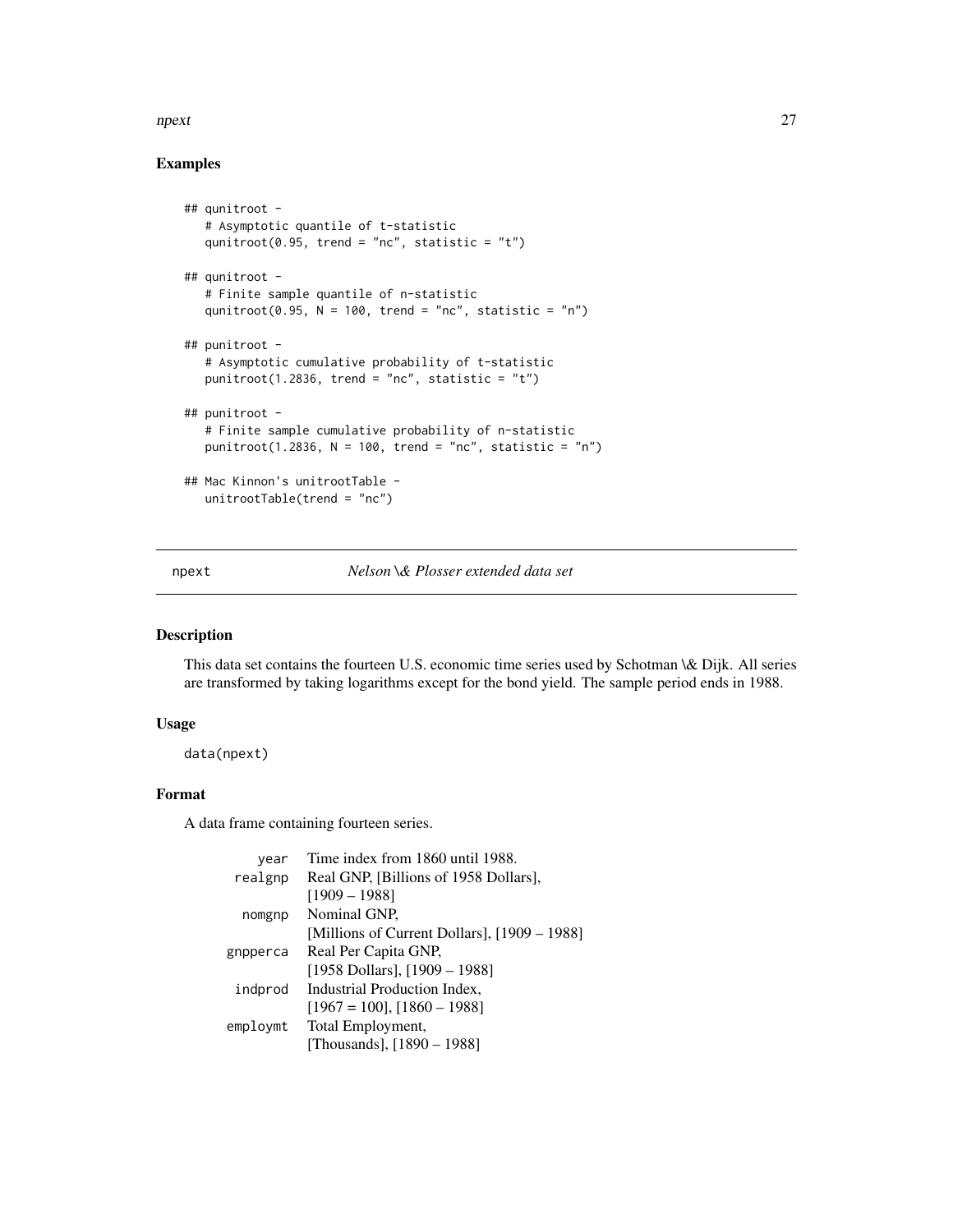<span id="page-27-0"></span>

|          | unemploy Total Unemployment Rate,                                  |
|----------|--------------------------------------------------------------------|
|          | [Percent], [1890 – 1988]                                           |
|          | gnpdef1 GNP Deflator,                                              |
|          | $[1958 = 100]$ , $[1889 - 1988]$                                   |
|          | cpi Consumer Price Index,                                          |
|          | $[1967 = 100]$ , $[1860 - 1988]$                                   |
|          | wages Nominal Wages                                                |
|          | (Average annual earnings per full-time employee in manufacturing), |
|          | [current Dollars], [1900 – 1988]                                   |
| realwag  | Real Wages,                                                        |
|          | [Nominal wages/CPI], [1900 – 1988]                                 |
| M        | Money Stock (M2),                                                  |
|          | [Billions of Dollars, annual averages], [1889 – 1988]              |
| velocity | Velocity of Money,                                                 |
|          | $[1869 - 1988]$                                                    |
| interest | Bond Yield (Basic Yields of 30-year corporate bonds),              |
|          | [Percent per annum], $[1900 - 1988]$                               |
| sp500    | Stock Prices.                                                      |
|          | [Index; $1941 - 43 = 100$ ], $[1871 - 1988]$                       |

#### Author(s)

Bernhard Pfaff

### Source

Schotman, P.C. and van Dijk, H.K. (1991), On Bayesian Routes to Unit Roots, *Journal of Applied Econometrics*, 6, 387–401.

Koop, G. and Steel, M.F.J. (1994), A Decision-Theoretic Analysis of the Unit-Root Hypothesis using Mixtures of Elliptical Models, *Journal of Business and Economic Statistics*, 12, 95–107.

# References

<http://www.amstat.org/publications/jbes/>

nporg *Nelson \& Plosser original data set*

# Description

This data set contains the fourteen U.S. economic time series used by Nelson \& Plosser in their seminal paper.

#### Usage

data(nporg)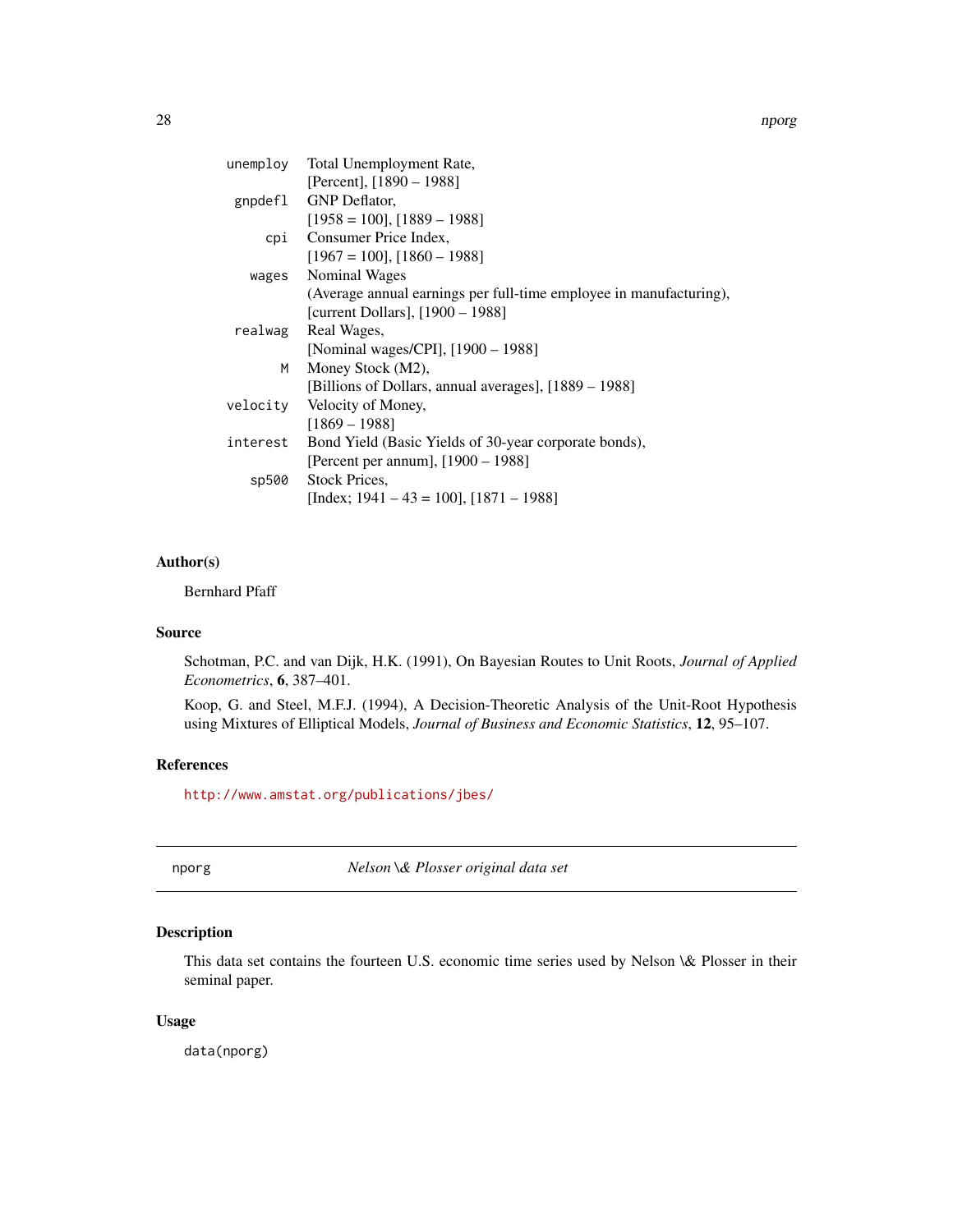#### nporg 29

# Format

A data frame containing fourteen series.

| year     | Time index from 1860 until 1970.                                   |
|----------|--------------------------------------------------------------------|
| $g$ np.r | Real GNP,                                                          |
|          | [Billions of 1958 Dollars], [1909 – 1970]                          |
| $g$ np.n | Nominal GNP.                                                       |
|          | [Millions of Current Dollars], [1909 – 1970]                       |
| gnp.pc   | Real Per Capita GNP,                                               |
|          | [1958 Dollars], $[1909 - 1970]$                                    |
| ip       | Industrial Production Index,                                       |
|          | $[1967 = 100]$ , $[1860 - 1970]$                                   |
| emp      | Total Employment,                                                  |
|          | [Thousands], [1890 - 1970]                                         |
| ur       | Total Unemployment Rate,                                           |
|          | [Percent], $[1890 - 1970]$                                         |
| $g$ np.p | <b>GNP</b> Deflator,                                               |
|          | $[1958 = 100]$ , $[1889 - 1970]$                                   |
| cpi      | Consumer Price Index,                                              |
|          | $[1967 = 100]$ , $[1860 - 1970]$                                   |
| wg.n     | <b>Nominal Wages</b>                                               |
|          | (Average annual earnings per full-time employee in manufacturing), |
|          | [current Dollars], [1900 - 1970]                                   |
| wg.r     | Real Wages,                                                        |
|          | [Nominal wages/CPI], [1900 - 1970]                                 |
| М        | Money Stock (M2),                                                  |
|          | [Billions of Dollars, annual averages], [1889 – 1970]              |
| vel      | Velocity of Money,                                                 |
|          | $[1869 - 1970]$                                                    |
| bnd      | Bond Yield (Basic Yields of 30-year corporate bonds),              |
|          | [Percent per annum], [1900 - 1970]                                 |
| sp       | <b>Stock Prices,</b>                                               |
|          | [Index; $1941 - 43 = 100$ ], $[1871 - 1970]$                       |
|          |                                                                    |

# Author(s)

Bernhard Pfaff

# Source

Nelson, C.R. and Plosser, C.I. (1982), Trends and Random Walks in Macroeconomic Time Series, *Journal of Monetary Economics*, 10, 139–162.

# References

<http://korora.econ.yale.edu/phillips/index.htm>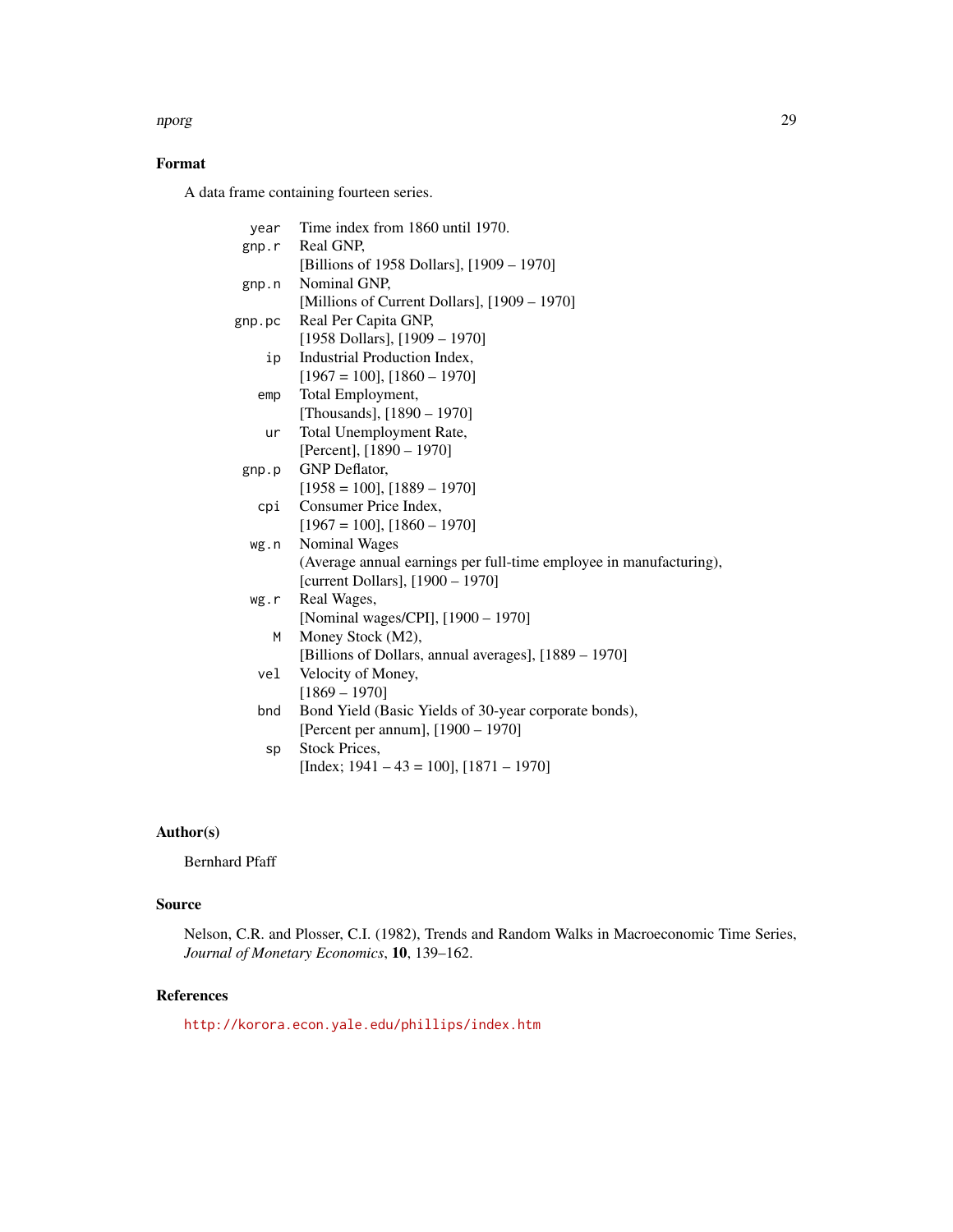#### **Description**

Plot methods for objects belonging to classes set in package urca. Depending on the unit root/cointegration test a suitable graphical presentation is selected.

# Methods

- $x = "u$ . **First**,  $y = "missing"$  Diagram of fit of the Elliott, Rothenberg  $\&$  Stock unit root test oftype "DF-GLS" with residual plot and their acfs' and pacfs'.
- $x = "ur.kpss", y = "missing"$  Residual plot and their acfs' and pacfs' of the KPSS test.
- $x = "ca.jo", y = "missing"$  Time series plots and associated cointegration relations for the Johansen procedure.
- $x = "ca.po", y = "missing"$  Residual plot and their acfs' and pacfs' of the cointegration regression(s) for the Phillips  $\&$  Ouliaris test.
- $x = "ur.pp", y = "missing"$  Diagram of fit of the Phillips \& Perron unit root test, residual plot and their acfs' and pacfs'.
- $x = "ursp", y = "missing" Diagram of fit of the Schmidt \& Phillips unit root test, residual plot$ and their acfs' and pacfs'.
- $x = "ur.za", y = "missing"$  Plot of recursive t-statistics as outcome of Zivot \& Andrews unit root test.

#### Author(s)

Bernhard Pfaff

#### See Also

[ur.ers-class](#page-46-1), [ur.kpss-class](#page-48-1), [ca.jo-class](#page-11-1), [ca.po-class](#page-14-1), [ur.pp-class](#page-50-1), [ur.sp-class](#page-53-1) and [ur.za-class](#page-55-1).

# Examples

```
data(nporg)
gnp <- na.omit(nporg[, "gnp.r"])
gnp.1 \leftarrow log(gnp)#
ers.gnp <- ur.ers(gnp, type="DF-GLS", model="trend", lag.max=4)
plot(ers.gnp)
#
kpss.gnp <- ur.kpss(gnp.l, type="tau", lags="short")
plot(kpss.gnp)
#
pp.gnp <- ur.pp(gnp, type="Z-tau", model="trend", lags="short")
```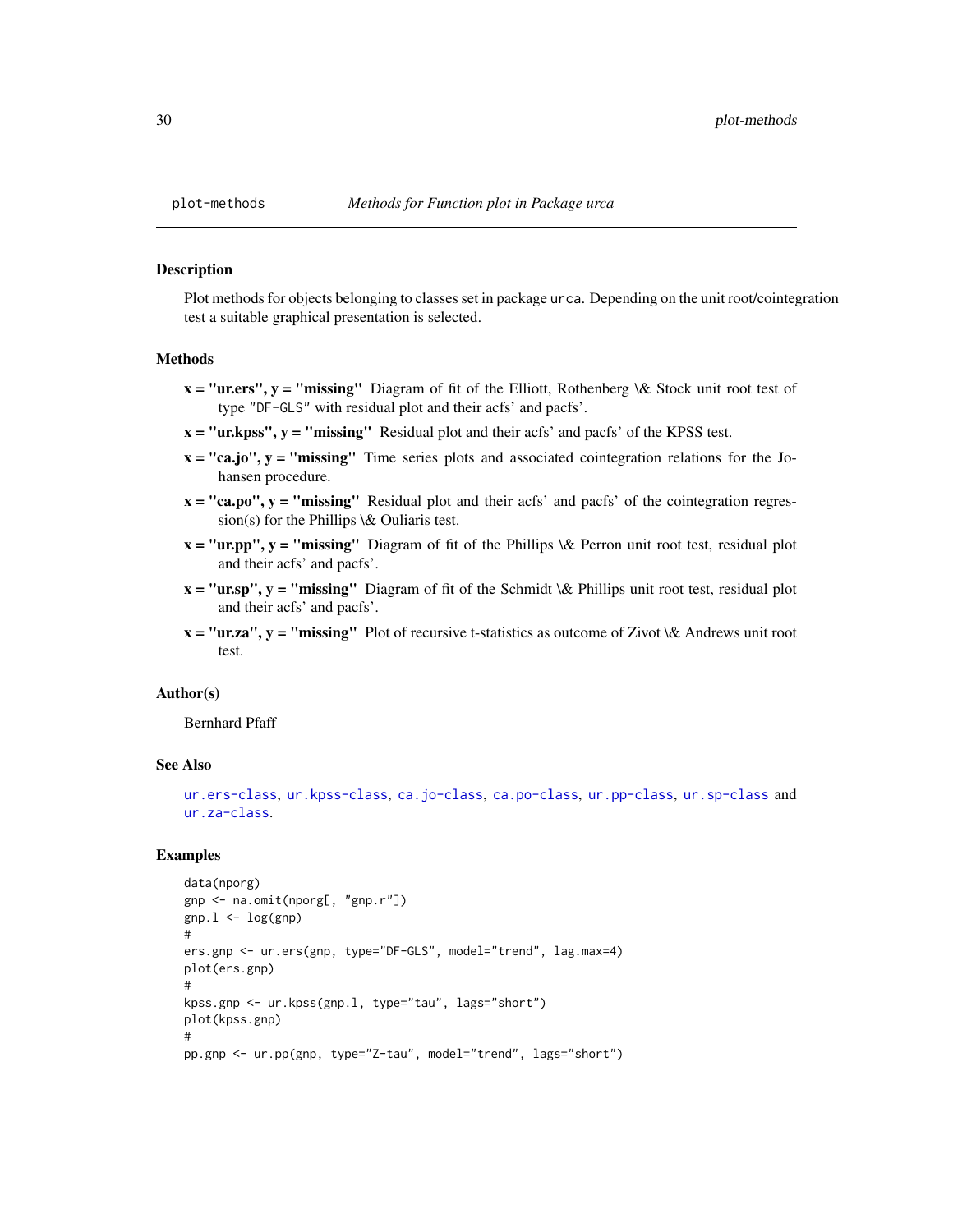#### <span id="page-30-0"></span>plotres 31

```
plot(pp.gnp)
#
sp.gnp <- ur.sp(gnp, type="tau", pol.deg=1, signif=0.01)
plot(sp.gnp)
#
za.gnp <- ur.za(gnp, model="both", lag=2)
plot(za.gnp)
#
data(denmark)
sjd <- denmark[, c("LRM", "LRY", "IBO", "IDE")]
sjd.vecm <- ca.jo(sjd, ecdet="const", type="eigen", K=2, season=4)
plot(sjd.vecm)
```
<span id="page-30-1"></span>plotres *Graphical inspection of VECM residuals*

# Description

The function plotres should be used for graphical inspection of the VAR residuals, *i.e.* the estimated specification as elaborated in the 'Details' section of ca.jo. It displays the residuals for each equation within a VAR and their acf's and pacf's.

# Usage

plotres(x)

#### Arguments

x Object of class 'ca.jo'.

#### Author(s)

Bernhard Pfaff

# References

Johansen, S. and Juselius, K. (1990), Maximum Likelihood Estimation and Inference on Cointegration – with Applications to the Demand for Money, *Oxford Bulletin of Economics and Statistics*, 52, 2, 169–210.

## See Also

[ca.jo](#page-9-1) and [ca.jo-class](#page-11-1).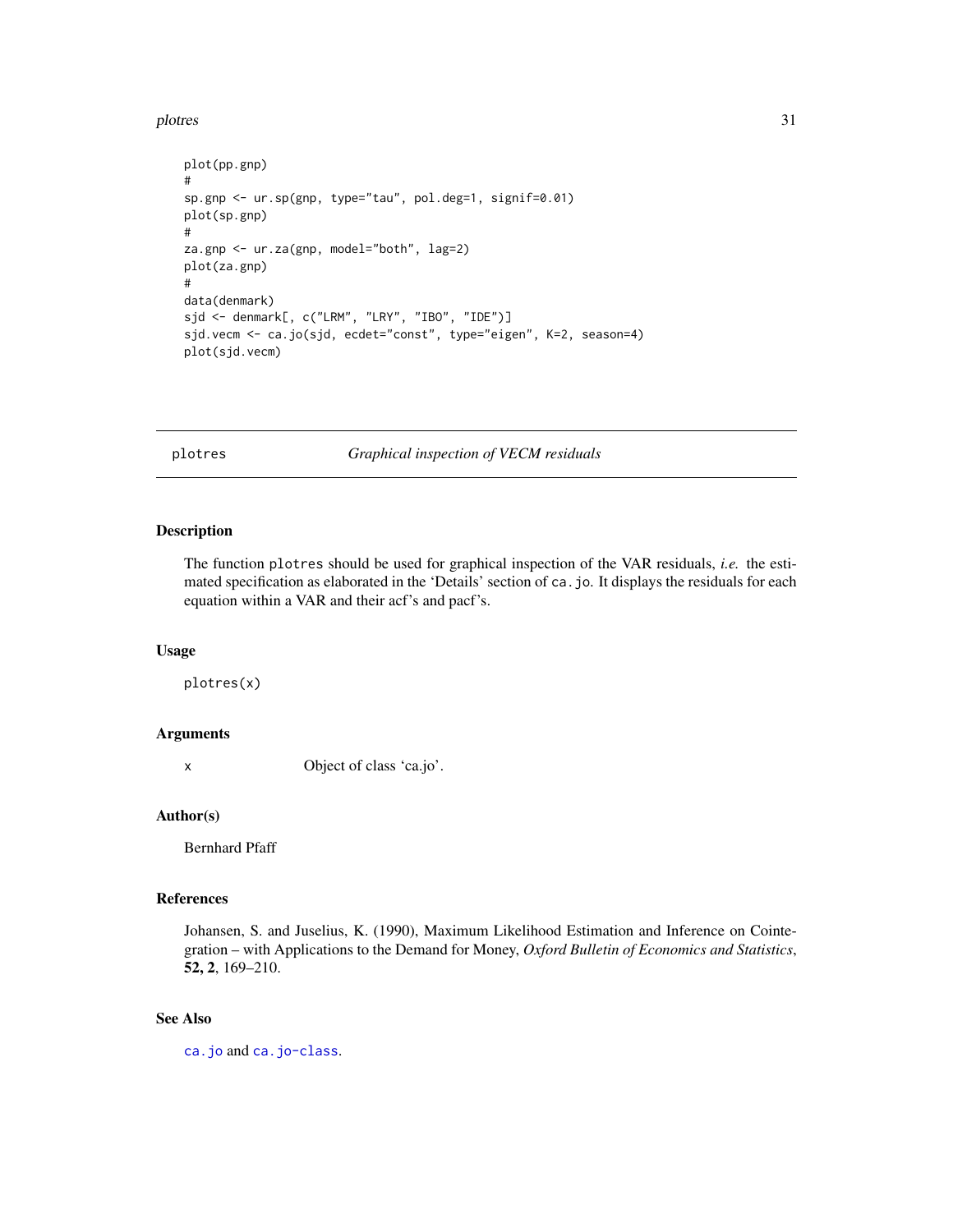# Examples

```
data(denmark)
sjd <- denmark[, c("LRM", "LRY", "IBO", "IDE")]
sjd.vecm <- ca.jo(sjd, ecdet="const", type="eigen", K=2, spec="longrun",
season=4)
plotres(sjd.vecm)
```
Raotbl1 *Data set used by Dickey, Jansen \& Thornton (1994)*

#### Description

This data set contains the time series used by David A. Dickey, Dennis W. Jansen and Daniel L. Thornton in their article: "A Primer on Cointegrating with an Application to Money and Income".

#### Usage

data(Raotbl1)

# Format

A data frame with quarterly oberservations (ts objects) starting in 1953:1 until 1988:4 for the following 4 variables (all transformed to natural logarithms.

- k Ratio of currency to total checkable deposits.
- ksa seasonally adjusted series of k.
- r3m Nominal 3 month T-Bill rate.
- r10y Nominal yield on 10-year Government securities.
- rgnp Real GNP.

# Author(s)

Bernhard Pfaff

# Source

Dickey, David A., Dennis W. Jansen and Daniel L. Thornton (1994), A Primer on Cointegration with an Application to Money and Income, in: Cointegration for the Applied Economist, ed. B. Bhaskara Rao, chapter 2, Data Appendix, Table D.1.

Raotbl2 *Data set used by Dickey, Jansen \& Thornton (1994)*

# **Description**

This data set contains the time series used by David A. Dickey, Dennis W. Jansen and Daniel L. Thornton in their article: "A Primer on Cointegrating with an Application to Money and Income".

<span id="page-31-0"></span>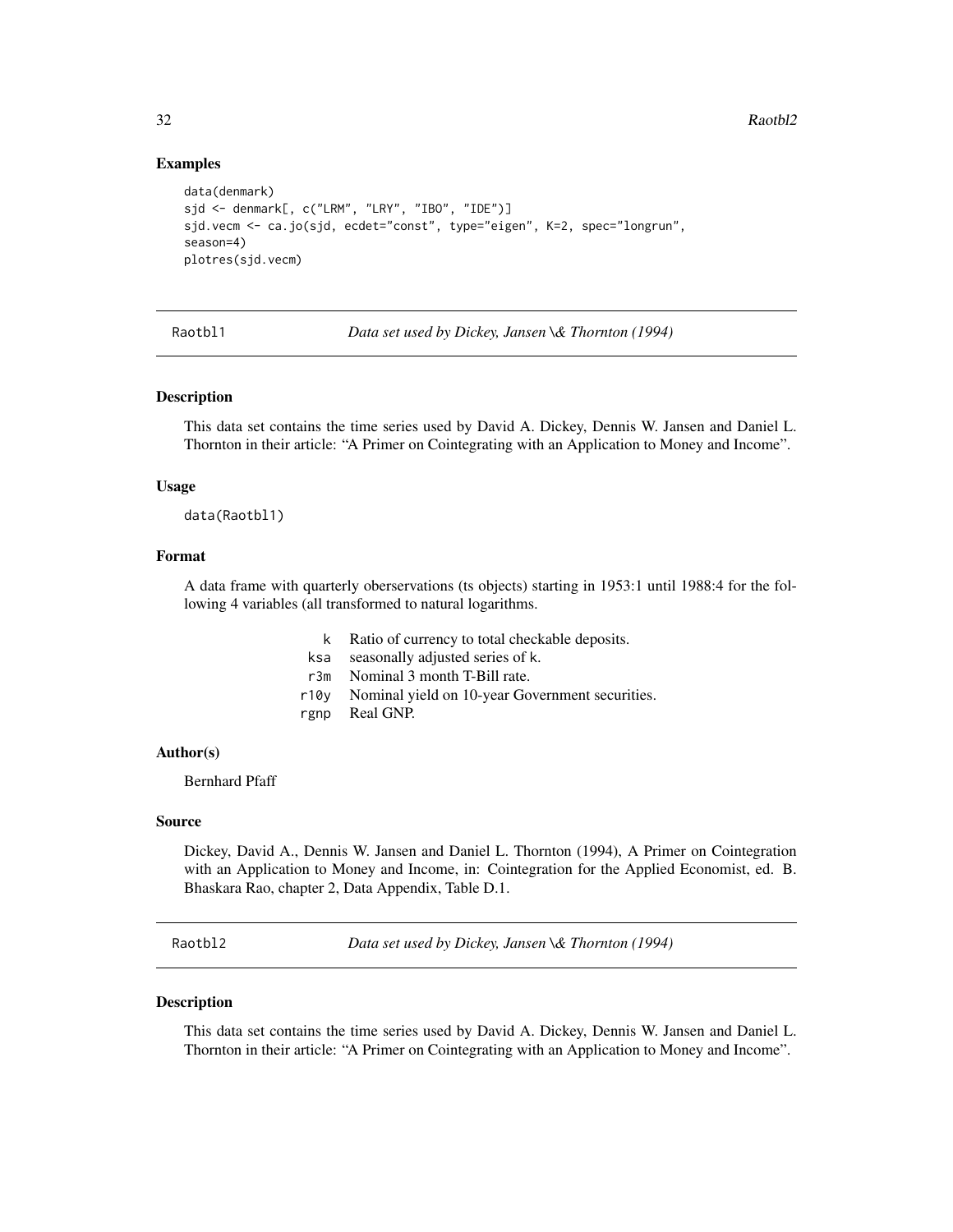#### <span id="page-32-0"></span>Raotbl3 33

#### Usage

data(Raotbl2)

#### Format

A data frame with quarterly oberservations (ts objects) starting in 1953:1 until 1988:4 for the following 4 variables (all transformed to natural logarithms.

| m1p | Real money balances M1.             |
|-----|-------------------------------------|
| m2p | Real money balances M2.             |
| mbp | Real adjusted monetary base.        |
|     | nm1m2p Real non-M1 component of M2. |

#### Author(s)

Bernhard Pfaff

#### Source

Dickey, David A., Dennis W. Jansen and Daniel L. Thornton (1994), A Primer on Cointegration with an Application to Money and Income, in: Cointegration for the Applied Economist, ed. B. Bhaskara Rao, chapter 2, Data Appendix, Table D.2.

Raotbl3 *Data set used by Holden and Perman (1994)*

#### Description

This data set contains the time series used by Darryl Holden and Roger Perman in their article: "Unit Roots and Cointegration for the Economist".

#### Usage

data(Raotbl3)

# Format

A data frame with quarterly data (ts objects) from the United Kingdom starting in 1966:4 until 1991:2 for the following 6 variables (all transformed to natural logarithms).

- lc Real consumption expenditure.
- li Real income.
- lw Real wealth.
- dd682 Dummy variable for 68:2.
- dd792 Dummy variable for 79:2.
- dd883 Dummy variable for 88:3.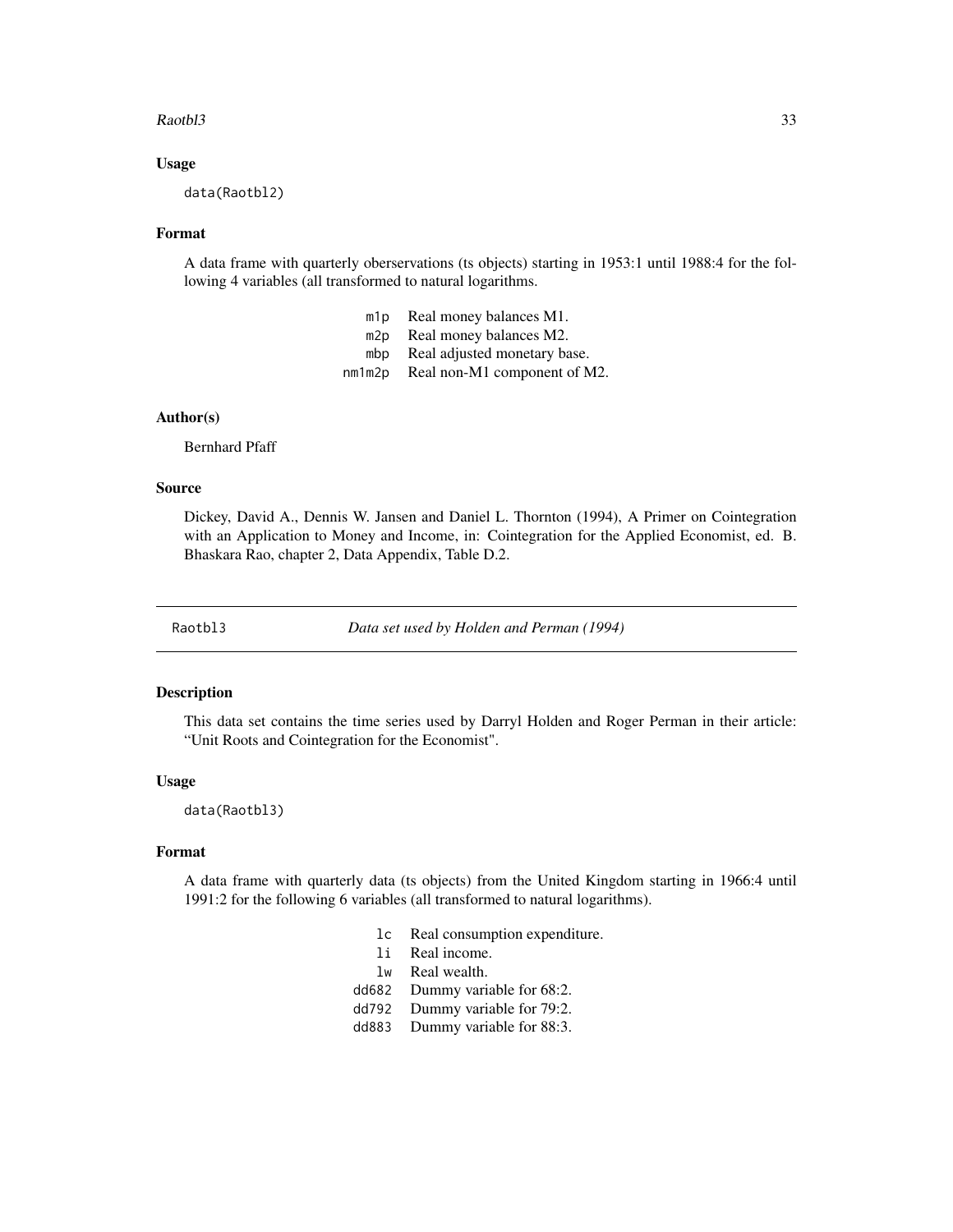<span id="page-33-0"></span>More details about the data are provided in the data appendix of Rao, "Cointegration for the Applied Economist" (see source below).

#### Author(s)

Bernhard Pfaff

#### Source

Holden, Darryl and Roger Perman (1994), Unit Roots and Cointegration for the Economist, in: Cointegration for the Applied Economist, ed. B. Bhaskara Rao, chapter 3, Data Appendix, Table D.3.

Raotbl4 *Data set used by Pierre Perron (1994)*

#### Description

This data set contains the time series used by Pierre Perron in his article: "Trend, Unit Root and Structural Change in Macroeconomic Time Series".

#### Usage

data(Raotbl4)

# Format

A data frame on real aggregate output for various countries; annual data starting in 1870 until 1986.

| aus | Australia. |
|-----|------------|
| can | Canada.    |
| den | Denmark.   |
| fin | Finland.   |
| fra | France.    |
| ger | Germany.   |

For further details about the data see *Notes* in the data appendix 'Table D.5' of Rao, "Cointegration for the Applied Economist".

# Author(s)

Bernhard Pfaff

#### Source

Pierre Perron (1994), Trend, Unit Root and Structural Change in Macroeconomic Time Series, in: Cointegration for the Applied Economist, ed. B. Bhaskara Rao, chapter 4, Data Appendix, Table D.4.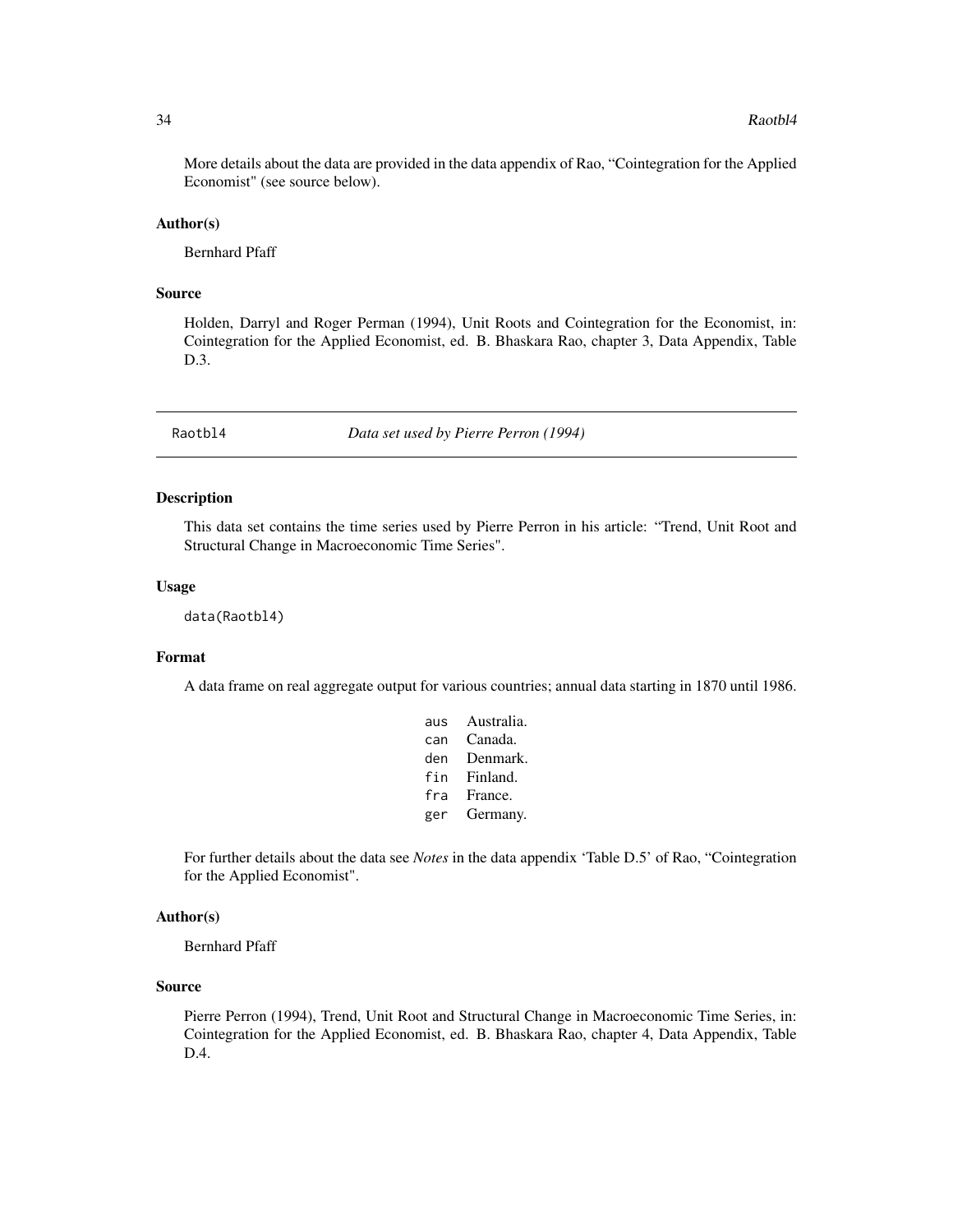<span id="page-34-0"></span>

#### Description

This data set contains the time series used by Pierre Perron in his article: "Trend, Unit Root and Structural Change in Macroeconomic Time Series".

#### Usage

```
data(Raotbl5)
```
# Format

A data frame on real aggregate output for various countries; annual data starting in 1870 until 1986.

| ita Italy.                |
|---------------------------|
| nor Norway.               |
| Sweden.                   |
| ukg United Kingdom.       |
| United States of America. |
|                           |

For further details about the data see *Notes* in the data appendix 'Table D.5' of Rao, "Cointegration for the Applied Economist".

#### Author(s)

Bernhard Pfaff

#### Source

Pierre Perron (1994), Trend, Unit Root and Structural Change in Macroeconomic Time Series, in: Cointegration for the Applied Economist, ed. B. Bhaskara Rao, chapter 4, Data Appendix, Table D.5.

Raotbl6 *Data set used by Yash P. Mehra (1994)*

# Description

This data set contains quarterly data for the U.S.A. in Yash P. Mehra's article: "Wage Growth and the Inflation Process: An Empirical Approach" for his wage-price equations.

#### Usage

data(Raotbl6)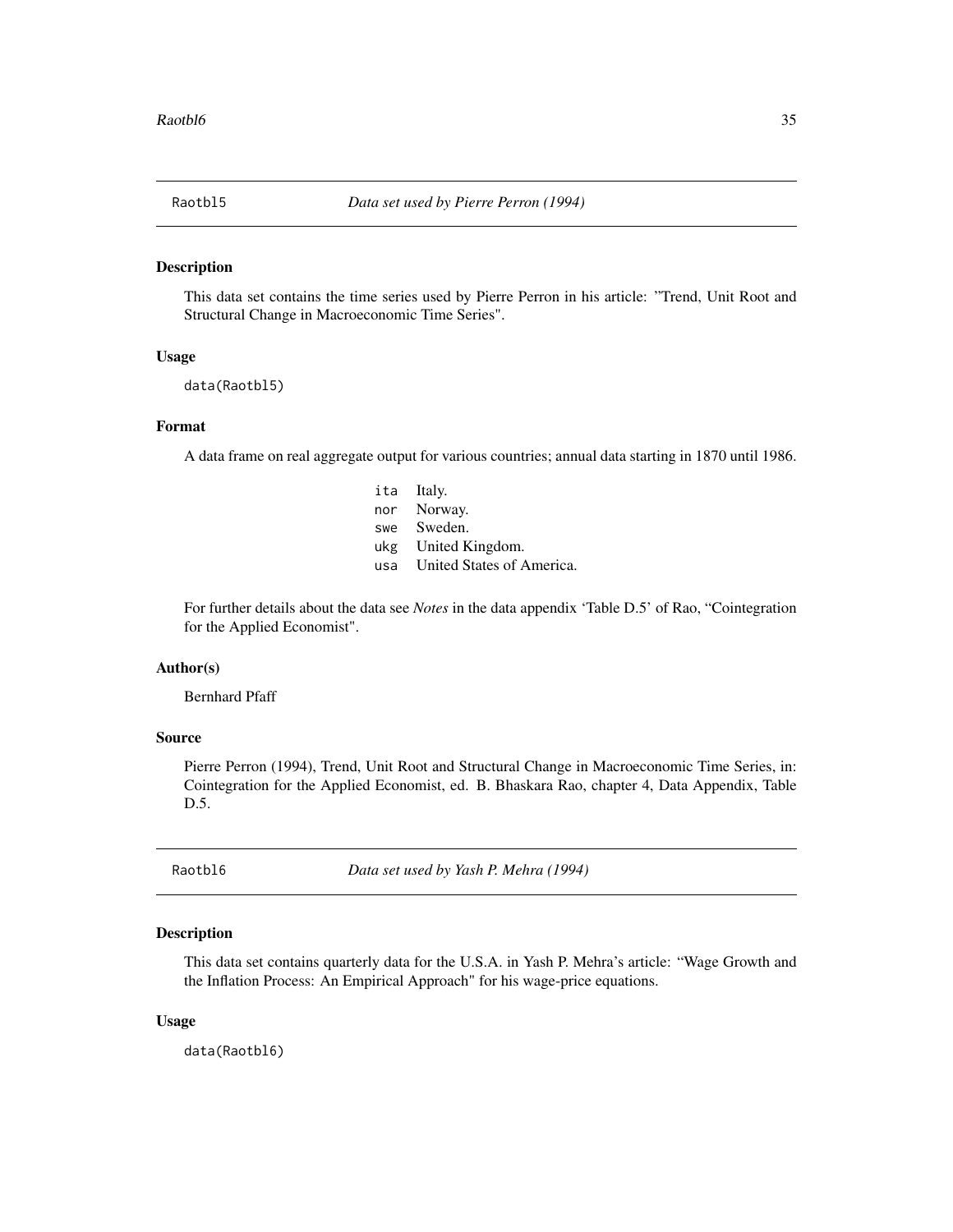# Format

A data frame with quarterly data from 1959:1 until 1989:3.

| rgnp  | Real GNP.                                                                             |
|-------|---------------------------------------------------------------------------------------|
| pgnp  | Potential real GNP.                                                                   |
|       | ulc Unit labor cost.                                                                  |
| gdfco | Fixed weight deflator for personal consumption expenditure excluding food and energy. |
| gdf   | Fixed weight GNP deflator.                                                            |
|       | gdfim Fixed weight import deflator.                                                   |
|       | gdf cf Fixed weight deflator for food in personal consumption expenditure.            |
| gdfce | Fixed weight deflator for energy in personal consumption expenditure.                 |
|       |                                                                                       |

Further details about the data can be found in the data appendix of Rao, "Cointegration for the Applied Economist".

#### Author(s)

Bernhard Pfaff

#### Source

Yash P. Mehra (1994), Wage Growth and the Inflation Process: An Empirical Approach, in: Cointegration for the Applied Economist, ed. B. Bhaskara Rao, chapter 5, Data Appendix, Table D.6.

Raotbl7 *Data set used by Glenn Otto (1994)*

# Description

This data set contains Canadian quarterly data used by Glenn Otto in his article: "Diagnostic Testing: An Application to the Demand for M1".

#### Usage

data(Raotbl7)

#### Format

A data frame with quarterly data from 1956:1 until 1988:4.

- m1 Money stock M1.
- p Implicit price deflator for GDP, 1981=100.
- gdp GDP at constant 1981 prices.
	- r 90-day prime corporate rate.

<span id="page-35-0"></span>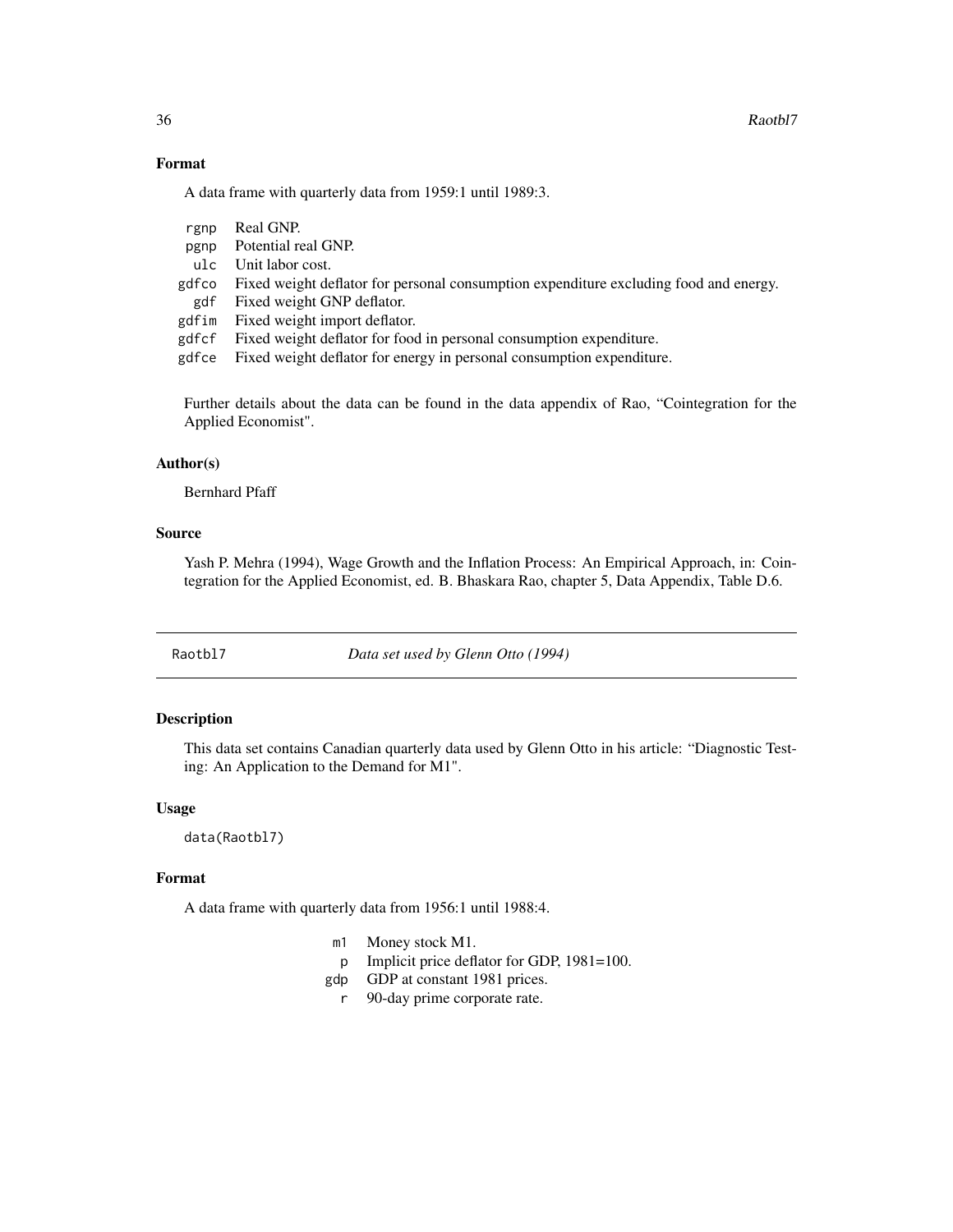#### <span id="page-36-0"></span>show-methods 37

#### Author(s)

Bernhard Pfaff

#### Source

Glenn Otto (1994), Diagnostic Testing: An Application to the Demand for M1, in: Cointegration for the Applied Economist, ed. B. Bhaskara Rao, chapter 6, Data Appendix, Table D.6.

show-methods *Methods for Function show in Package 'urca'*

#### Description

Displays the outcome of the unit root/cointegration tests.

# **Methods**

object = "ca.jo" Displays the test statistic of the Johansen procedure. object = "cajo.test" Displays the test statistic of a restricted VAR with respect to  $\alpha$  and/or  $\beta$ . object = "ca.po" Displays the test statistic of the Phillips  $\&$  Ouliaris cointegration test. object = "ur.df" Displays the test statistic of the Augmented, Dickey and Fuller unit root test. object = "ur.ers" Displays the test statistic of the Elliott, Rothenberg \& Stock unit root test. object = "ur.kpss" Displays the test statistic of the Kwiatkowski *et al.* unit root test. object = "ur.pp" Displays the test statistic of the Phillips  $\&$  Perron unit root test. object = "ur.df" Displays the test statistic of the augmented Dickey-Fuller unit root test. object = "ur.sp" Displays the test statistic of the Schmidt  $\&$  Phillips unit root test. object = "ur.za" Displays the test statistic of the Zivot  $\&$  Andrews unit root test. object = "sumurca" Displays the summary output.

# Author(s)

Bernhard Pfaff

# See Also

```
ca.jo-class, cajo.test-class, ca.po-class, ur.ers-class, ur.kpss-class, ur.pp-class,
ur.sp-class, ur.df-class and ur.za-class.
```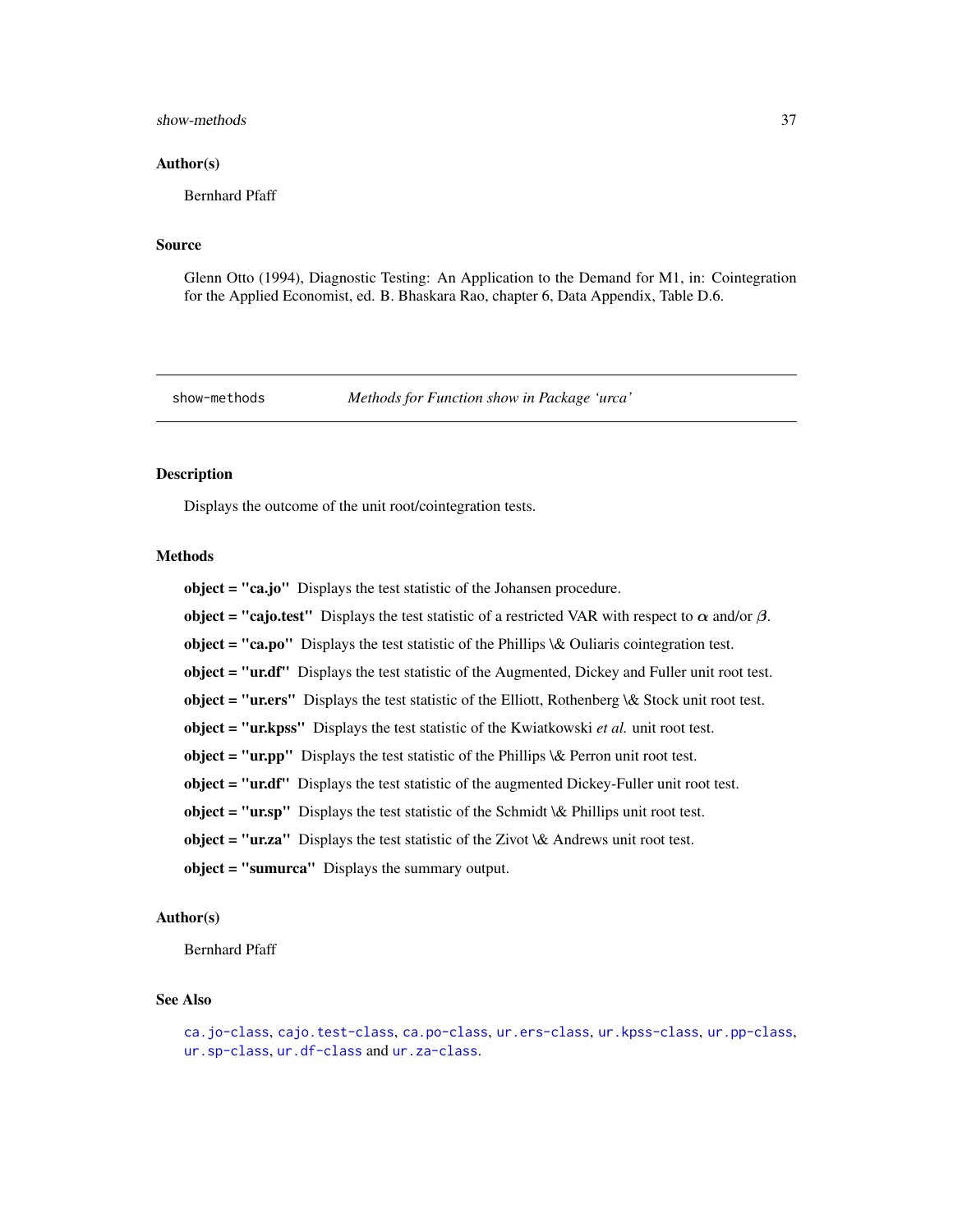# Examples

```
data(nporg)
gnp <- na.omit(nporg[, "gnp.r"])
gnp.1 \leftarrow log(gnp)#
ers.gnp <- ur.ers(gnp, type="DF-GLS", model="trend", lag.max=4)
show(ers.gnp)
#
kpss.gnp <- ur.kpss(gnp.l, type="tau", lags="short")
show(kpss.gnp)
#
pp.gnp <- ur.pp(gnp, type="Z-tau", model="trend", lags="short")
show(pp.gnp)
#
df.gnp <- ur.df(gnp, type="trend", lags=4)
show(df.gnp)
#
sp.gnp <- ur.sp(gnp, type="tau", pol.deg=1, signif=0.01)
show(sp.gnp)
#
za.gnp <- ur.za(gnp, model="both", lag=2)
show(za.gnp)
#
data(denmark)
sjd <- denmark[, c("LRM", "LRY", "IBO", "IDE")]
sjd.vecm <- ca.jo(sjd, ecdet = "const", type="eigen", K=2, season=4)
show(sjd.vecm)
#
HD0 <- matrix(c(-1, 1, 0, 0, 0, 0, 0, 1, 0, 0, 0, 0, 0, 1, 0, 0, 0, 0, 0, 1), c(5,4))
show(blrtest(sjd.vecm, H=HD0, r=1))
```
show.urca *Function to show objects of classes for unit root tests*

# Description

The function show.urca is called within the defined methods for classes ca.jo, cajo.test, ca.po, ur.df, ur.ers, ur.kpss, ur.po, ur.pp, ur.df, ur.sp and ur.za.

#### Usage

```
show.urca(object)
```
#### Arguments

object Object of class contained in urca.

# Details

This function is called by method show.

<span id="page-37-0"></span>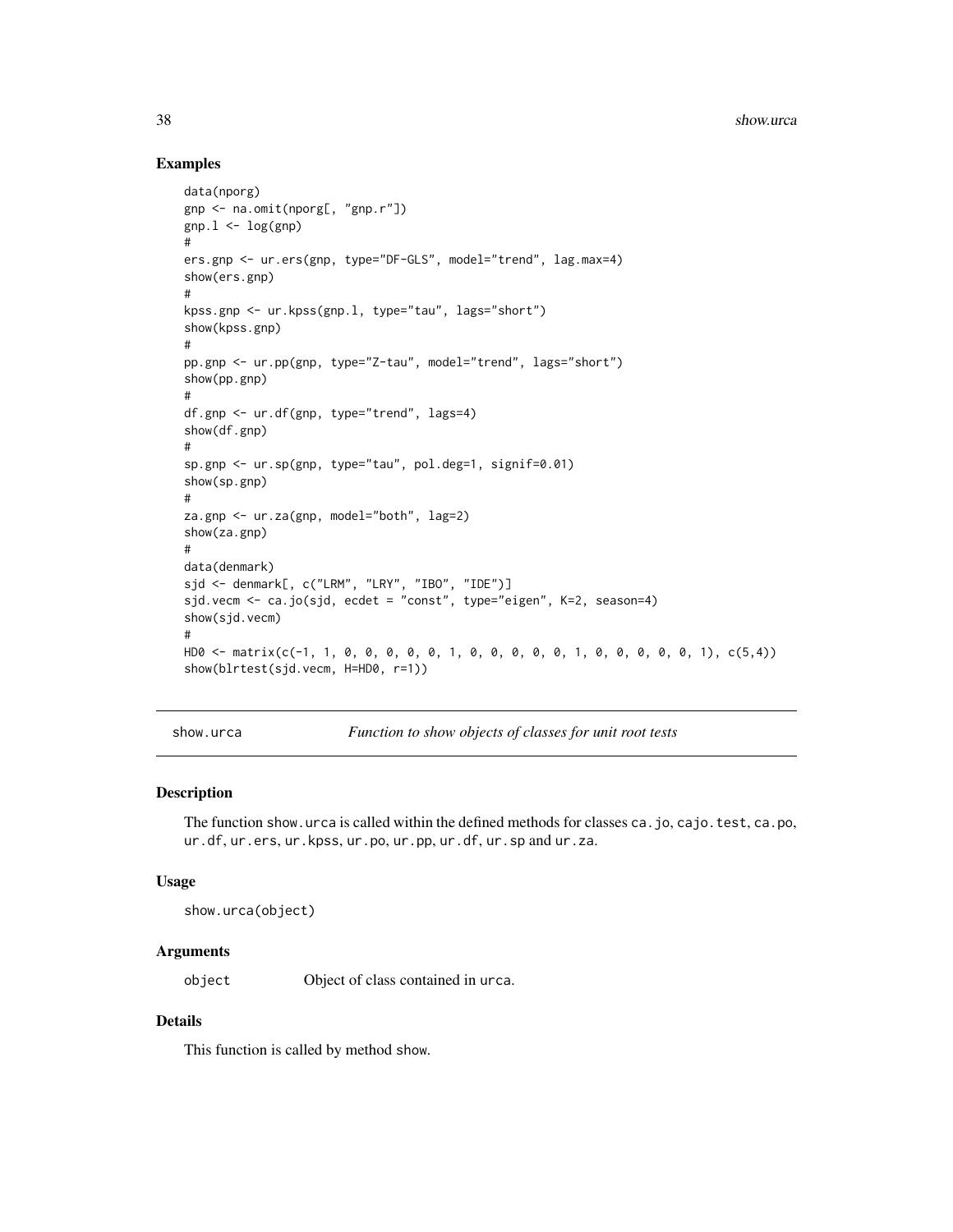## <span id="page-38-0"></span>summary-methods 39

#### Value

The Name and test statistic of a unit root/cointegration test.

#### Author(s)

Bernhard Pfaff

summary-methods *Methods for Function summary in Package 'urca'*

#### <span id="page-38-1"></span>Description

Summarises the outcome of unit root/cointegration tests by creating a new object of class sumurca.

#### Methods

- $object = "ur.df"$  The test type, its statistic, the test regression and the critical values for the Augmented Dickey and Fuller test are returned.
- object = "uners" The test type, its statistic and the critical values for the Elliott, Rothenberg  $\&$ Stock test are returned. In case of test "DF-GLS" the summary output of the test regression is provided, too.
- object = "ur.kpss" The test statistic, the critical value as well as the test type and the number of lags used for error correction for the Kwiatkowski *et al.* unit root test is returned.
- object = "ca.jo" The "trace" or "eigen" statistic, the critical values as well as the eigenvalues, eigenvectors and the loading matrix of the Johansen procedure are reported.
- **object = "cajo.test"** The test statistic of a restricted VAR with respect to  $\alpha$  and/or  $\beta$  with p-value and degrees of freedom is reported. Furthermore, the restriction matrix(ces), the eigenvalues and eigenvectors as well as the loading matrix are returned.
- object = "ca.po" The "Pz" or "Pu" statistic, the critical values as well as the summary output of the test regression for the Phillips \& Ouliaris cointegration test.
- $object = "ur.py"$  The  $Z$  statistic, the critical values as well as the summary output of the test regression for the Phillips \& Perron test, as well as the test statistics for the coefficients of the deterministic part is returned.
- object = "ur.df" The relevant tau statistic, the critical values as well as the summary output of the test regression for the augmented Dickey-Fuller test is returned.
- object = "ur.sp" The test statistic, the critical value as well as the summary output of the test regression for the Schmidt \& Phillips test is returned.
- object = "ur.za" The test statistic, the critical values as well as the summary output of the test regression for the Zivot \& Andrews test is returned.

# Author(s)

Bernhard Pfaff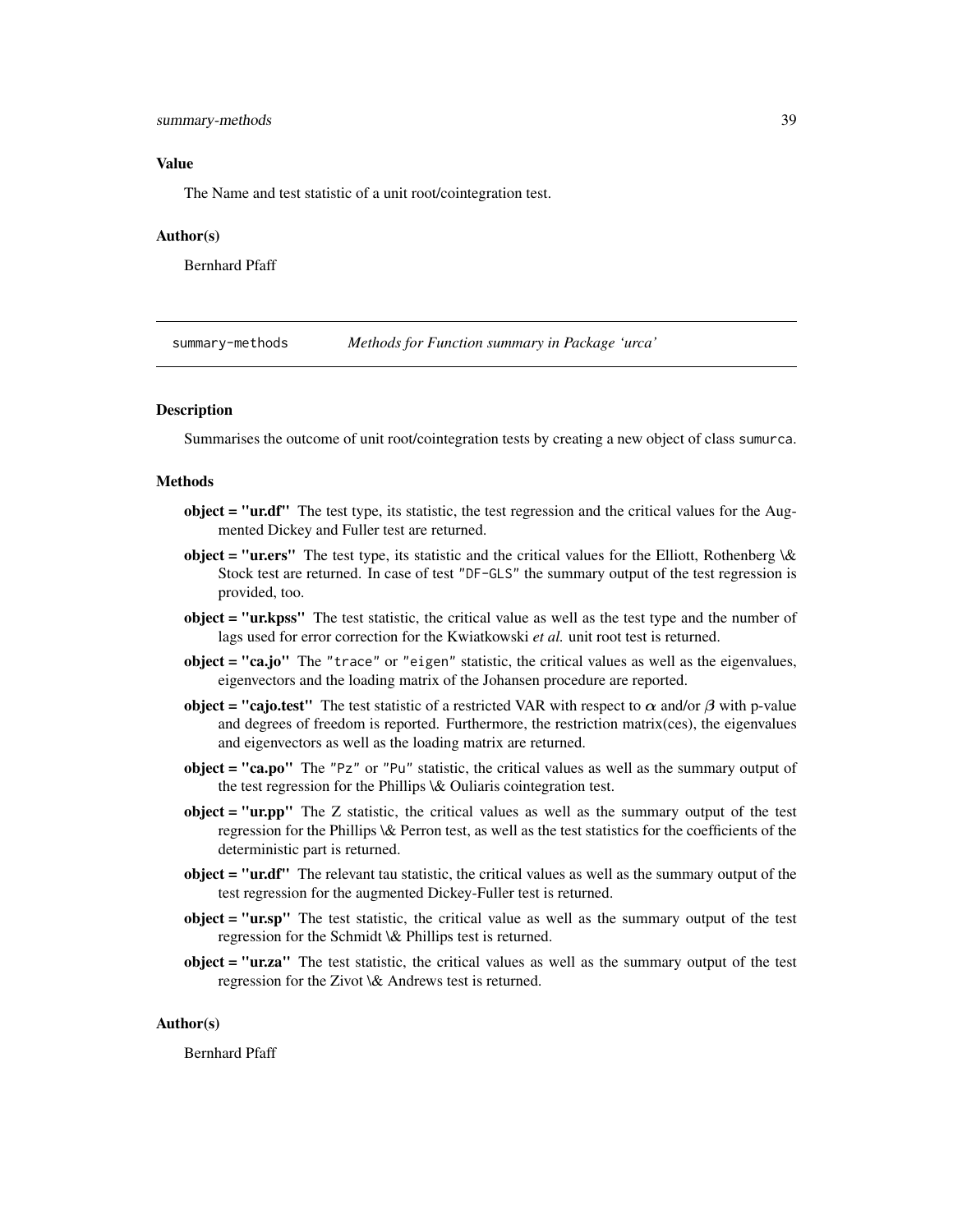# See Also

```
ur.ers-class, ur.kpss-class, ca.jo-class, cajo.test-class, ca.po-class, ur.pp-class,
ur.df-class, ur.sp-class, ur.za-class and sumurca-class.
```
# Examples

```
data(nporg)
gnp <- na.omit(nporg[, "gnp.r"])
gnp.1 \leftarrow log(gnp)#
ers.gnp <- ur.ers(gnp, type="DF-GLS", model="trend", lag.max=4)
summary(ers.gnp)
#
kpss.gnp <- ur.kpss(gnp.l, type="tau", lags="short")
summary(kpss.gnp)
#
pp.gnp <- ur.pp(gnp, type="Z-tau", model="trend", lags="short")
summary(pp.gnp)
#
df.gnp <- ur.df(gnp, type="trend", lags=4)
summary(df.gnp)
#
sp.gnp <- ur.sp(gnp, type="tau", pol.deg=1, signif=0.01)
summary(sp.gnp)
#
za.gnp <- ur.za(gnp, model="both", lag=2)
summary(za.gnp)
#
data(finland)
sjf <- finland
sjf.vecm <- ca.jo(sjf, ecdet="none", type="eigen", K=2, season=4)
summary(sjf.vecm)
#
HF0 <- matrix(c(-1, 1, 0, 0, 0, 0, 1, 0, 0, 0, 0, 1), c(4,3))
summary(blrtest(sjf.vecm, H=HF0, r=3))
```
<span id="page-39-1"></span>sumurca-class *Representation of class sumurca*

#### Description

A class for objects returned by applying method summary() to objects from classes: ur.ers, ca.jo, cajo.test, ur.kpss, ca.po, ur.pp, ur.df, ur.sp or ur.za.

#### **Slots**

classname: The class name of the original object to which method summary is applied.

test.name: The name of the test, *i.e.* 'Johansen-Procedure'.

<span id="page-39-0"></span>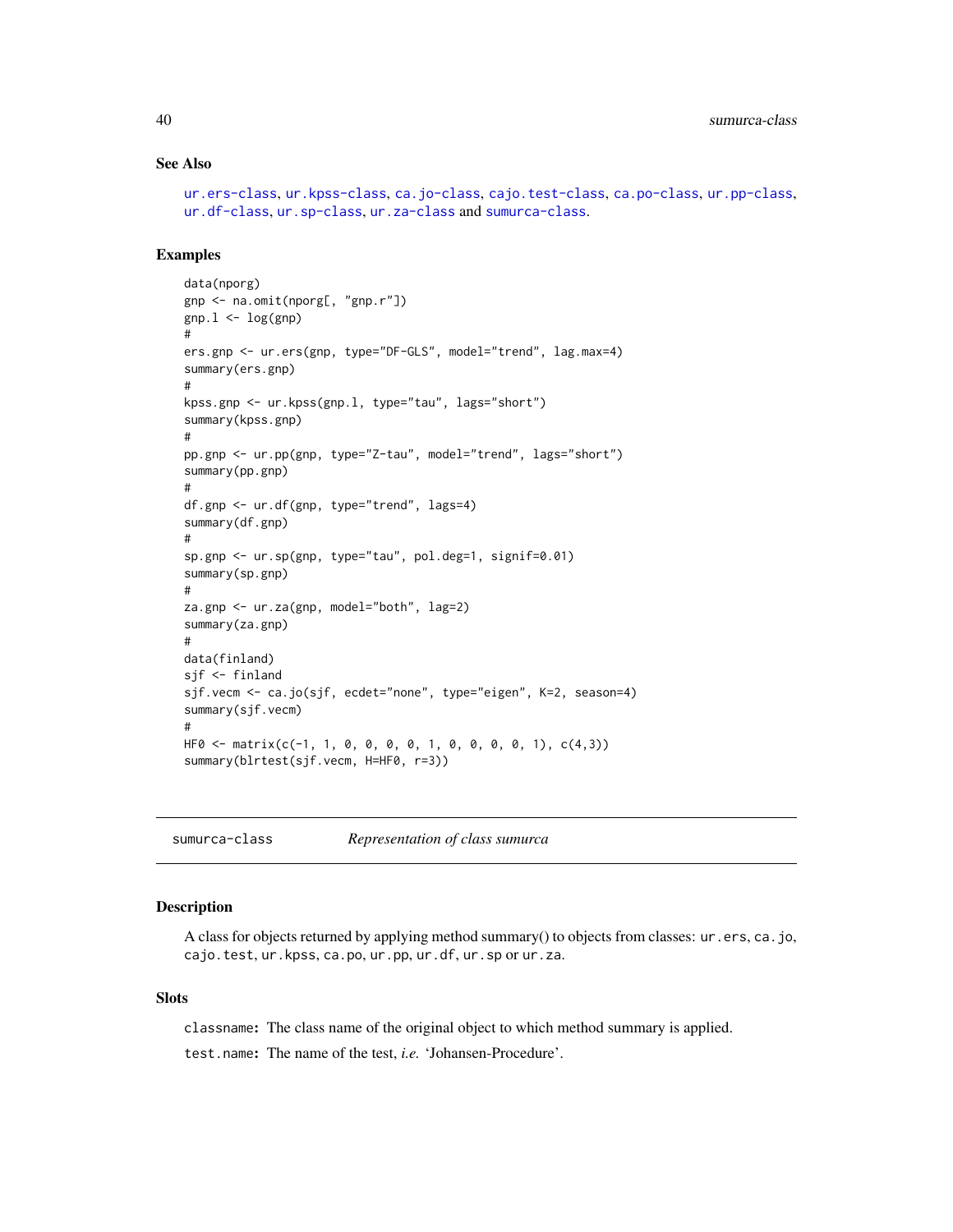#### <span id="page-40-0"></span>UKconinc 41

testreg: The test regression where applicable, otherwise set to NULL.

teststat: The test statististic where applicable, otherwise set to NULL.

cval: The critical values of the test where applicable, otherwise set to NULL.

bpoint: Potential break point where applicable, otherwise set to NULL.

signif: Significance level of the test where applicable, otherwise set to NULL.

model: Description of the underlying model where applicable, otherwise set to NULL.

type: The test type where applicable, otherwise set to NULL.

auxstat: The result of an auxiliary regression where applicable, otherwise set to NULL.

lag: The number of lags included where applicable, otherwise set to NULL.

H: The matrix containing the restrictions placed upon  $\beta$  where applicable, otherwise set to NULL.

A: The matrix containing the restrictions placed upon  $\alpha$  where applicable, otherwise set to NULL.

lambda: The eigenvalues where applicable, otherwise set to NULL.

pval: The p-value and the degrees of freedom where applicable, otherwise set to NULL.

V: The matrix of eigenvectors, normalised with respect to the first variable where applicable, otherwise set to NULL.

W: The matrix of loading weights where applicable, otherwise set to NULL.

P: The count of variables where applicable, otherwise set to NULL.

#### Methods

For this class a print method is available, that nicely prints the summary results of objects belonging to either one of the following classes: ur.ers, ca.jo, cajo.test, ur.kpss, ca.po, ur.pp, ur.df, ur.sp or ur.za.

# Author(s)

Bernhard Pfaff

#### See Also

[summary](#page-38-1), [ur.ers-class](#page-46-1), [ur.kpss-class](#page-48-1), [ca.jo-class](#page-11-1), [cajo.test-class](#page-15-1), [ca.po-class](#page-14-1), [ur.pp-class](#page-50-1), [ur.df-class](#page-44-1), [ur.sp-class](#page-53-1) and [ur.za-class](#page-55-1).

UKconinc *Data set for the United Kingdom*

# **Description**

This data set contains the series used by Hylleberg, S., R. F. Engle, C. W. J. Granger and B. S. Yoo (1990), Seasonal Integration and Cointegration, Journal of econometrics, 44, 215–238.

#### Usage

data(UKconinc)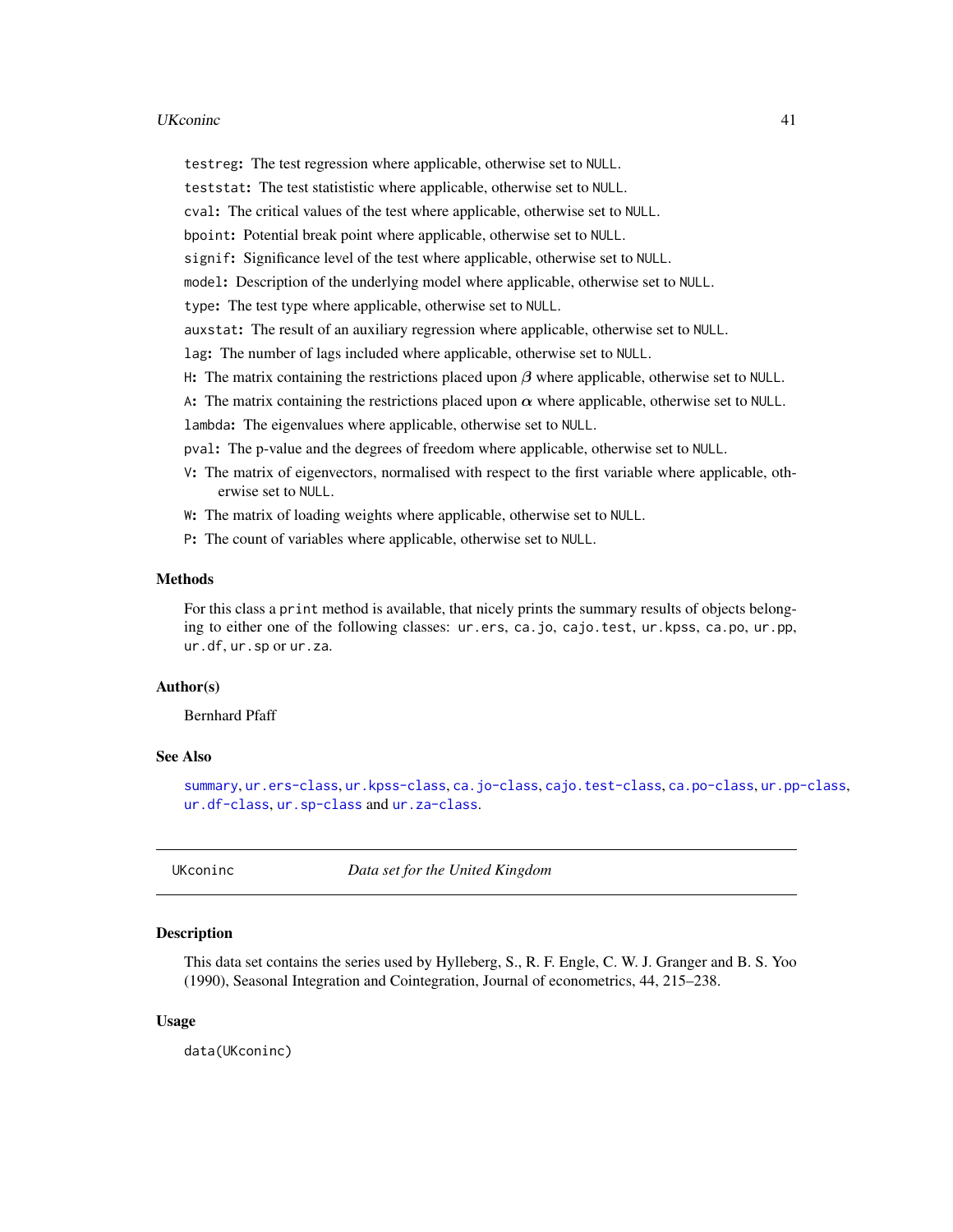#### <span id="page-41-0"></span>Format

A data frame of quarterly data ranging from 1955:Q1 until 1984:Q4. The data is expressed in natural logarithms.

> consl The log of total real consumption in the U.K. incl The log of real disposable income in the U.K.

# Author(s)

Bernhard Pfaff

#### Source

Journal of Applied Econometrics Data Archive <http://qed.econ.queensu.ca/jae/>

#### References

Hylleberg, S., R. F. Engle, C. W. J. Granger and B. S. Yoo (1990), Seasonal Integration and Cointegration, *Journal of econometrics*, 44, 215–238.

UKconsumption *Data set for the United Kingdom*

#### Description

This data set contains the series used by in Charemza, W. (1997), New Directions in Econometric Practice, 2nd edition, Edward Elgar, Cheltenha, Uk. for analysing private in the United Kingdom.

#### Usage

```
data(UKconsumption)
```
#### Format

A data frame of quarterly ts objects ranging from 1957:Q1 until 1975:Q4.

cons Consumers' non-durable expenditure in the U.K. in 1970 prices.

- inc Personal disposable income in the U.K. in 1970 prices.
- price Consumers' expenditure deflator index, 1970=100.

#### Author(s)

Bernhard Pfaff

#### Source

Pokorny, M. (1987), An Introduction to Econometrics, page 408, Basil Blackwell Ltd. Original data source: Economic Trends, Annual Supplements, 1976 and 1981, HMSO.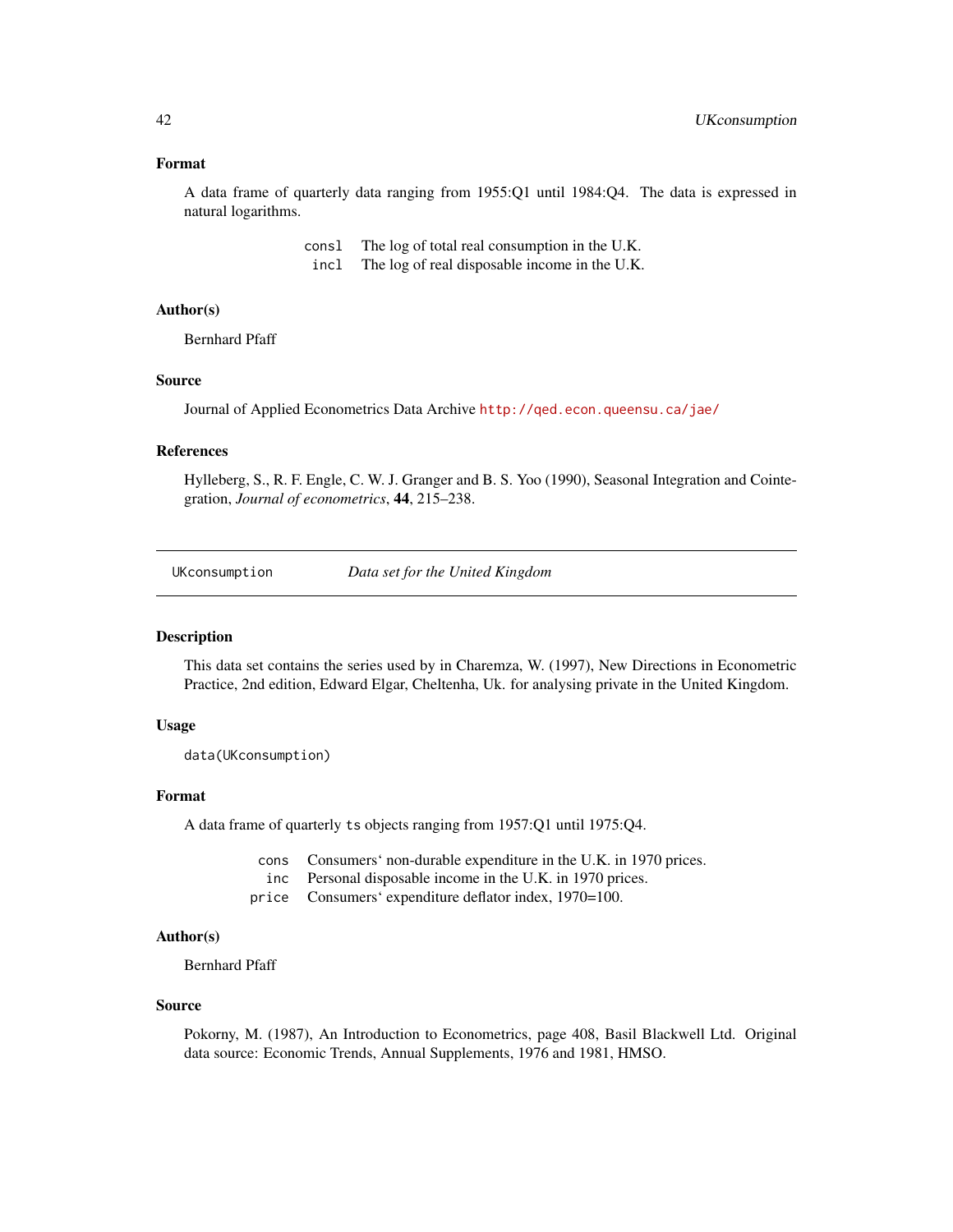#### <span id="page-42-0"></span> $ur. df$  43

# References

Charemza, W. (1997), New Directions in Econometrics Practice, 2nd edition, Edward Elgar, Cheltenham, U.K.

UKpppuip *Data set for the United Kingdom: ppp and uip*

# Description

This data set contains the series used by in Johansen and Juselius (1992), Testing structural hypothesis in a multivariate cointegration analysis of the PPP and UIP for UK, Journal of Econometrics, 53, 211-244.

#### Usage

data(UKpppuip)

# Format

A data frame of quarterly data ranging from 1971:Q1 until 1987:Q2. All variables are expressed in logarithms.

- p1 UK wholesale price index.
- p2 Trade weighted foreign whole sale price index.
- e12 UK effective exchange rate.
- i1 Three-month treasury bill rate in the UK.
- i2 Three-month Eurodollar interest rate.
- dpoil0 World oil price at period t.
- dpoil1 World oil price at period t-1.

#### Author(s)

Bernhard Pfaff

# References

Johansen, S. and K. Juselius (1992), Testing structural hypothesis in a multivariate cointegration analysis of the PPP and UIP for UK, Journal of Econometrics, 53, 211-244.

<span id="page-42-1"></span>ur.df *Augmented-Dickey-Fuller Unit Root Test*

#### Description

Performs the augmented Dickey-Fuller unit root test.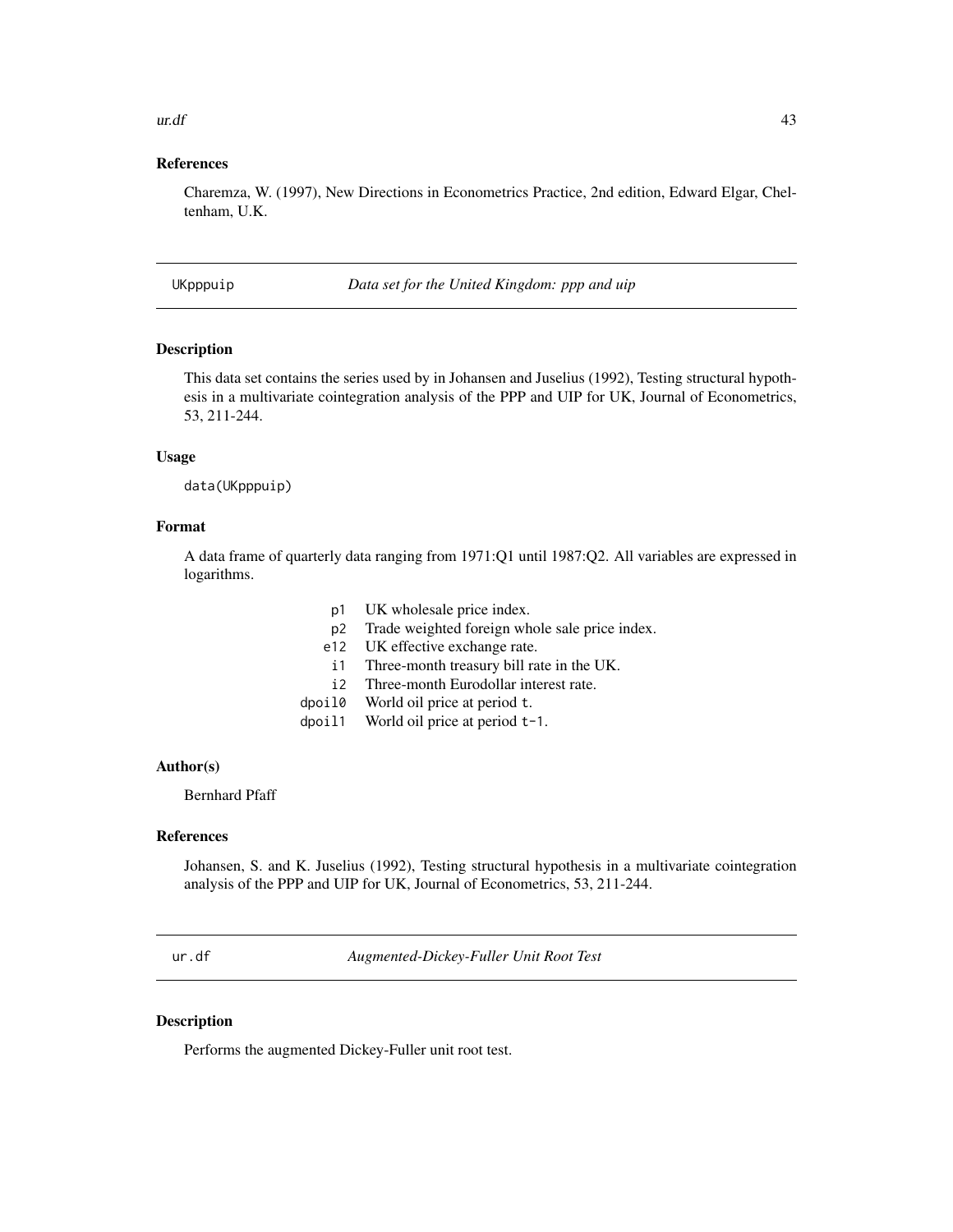#### Usage

```
ur.df(y, type = c("none", "drift", "trend"), lags = 1,selectlags = c("Fixed", "AIC", "BIC"))
```
# **Arguments**

|            | Vector to be tested for a unit root.                                                                                                                                                                                     |  |
|------------|--------------------------------------------------------------------------------------------------------------------------------------------------------------------------------------------------------------------------|--|
| type       | Test type, either "none", "drift" or "trend".                                                                                                                                                                            |  |
| lags       | Number of lags for endogenous variable to be included.                                                                                                                                                                   |  |
| selectlags | Lag selection can be achieved according to the Akaike "AIC" or the Bayes "BIC"<br>information criteria. The maximum number of lags considered is set by lags.<br>The default is to use a "fixed" lag length set by lags. |  |

# Details

The function ur.df() computes the augmented Dickey-Fuller test. If type is set to "none" neither an intercept nor a trend is included in the test regression. If it is set to "drift" an intercept is added and if it is set to "trend" both an intercept and a trend is added. The critical values are taken from Hamilton (1994) and Dickey and Fuller(1981).

# Value

An object of class ur.df.

# Author(s)

Bernhard Pfaff

# References

Dickey, D. A. and Fuller, W. A. (1979), Distributions of the Estimators For Autoregressive Time Series with a Unit Root, *Journal of the American Statistical Association*, 75, 427–431.

Dickey, D. A. and Fuller, W. A. (1981), Likelihood Ratio Statistics for Autoregressive Time Series with a Unit Root, *Econometrica*, 49, 1057–1072.

Hamilton (1994), *Time Series Analysis*, Princeton University Press.

#### See Also

[ur.df-class](#page-44-1).

#### Examples

```
data(Raotbl3)
attach(Raotbl3)
lc.df <- ur.df(y=lc, lags=3, type='trend')
summary(lc.df)
```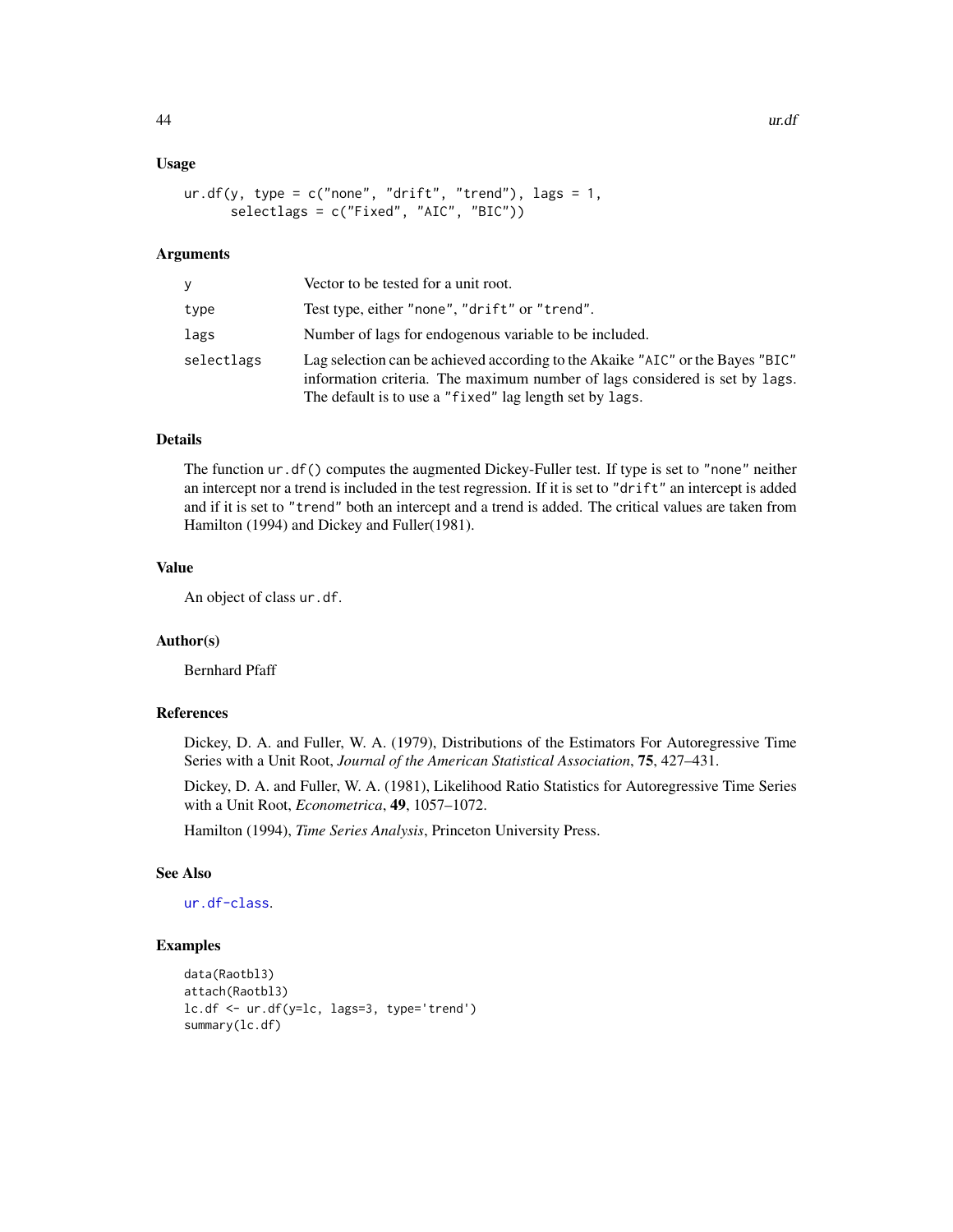<span id="page-44-1"></span><span id="page-44-0"></span>

#### Description

This class contains the relevant information by applying the augmented Dickey-Fuller unit root test to a time series.

#### **Slots**

y: Object of class "vector": The time series to be tested.

model: Object of class "character": The type of the deterministic part, either "none", "drift" or "trend". The latter includes a constant term, too.

lags: Object of class "integer": Number of lags for error correction.

cval: Object of class "matrix": Critical values at the 1%, 5% and 10% level of significance.

teststat: Object of class "matrix": Value of the test statistic.

testreg: Object of class "ANY": The summary output of the test regression.

- res: Object of class "vector": The residuals of the test regression.
- test.name: Object of class "character": The name of the test, *i.e* 'Augmented-Dickey-Fuller Test'.

#### Extends

Class urca, directly.

#### Methods

Type showMethods(classes="ur.df") at the R prompt for a complete list of methods which are available for this class.

Useful methods include

show: test statistic.

summary: like show, but critical value and summary of test regression added.

plot: Residual plot, acfs' and pacfs'.

#### Author(s)

Bernhard Pfaff

#### References

Dickey, D. A. and Fuller, W. A. (1979), Distributions of the Estimators For Autoregressive Time Series with a Unit Root, *Journal of the American Statistical Association*, 75, 427–431.

Dickey, D. A. and Fuller, W. A. (1981), Likelihood Ratio Statistics for Autoregressive Time Series with a Unit Root, *Econometrica*, 49, 1057–1072.

Hamilton (1994), *Time Series Analysis*, Princeton University Press.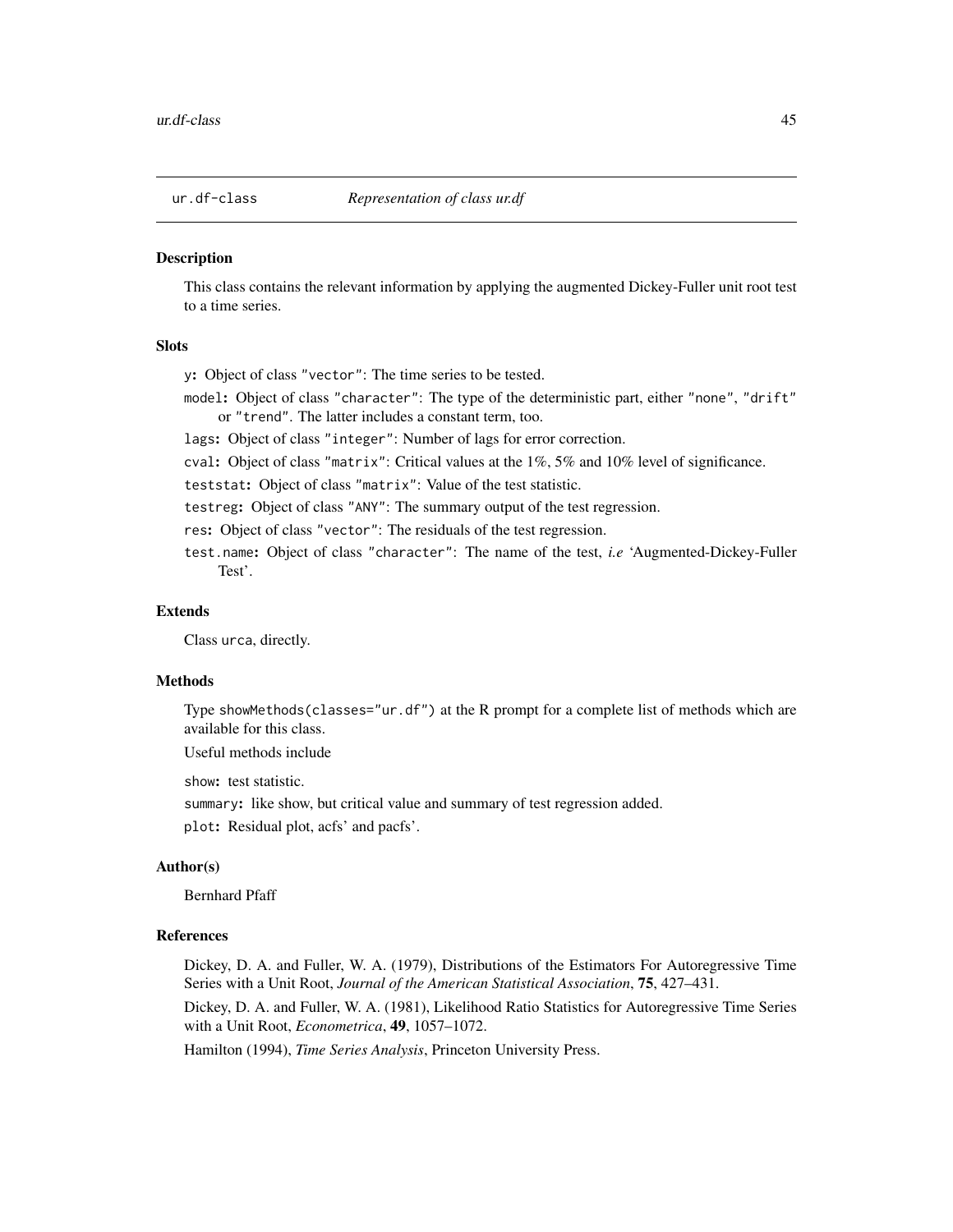# See Also

[ur.df](#page-42-1) and [urca-class](#page-56-1)

<span id="page-45-1"></span>ur.ers *Elliott, Rothenberg \& Stock Unit Root Test*

#### Description

Performs the Elliott, Rothenberg \& Stock unit root test.

#### Usage

```
ur.ers(y, type = c("DF-GLS", "P-test"), model = c("constant", "trend"),lag.max = 4)
```
#### Arguments

| V       | Vector to be tested for a unit root.                                                                                                                      |  |
|---------|-----------------------------------------------------------------------------------------------------------------------------------------------------------|--|
| type    | Test type, either "DF-GLS" (default), or "P-test".                                                                                                        |  |
| model   | The deterministic model used for detrending.                                                                                                              |  |
| lag.max | The maximum numbers of lags used for testing of a decent lag truncation for<br>the "P-test" (BIC used), or the maximum number of lagged differences to be |  |
|         | included in the test regression for "DF-GLS".                                                                                                             |  |

#### Details

To improve the power of the unit root test, Elliot, Rothenberg \& Stock proposed a local to unity detrending of the time series. ERS developed a feasible point optimal test, "P-test", which takes serial correlation of the error term into account. The second test type is the "DF-GLS" test, which is an ADF-type test applied to the detrended data without intercept. Critical values for this test are taken from MacKinnon in case of model="constant" and else from Table 1 of Elliot, Rothenberg \& Stock.

#### Value

An object of class ur.ers.

# Author(s)

Bernhard Pfaff

#### References

Elliott, G., Rothenberg, T.J. and Stock, J.H. (1996), Efficient Tests for an Autoregressive Unit Root, *Econometrica*, Vol. 64, No. 4, 813–836.

MacKinnon, J.G. (1991), Critical Values for Cointegration Tests, *Long-Run Economic Relationships*, eds. R.F. Engle and C.W.J. Granger, London, Oxford, 267–276.

Download possible at: <http://www.econ.ucsd.edu/papers/files/90-4.pdf>.

<span id="page-45-0"></span>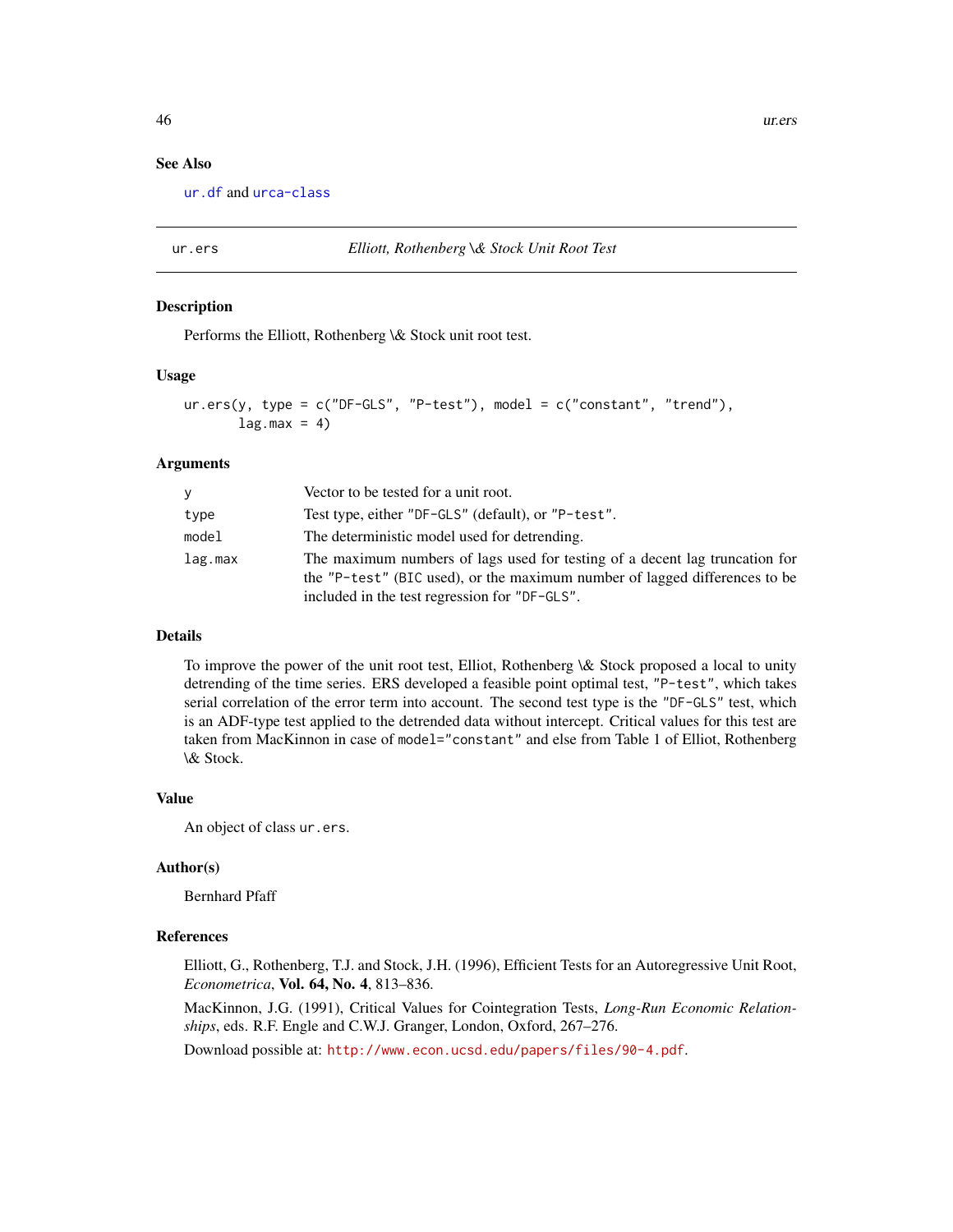#### <span id="page-46-0"></span>ur.ers-class 47

#### See Also

[ur.ers-class](#page-46-1)

#### Examples

```
data(nporg)
gnp <- na.omit(nporg[, "gnp.r"])
ers.gnp <- ur.ers(gnp, type="DF-GLS", model="const", lag.max=4)
summary(ers.gnp)
```
<span id="page-46-1"></span>ur.ers-class *Representation of class ur.ers*

# Description

This class contains the relevant information by applying the Elliott, Rothenberg \& Stock unit root test.

# Slots

- y: Object of class "vector": The time series to be tested.
- yd: Object of class "vector": The detrended time series.
- type: Object of class "character": Test type, either "DF-GLS" (default), or "P-test".
- model: Object of class "character": The deterministic model used for detrending, either intercept only, or intercept with linear trend.
- lag: Object of class "integer": The number of lags used in the test/auxiliary regression.
- cval: Object of class "matrix": The critical values of the test at the 1%, 5% and 10% level of significance.
- teststat: Object of class "numeric": The value of the test statistic.
- testreg: Object of class "ANY": The test regression, only set for "DF-GLS".

test.name: Object of class "character": The name of the test, *i.e.* 'Elliott, Rothenberg \& Stock'.

# Extends

Class urca, directly.

#### Methods

Type showMethods(classes="ur.ers") at the R prompt for a complete list of methods which are available for this class.

Useful methods include

show: test statistic.

summary: like show, but test type, test regression (type="DF-GLS") and critical values added.

plot: Diagram of fit, residual plot and their acfs' and pacfs' for type="DF-GLS".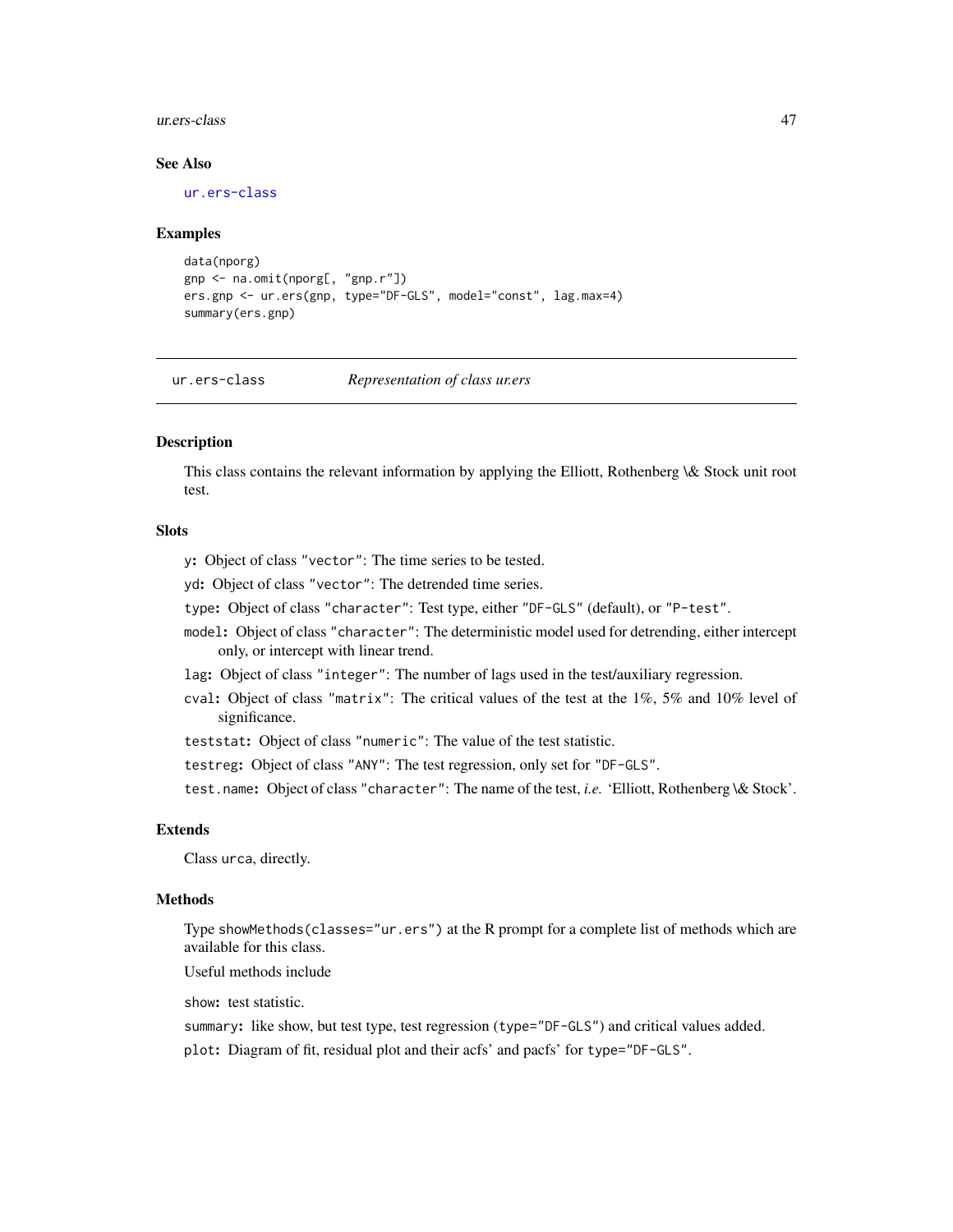#### <span id="page-47-0"></span>Author(s)

Bernhard Pfaff

#### References

Elliott, G., Rothenberg, T.J. and Stock, J.H. (1996), Efficient Tests for an Autoregressive Unit Root, *Econometrica*, Vol. 64, No. 4, 813–836.

MacKinnon, J.G. (1991), Critical Values for Cointegration Tests, *Long-Run Economic Relationships*, eds. R.F. Engle and C.W.J. Granger, London, Oxford, 267–276.

Download possible at: <http://www.econ.ucsd.edu/papers/files/90-4.pdf>.

#### See Also

[ur.ers](#page-45-1) and [urca-class](#page-56-1).

<span id="page-47-1"></span>ur.kpss *Kwiatkowski et al. Unit Root Test*

#### Description

Performs the KPSS unit root test, where the Null hypothesis is stationarity. The test types specify as deterministic component either a constant "mu" or a constant with linear trend "tau".

#### Usage

 $ur.kpss(y, type = c("mu", "tau"), lags = c("short", "long", "nil"),$  $use.lag = NULL)$ 

#### Arguments

| y       | Vector to be tested for a unit root.                   |
|---------|--------------------------------------------------------|
| type    | Type of deterministic part.                            |
| lags    | Maximum number of lags used for error term correction. |
| use.lag | User specified number of lags.                         |

#### Details

lags="short" sets the number of lags to  $\sqrt[4]{4 \times (n/100)}$ , whereas lags="long" sets the number of lags to  $\sqrt[4]{12 \times (n/100)}$ . If lags="nil" is choosen, then no error correction is made. Furthermore, one can specify a different number of maximum lags by setting use.lag accordingly.

# Value

An object of class ur.kpss.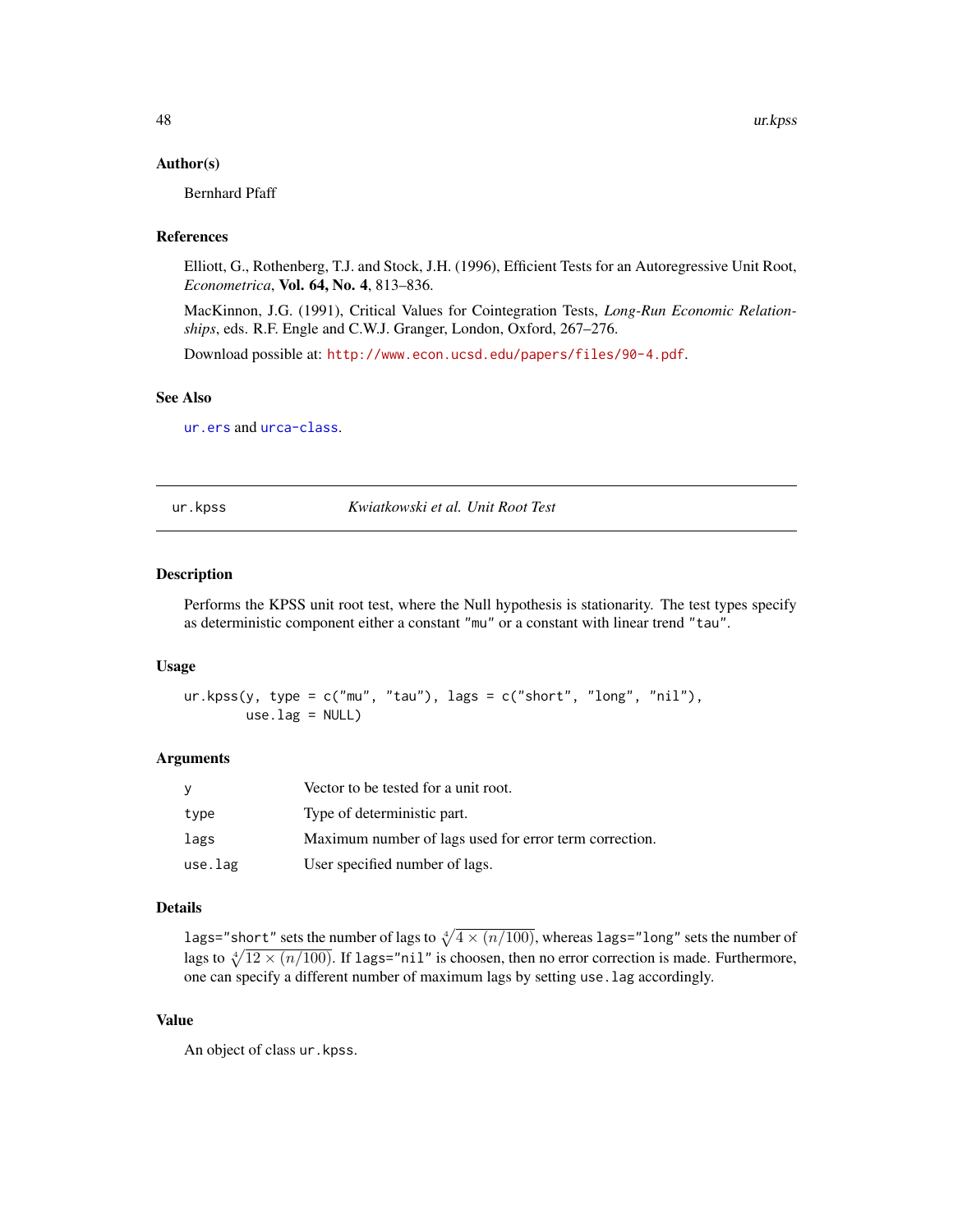#### <span id="page-48-0"></span>ur.kpss-class 49

#### Author(s)

Bernhard Pfaff

#### References

Kwiatkowski, D., Phillips, P.C.B., Schmidt, P. and Shin, Y., (1992), Testing the Null Hypothesis of Stationarity Against the Alternative of a Unit Root: How Sure Are We That Economic Time Series Have a Unit Root?, *Journal of Econometrics*, 54, 159–178.

Download possible at: <http://cowles.econ.yale.edu/>, see rubric 'Discussion Papers (CFDPs)'.

# See Also

[ur.kpss-class](#page-48-1)

#### Examples

```
data(nporg)
gnp <- na.omit(nporg[, "gnp.r"])
gnp.1 \leftarrow log(gnp)kpss.gnp <- ur.kpss(gnp.l, type="tau", lags="short")
summary(kpss.gnp)
```
<span id="page-48-1"></span>ur.kpss-class *Representation of class ur.kpss*

#### Description

This class contains the relevant information by applying the Kwiatkowski, Phillips, Schmidt \& Shin unit root test to a time series.

#### **Slots**

y: Object of class "vector": The time series to be tested.

type: Object of class "character": Test type, "mu" or "tau" depending on the deterministic part.

lag: Object of class "integer": Number of lags for error term correction.

cval: Object of class "matrix": Critical value of test.

teststat: Object of class "numeric": Value of test statistic.

res: Object of class "vector": Residuals of test regression.

test.name: Object of class "character": The name of the test, *i.e.* 'KPSS'.

# Extends

Class urca, directly.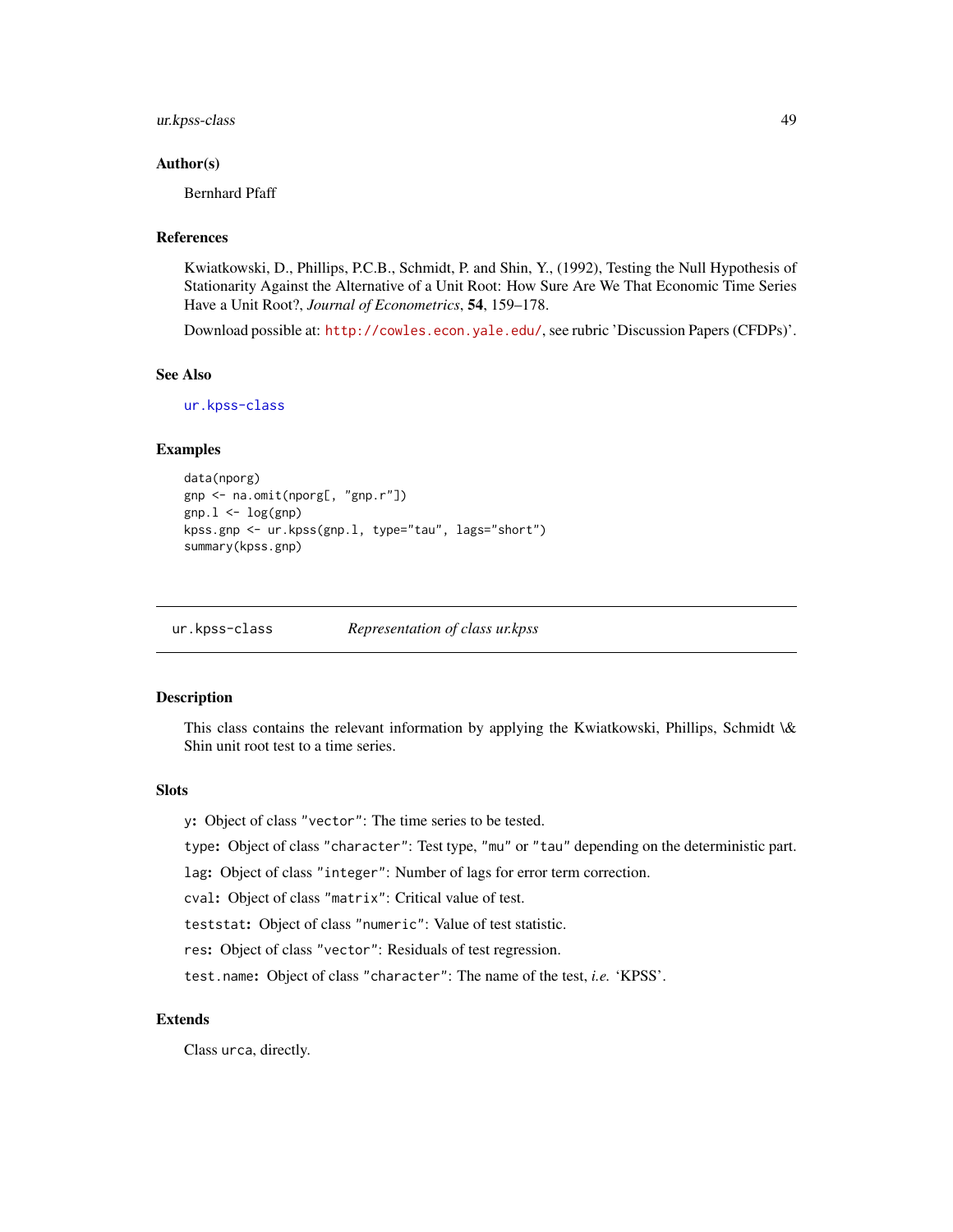# Methods

Type showMethods(classes="ur.kpss") at the R prompt for a complete list of methods which are available for this class.

Useful methods include

show: test statistic.

summary: like show, but critical values, lags and test type added.

plot: Residual plot and their acfs' and pacfs'.

#### Author(s)

Bernhard Pfaff

# References

Kwiatkowski, D., Phillips, P.C.B., Schmidt, P. and Shin, Y., (1992), Testing the Null Hypothesis of Stationarity Against the Alternative of a Unit Root: How Sure Are We That Economic Time Series Have a Unit Root?, *Journal of Econometrics*, 54, 159–178.

Download possible at: <http://cowles.econ.yale.edu/>, see rubric 'Discussion Papers (CFDPs)'.

#### See Also

[ur.kpss](#page-47-1) and [urca-class](#page-56-1).

<span id="page-49-1"></span>ur.pp *Phillips \& Perron Unit Root Test*

#### Description

Performs the Phillips \& Perron unit root test. Beside the Z statistics Z-alpha and Z-tau, the Z statistics for the deterministic part of the test regression are computed, too.

#### Usage

```
ur.pp(x, type = c("Z-alpha", "Z-tau"), model = c("constant", "trend"),lags = c("short", "long"), use.lag = NULL)
```
#### Arguments

| x       | Vector to be tested for a unit root.                      |
|---------|-----------------------------------------------------------|
| type    | Test type, either "Z-alpha" or "Z-tau".                   |
| model   | Determines the deterministic part in the test regression. |
| lags    | Lags used for correction of error term.                   |
| use.lag | Use of a different lag number, specified by the user.     |

<span id="page-49-0"></span>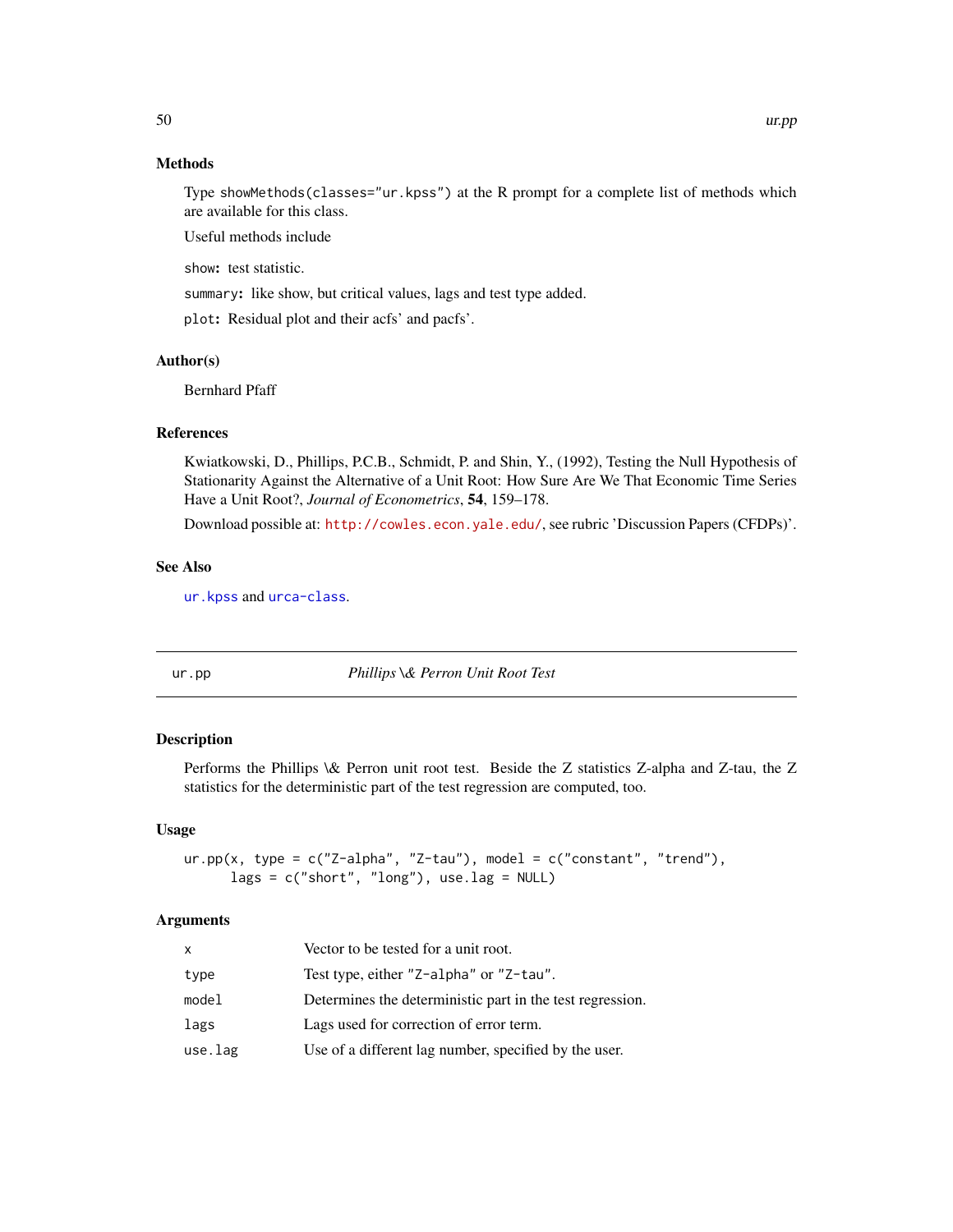# <span id="page-50-0"></span>ur.pp-class 51

# Details

The function ur.pp() computes the Phillips \& Perron test. For correction of the error term a Bartlett window is used.

#### Value

An object of class ur.pp.

# Author(s)

Bernhard Pfaff

# References

Phillips, P.C.B. and Perron, P. (1988), Testing for a unit root in time series regression, *Biometrika*, 75(2), 335–346.

MacKinnon, J.G. (1991), Critical Values for Cointegration Tests, *Long-Run Economic Relationships*, eds. R.F. Engle and C.W.J. Granger, London, Oxford, 267–276.

Download possible at: <http://cowles.econ.yale.edu/>, see rubric 'Discussion Papers (CFDPs)' and <http://www.econ.ucsd.edu/papers/files/90-4.pdf>.

# See Also

[ur.pp-class](#page-50-1).

#### Examples

```
data(nporg)
gnp <- na.omit(nporg[, "gnp.r"])
pp.gnp <- ur.pp(gnp, type="Z-tau", model="trend", lags="short")
summary(pp.gnp)
```
<span id="page-50-1"></span>ur.pp-class *Representation of class ur.pp*

## **Description**

This class contains the relevant information by applying the Phillips \& Perron unit root test to a time series.

#### **Slots**

y: Object of class "vector": The time series to be tested.

type: Object of class "character": Test type of Z statistic, either "Z-alpha" or "Z-tau".

model: Object of class "character": The type of the deterministic part, either "constant" or "trend". The latter includes a constant term, too.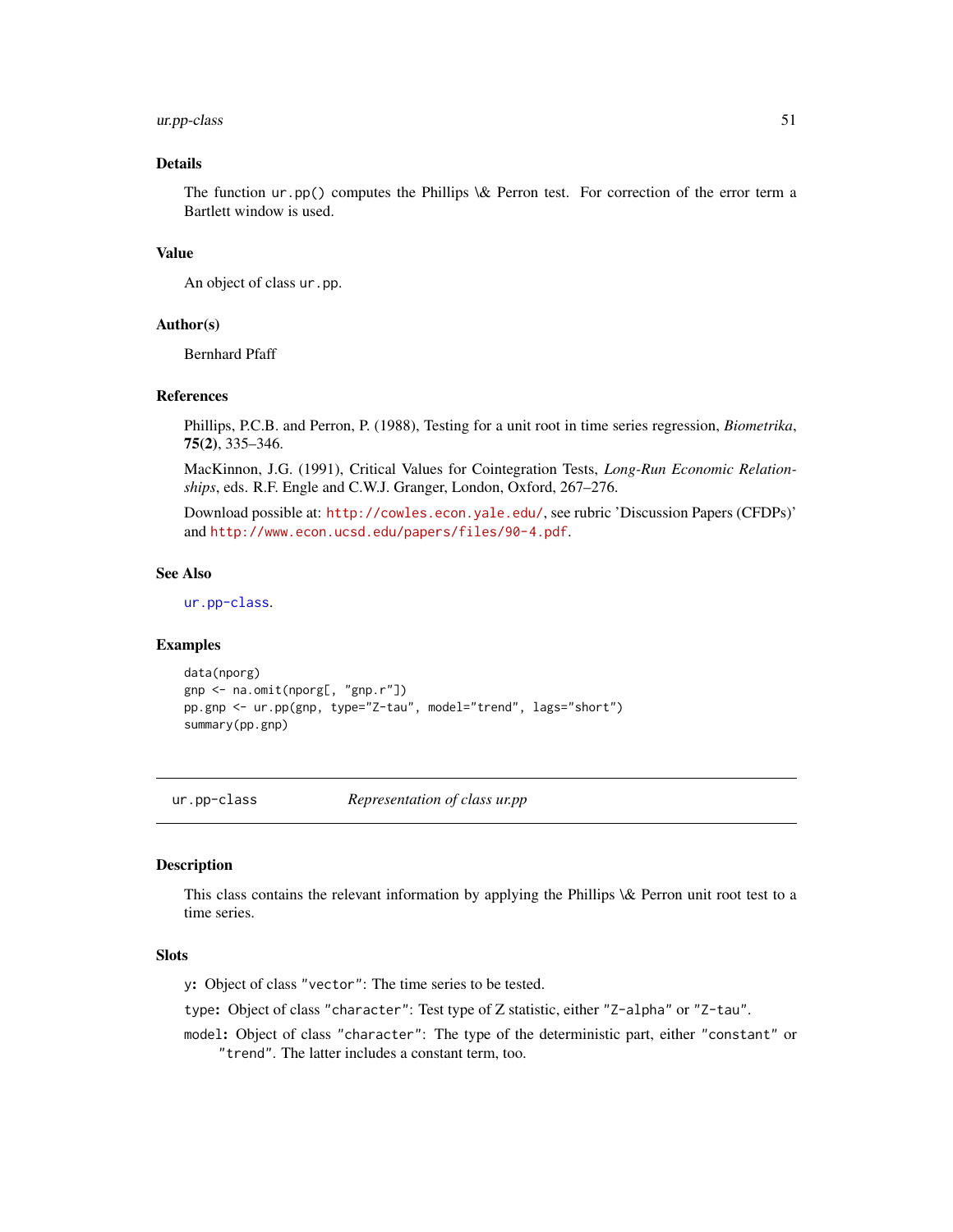<span id="page-51-0"></span>lag: Object of class "integer": Number of lags for error correction.

cval: Object of class "matrix": Critical values at the 1%, 5% and 10% level of significance.

teststat: Object of class "numeric": Value of the test statistic.

testreg: Object of class "ANY": The summary output of the test regression.

auxstat: Object of class "matrix": Test statistic(s) of the deterministic part.

res: Object of class "vector": The residuals of the test regression.

test.name: Object of class "character": The name of the test, *i.e* 'Phillips-Perron'.

# Extends

Class urca, directly.

#### Methods

Type showMethods(classes="ur.pp") at the R prompt for a complete list of methods which are available for this class.

Useful methods include

show: test statistic.

summary: like show, but critical value and summary of test regression added.

plot: Diagram of fit plot, residual plot and their acfs' and pacfs'.

#### Author(s)

Bernhard Pfaff

#### References

Phillips, P.C.B. and Perron, P. (1988), Testing for a unit root in time series regression, *Biometrika*, 75(2), 335–346.

MacKinnon, J.G. (1991), Critical Values for Cointegration Tests, *Long-Run Economic Relationships*, eds. R.F. Engle and C.W.J. Granger, London, Oxford, 267–276.

Download possible at: <http://cowles.econ.yale.edu/>, see rubric 'Discussion Papers (CFDPs)' and <http://www.econ.ucsd.edu/papers/files/90-4.pdf>.

#### See Also

[ur.pp](#page-49-1) and [urca-class](#page-56-1)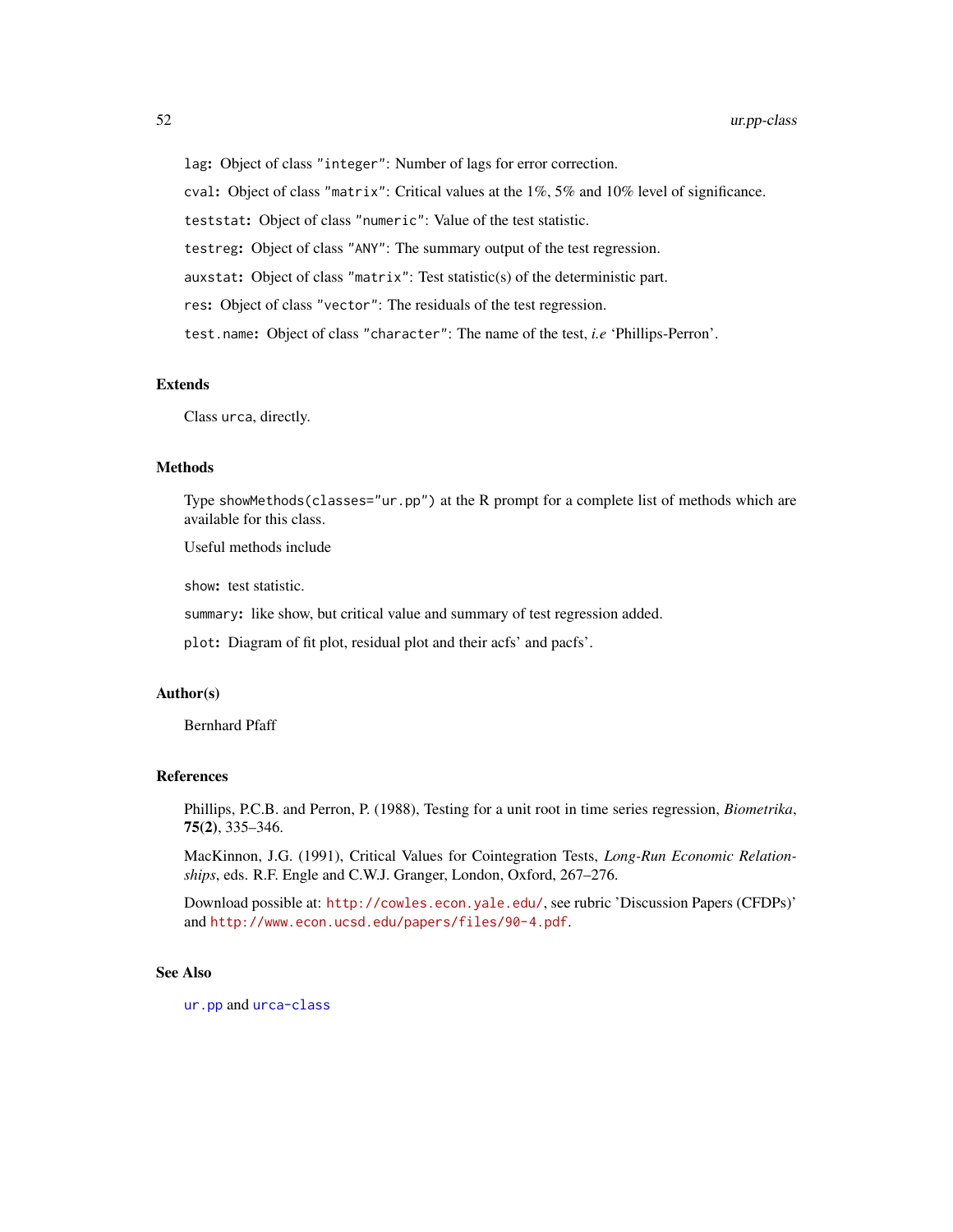#### <span id="page-52-1"></span><span id="page-52-0"></span>Description

Performs the Schmidt \& Phillips unit root test, where under the Null and Alternative Hypothesis the coefficients of the deterministic variables are included.

#### Usage

```
ur.\,sp(y, \,type = c("tau", "rho"), pol. deg = c(1, 2, 3, 4),signif = c(0.01, 0.05, 0.1))
```
#### Arguments

| У       | Vector to be tested for a unit root.                             |  |
|---------|------------------------------------------------------------------|--|
| type    | Test type, either tau or rho test.                               |  |
| pol.deg | Degree of polynomial in the test regression.                     |  |
| signif  | Significance level for the critical value of the test statistic. |  |

# Details

Under the Null and the Alternative hypothesis the coefficients of the deterministic part of the test regression are included. Two test types are available: the rho-test and the tau-test. Both test are extracted from the LM principle.

# Value

An object of class "ur.sp".

# Author(s)

Bernhard Pfaff

# References

Schmidt, P. and Phillips, P.C.B. (1992), LM Test for a Unit Root in the Presence of Deterministic Trends, *Oxford Bulletin of Economics and Statistics*, 54(3), 257–287.

Download possible at: <http://cowles.econ.yale.edu/>, see rubric 'Discussion Papers (CFDPs)'.

# See Also

[ur.sp-class](#page-53-1)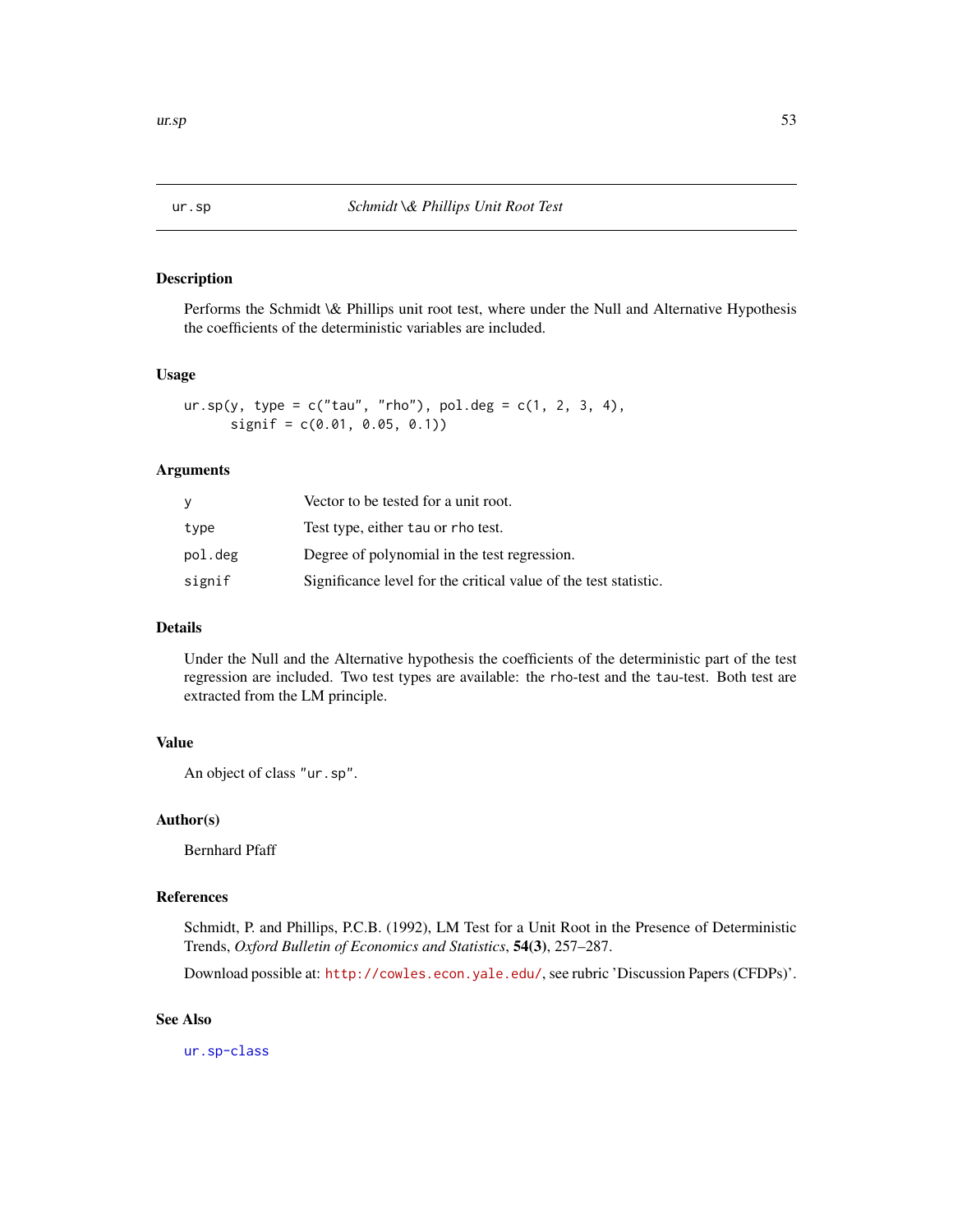#### Examples

```
data(nporg)
gnp <- na.omit(nporg[, "gnp.r"])
sp.gnp <- ur.sp(gnp, type="tau", pol.deg=1, signif=0.01)
summary(sp.gnp)
```
#### ur.sp-class *Representation of class ur.sp*

#### Description

This class contains the relevant information by applying the Schmidt \& Phillips unit root test to a time series.

# **Slots**

y: Object of class "vector": The time series to be tested.

type: Object of class "character": Test type, "rho" or "tau" test statistic.

polynomial: Object of class "integer": Deterministic trend specification

signif: Object of class "numeric": Critical values.

teststat: Object of class "numeric": Value of the test statistic.

cval: Object of class "numeric": The critical values, depending on "signif", "polynomial" and the sample size.

res: Object of class "vector": The residuals of the test regression.

testreg: Object of class "ANY": The summary output of the test regression.

test.name: Object of class "character": The name of the test, *i.e.* '"Schmidt \& Phillips'.

#### Extends

Class urca, directly.

# Methods

Type showMethods(classes="ur.sp") at the R prompt for a complete list of methods which are available for this class.

Useful methods include

show: test statistic.

summary: like show, but critical value and summary of test regression added.

plot: Diagram of fit plot, residual plot and their acfs' and pacfs'.

# Author(s)

Bernhard Pfaff

<span id="page-53-0"></span>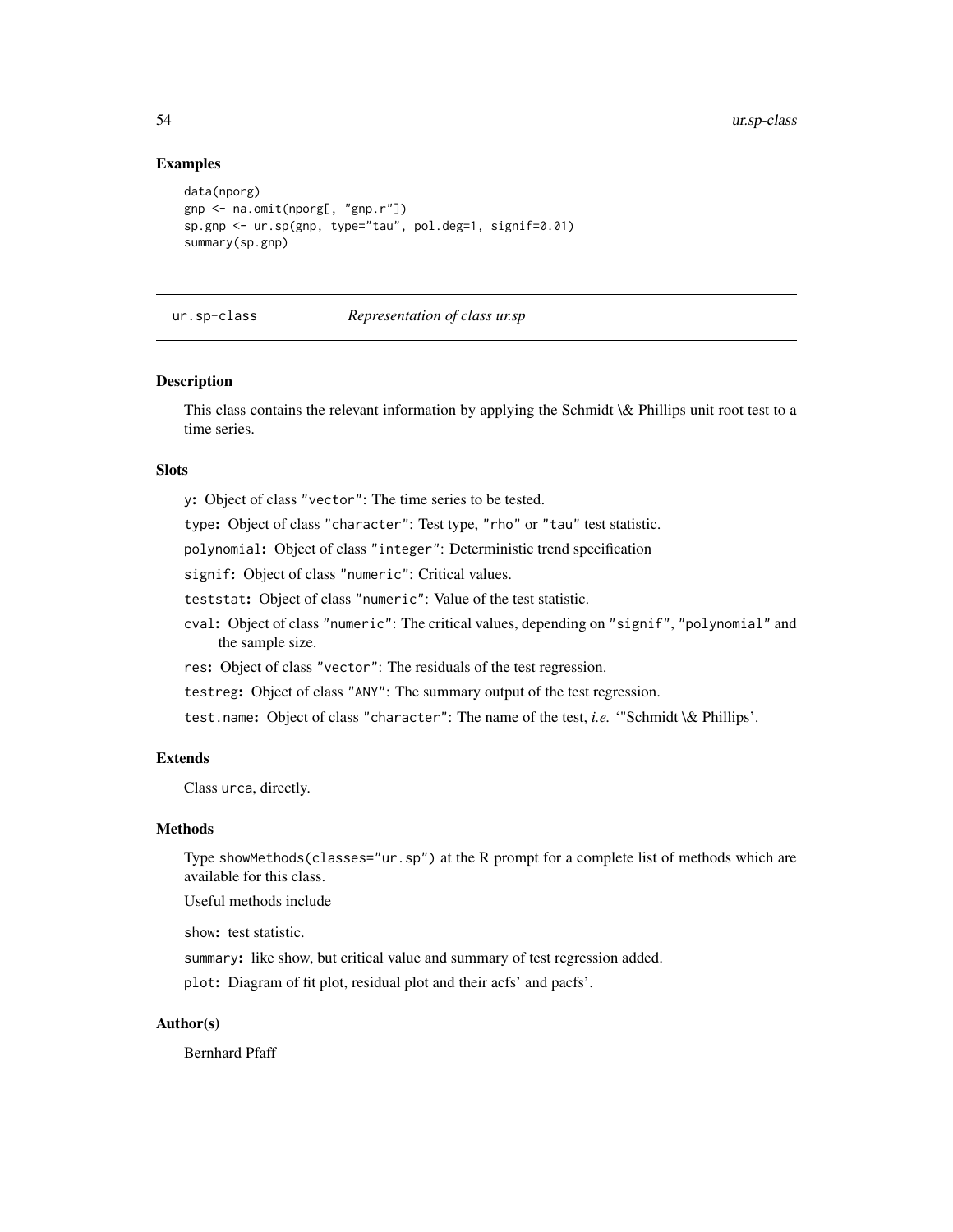#### <span id="page-54-0"></span>ur.za 55

#### References

Schmidt, P. and Phillips, P.C.B. (1992), LM Test for a Unit Root in the Presence of Deterministic Trends, *Oxford Bulletin of Economics and Statistics*, 54(3), 257–287.

Download possible at: <http://cowles.econ.yale.edu/>, see rubric 'Discussion Papers (CFDPs)'.

# See Also

[ur.sp](#page-52-1) and [urca-class](#page-56-1).

<span id="page-54-1"></span>

ur.za *Zivot \& Andrews Unit Root Test*

# Description

Performs the Zivot \& Andrews unit root test, which allows a break at an unknown point in either the intercept, the linear trend or in both.

#### Usage

 $ur.za(y, model = c("intercept", "trend", "both"), lag=NULL)$ 

### Arguments

|       | Vector to be tested for a unit root.                                                                   |
|-------|--------------------------------------------------------------------------------------------------------|
| model | Specification if the potential break occurred in either the intercept, the linear<br>trend or in both. |
| lag   | The highest number of lagged endogenous differenced variables to be included<br>in the test regression |

# Details

This test is based upon the recursive estimation of a test regression. The test statistic is defined as the minimum t-statistic of the coeffcient of the lagged endogenous variable.

#### Value

An object of class ur.za.

# Author(s)

Bernhard Pfaff

#### References

Zivot, E. and Andrews, Donald W.K. (1992), Further Evidence on the Great Crash, the Oil-Price Shock, and the Unit-Root Hypothesis, *Journal of Business \& Economic Statistics*, 10(3), 251–270. Download possible at: <http://cowles.econ.yale.edu/>, see rubric 'Discussion Papers (CFDPs)'.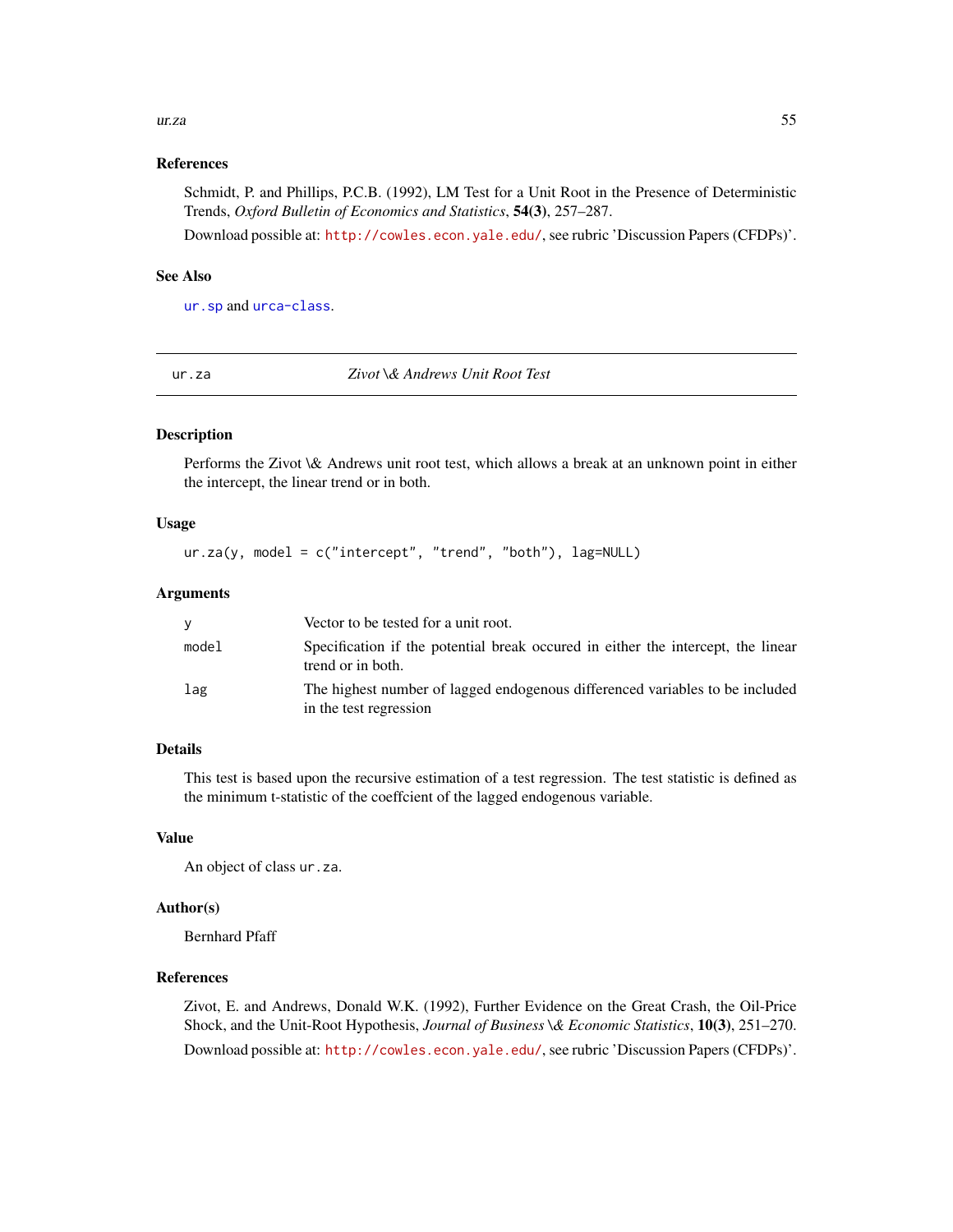# See Also

[ur.za-class](#page-55-1)

#### Examples

```
data(nporg)
gnp <- na.omit(nporg[, "gnp.r"])
za.gnp <- ur.za(gnp, model="both", lag=2)
summary(za.gnp)
```
# <span id="page-55-1"></span>ur.za-class *Representation of class ur.za*

# Description

This class contains the relevant information by applying the Zivot \& Andrews unit root test to a time series.

# **Slots**

y: Object of class "vector": The time series to be tested.

model: Object of class "character": The model to be used, *i.e.* intercept, trend or both

lag: Object of class "integer": The highest number of lags to include in the test regression.

teststat: Object of class "numeric": The t-statistic.

cval: Object of class "vector": Critical values at the 1%, 5% and 10% level of significance.

bpoint: Object of class "integer": The potential break point.

tstats: Object of class "vector" The t-statistics of the rolling regression.

res: Object of class "vector" The residuals of the test regression.

test.name: Object of class "character" The name of the test, *i.e.* 'Zivot \& Andrews'.

testreg: Object of class "ANY" The summary output of the test regression.

#### Extends

Class urca, directly.

# Methods

Type showMethods(classes="ur.za") at the R prompt for a complete list of methods which are available for this class.

Useful methods include

show: test statistic and critical values.

summary: like show, but summary of test regression added.

plot: plot of recursive t-statistics.

<span id="page-55-0"></span>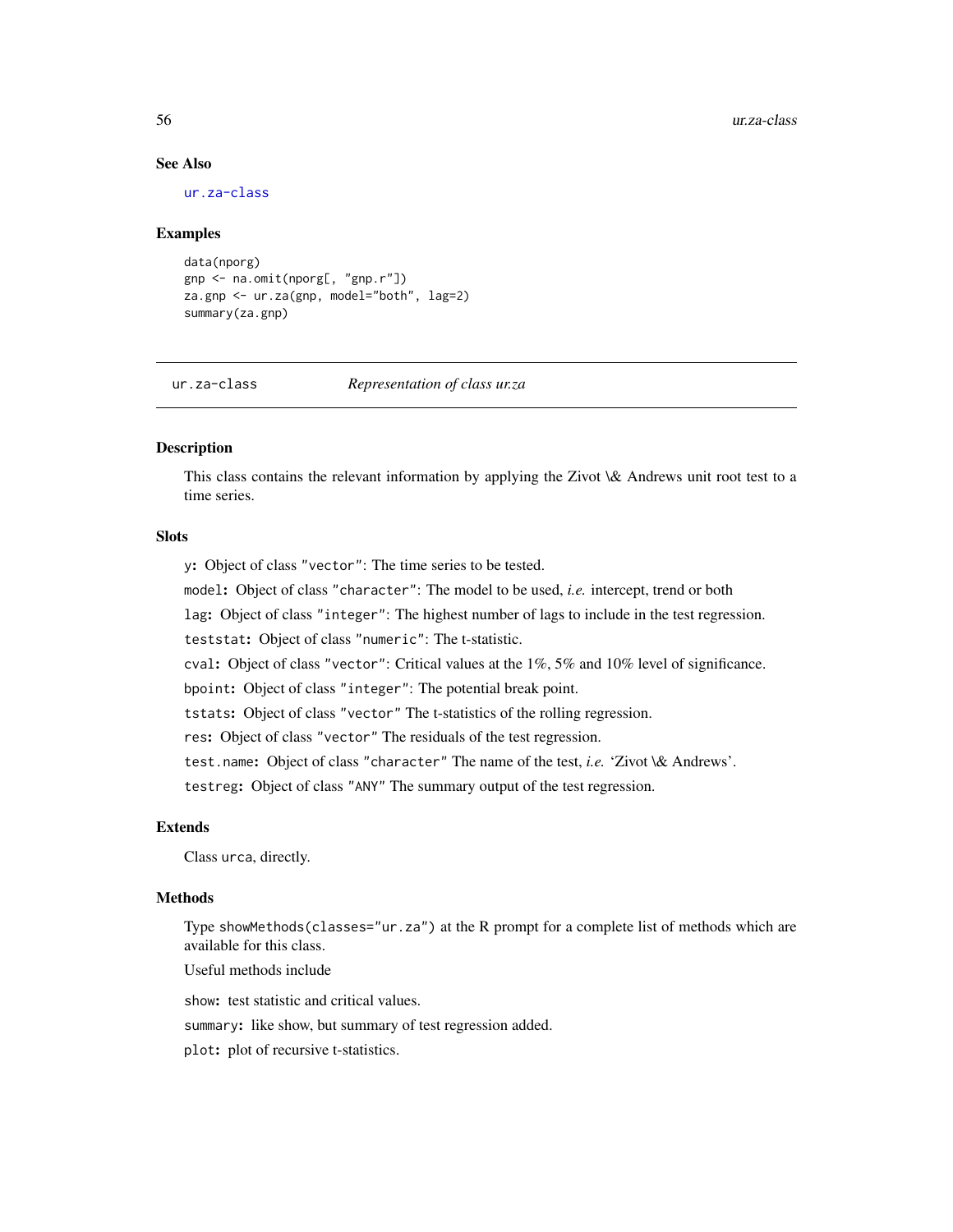#### <span id="page-56-0"></span>urca-class 57

#### Author(s)

Bernhard Pfaff

# References

Zivot, E. and Andrews, Donald W.K. (1992), Further Evidence on the Great Crash, the Oil-Price Shock, and the Unit-Root Hypothesis, *Journal of Business \& Economic Statistics*, 10(3), 251–270.

Download possible at: <http://cowles.econ.yale.edu/>, see rubric 'Discussion Papers (CFDPs)'.

#### See Also

[ur.za](#page-54-1) and [urca-class](#page-56-1).

<span id="page-56-1"></span>urca-class *Class 'urca'. Parent of classes in package 'urca'*

# Description

This class is the parent class of the specific classes designed holding the test specific information of the unit root/cointegration tests.

#### Objects from the Class

Objects can be created by calls of the form new("urca", ...), but most often the slot test.name is set by calling one of the unit root/cointegration functions, *e.g* ur.za.

#### Slots

test.name: Object of class "character". The name of the unit root/cointegration test.

#### **Methods**

No methods defined with class 'urca'.

#### Author(s)

Bernhard Pfaff

# See Also

```
ur.ers-class, ur.kpss-class, ca.jo-class, ca.po-class, ur.pp-class, ur.sp-class and
ur.za-class.
```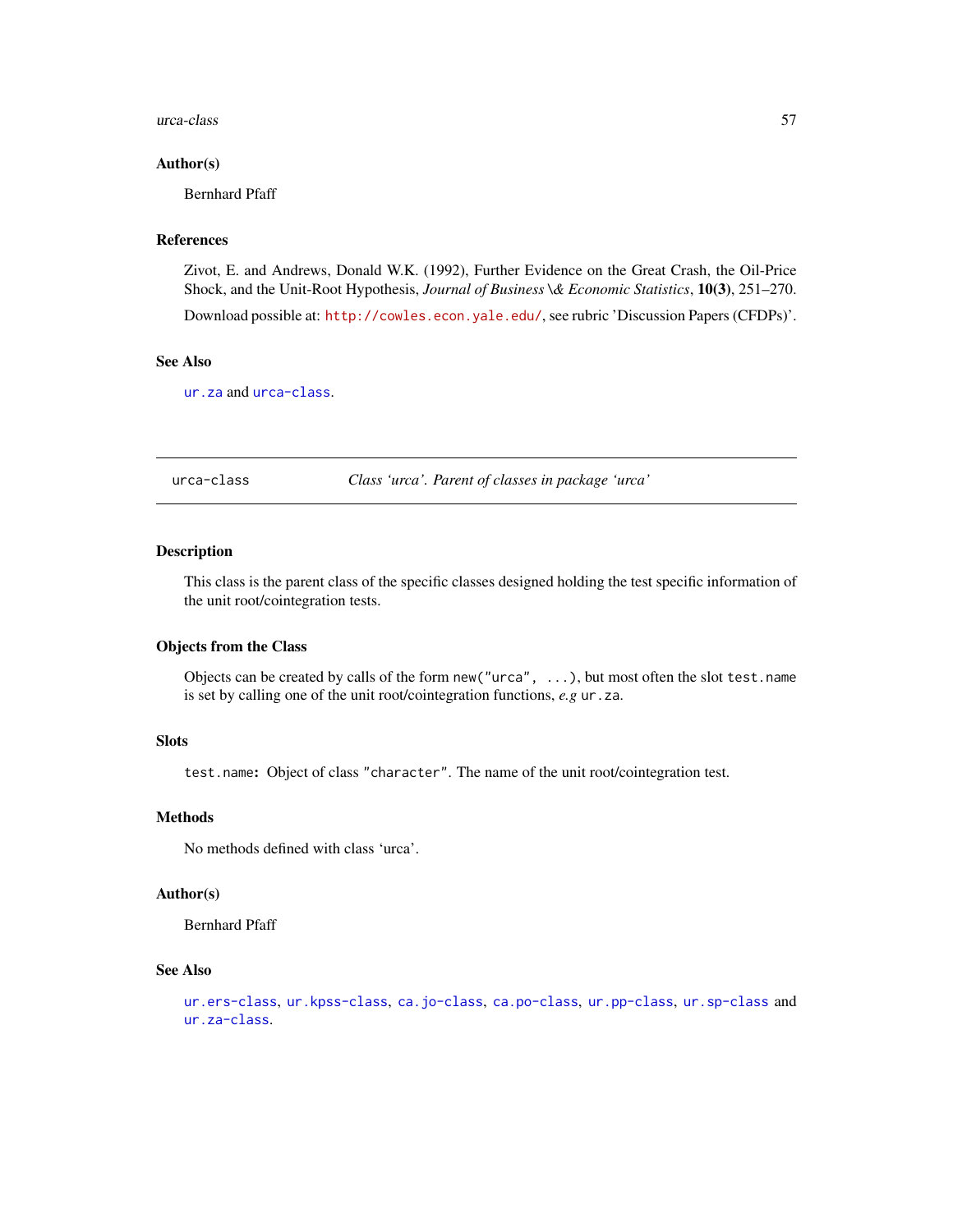<span id="page-57-0"></span>

# Description

This function is an internal function and is called by ur.sp. It computes the critical value of the Schmidt \& Phillips test, given a level of significance, the polynomial degree of the test regression, the test type and the sample size.

# Usage

.spcv(obs, type, pol.deg, signif)

# Arguments

| obs     | The sample size.        |
|---------|-------------------------|
| type    | The test type.          |
| pol.deg | The polynomial degree.  |
| signif  | The significance level. |

# Value

The critical value of the test.

#### Author(s)

Bernhard Pfaff

# References

Schmidt, P. and Phillips, P.C.B. (1992), LM Test for a Unit Root in the Presence of Deterministic Trends, *Oxford Bulletin of Economics and Statistics*, 54(3), 257–287.

Download possible at: <http://cowles.econ.yale.edu/>, see rubric 'Discussion Papers (CFDPs)'.

### See Also

[ur.sp](#page-52-1).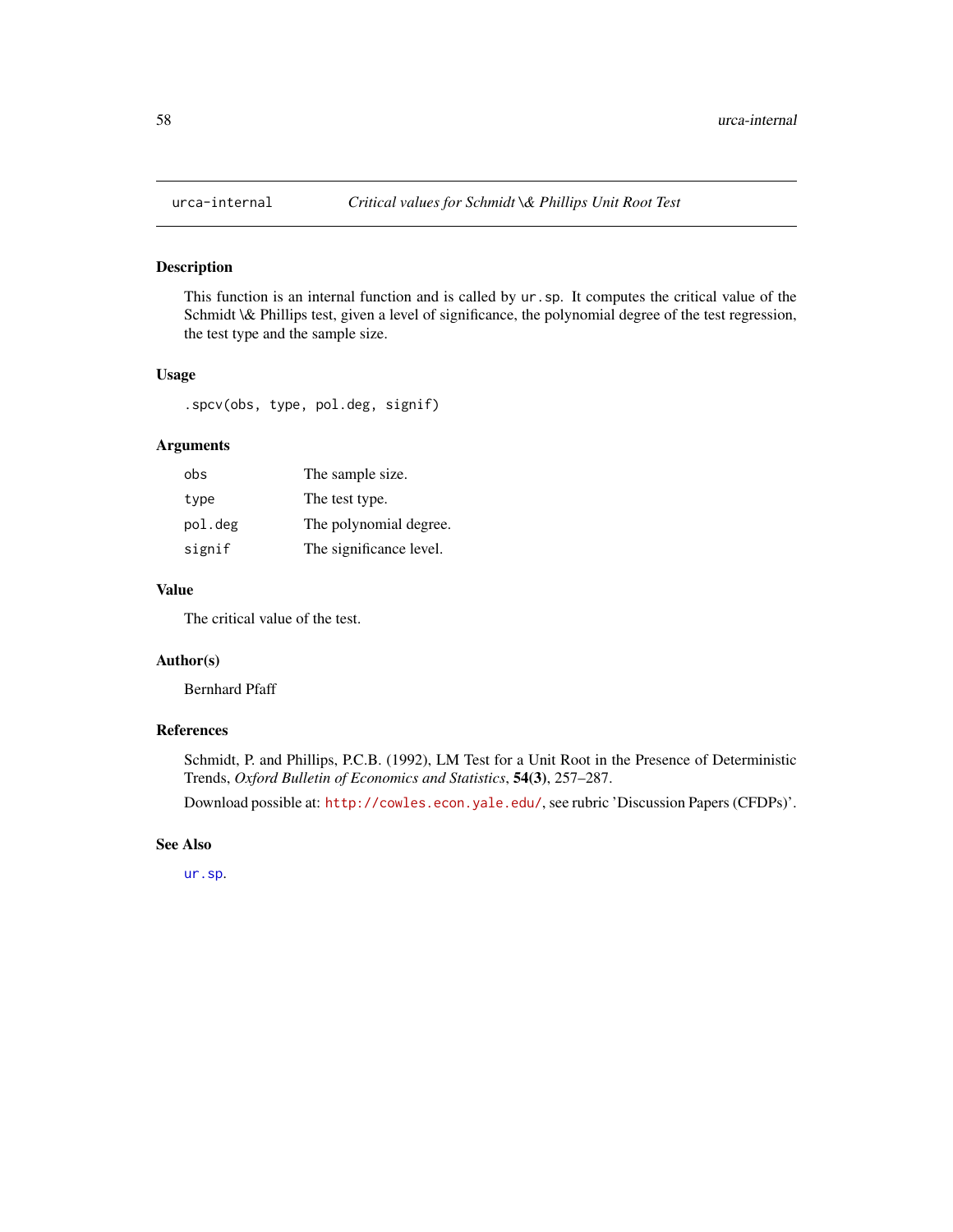# <span id="page-58-0"></span>Index

∗Topic classes ca.jo-class , [12](#page-11-0) ca.po-class, [15](#page-14-0) cajo.test-class , [16](#page-15-0) sumurca-class, [40](#page-39-0) ur.df-class , [45](#page-44-0) ur.ers-class , [47](#page-46-0) ur.kpss-class, [49](#page-48-0) ur.pp-class , [51](#page-50-0) ur.sp-class , [54](#page-53-0) ur.za-class, <mark>[56](#page-55-0)</mark> urca-class , [57](#page-56-0) ∗Topic datasets denmark , [22](#page-21-0) ecb , [22](#page-21-0) finland, [23](#page-22-0) npext , [27](#page-26-0) nporg , [28](#page-27-0) Raotbl1 , [32](#page-31-0) Raotbl2 , [32](#page-31-0) Raotbl3 , [33](#page-32-0) Raotbl4 , [34](#page-33-0) Raotbl5 , [35](#page-34-0) Raotbl6 , [35](#page-34-0) Raotbl7 , [36](#page-35-0) UKconinc , [41](#page-40-0) UKconsumption, [42](#page-41-0) UKpppuip , [43](#page-42-0) ∗Topic distribution MacKinnonPValues, [25](#page-24-0) ∗Topic methods plot-methods , [30](#page-29-0) show-methods , [37](#page-36-0) show.urca , [38](#page-37-0) summary-methods , [39](#page-38-0) ∗Topic regression ablrtest , [3](#page-2-0) alphaols , [4](#page-3-0) alrtest , [5](#page-4-0)

bh5lrtest , [6](#page-5-0) bh6lrtest , [7](#page-6-0) blrtest , [9](#page-8-0) ca.jo, [10](#page-9-0) ca.po , [14](#page-13-0) cajolst , [18](#page-17-0) cajools , [19](#page-18-0) cajorls , [20](#page-19-0) lttest , [24](#page-23-0) plotres , [31](#page-30-0) ur.df , [43](#page-42-0) ur.ers, [46](#page-45-0) ur.kpss, [48](#page-47-0) ur.pp, [50](#page-49-0) ur.sp , [53](#page-52-0) ur.za, [55](#page-54-0) urca-internal , [58](#page-57-0) .spcv *(*urca-internal *)* , [58](#page-57-0) ablrtest , [3](#page-2-0) , *[6–](#page-5-0) [8](#page-7-0)* , *[10](#page-9-0)* , *[12](#page-11-0)* , *[18](#page-17-0) , [19](#page-18-0)* alphaols , [4](#page-3-0) alrtest , *[3](#page-2-0)* , [5](#page-4-0) , *[7,](#page-6-0) [8](#page-7-0)* , *[10](#page-9-0)* , *[12](#page-11-0)* , *[18](#page-17-0) , [19](#page-18-0)* bh5lrtest , [6](#page-5-0) , *[8](#page-7-0)* , *[10](#page-9-0)* bh6lrtest , *[7](#page-6-0)* , [7](#page-6-0) , *[10](#page-9-0)* blrtest , *[3](#page-2-0)* , *[6–](#page-5-0) [8](#page-7-0)* , [9](#page-8-0) , *[12](#page-11-0)* , *[18](#page-17-0) , [19](#page-18-0)* ca.jo , *[3](#page-2-0)* , *[5](#page-4-0) – [8](#page-7-0)* , *[10](#page-9-0)* , [10](#page-9-0) , *[14](#page-13-0)* , *[18](#page-17-0) [–21](#page-20-0)* , *[25](#page-24-0)* , *[31](#page-30-0)* ca.jo-class , [12](#page-11-0) ca.po , [14](#page-13-0) , *[16](#page-15-0)* ca.po-class , [15](#page-14-0) cajo.test-class , [16](#page-15-0) cajolst , *[12](#page-11-0)* , [18](#page-17-0) cajools , *[12](#page-11-0)* , *[19](#page-18-0)* , [19](#page-18-0) , *[21](#page-20-0)* cajorls , *[20](#page-19-0)* , [20](#page-19-0) denmark , [22](#page-21-0) ecb , [22](#page-21-0) finland, [23](#page-22-0)